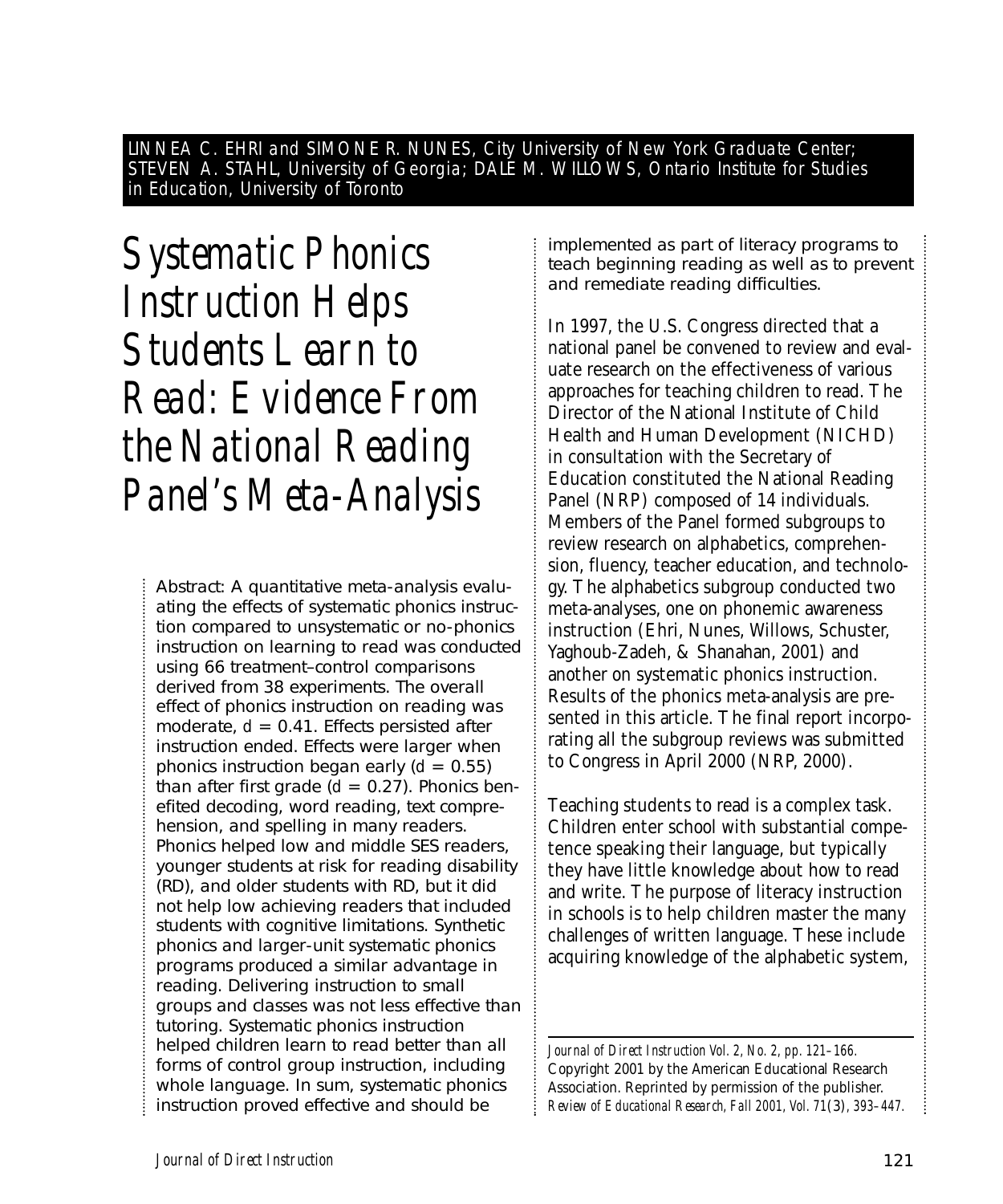learning to decode new words, building a vocabulary of words that can be read from memory by sight, and becoming facile at constructing, integrating, and remembering meanings represented in text. In order for children to be able to link their knowledge of spoken language to their knowledge of written language, they must master the alphabetic code, that is, the system of grapheme–phoneme correspondences that links the spellings of words to their pronunciations. Phonics instruction teaches beginning readers the alphabetic code and how to use this knowledge to read words. In systematic phonics programs, a planned set of phonics elements is taught sequentially. The set includes not only the major correspondences between consonant letters and sounds but also short and long vowel letters and sounds, and vowel and consonant digraphs (e.g., oi, ea, sh, th). It also may include blends of letter–sounds that form larger subunits in words. The larger units taught might include onsets (consonants that precede vowels, such as "j" in *jump* or "st" in *stop*) and rimes (i.e., the vowel and following consonants such as "ump" in *jump* and "op" in *stop*).

Over the years, educators have disagreed about how beginning reading should be taught. Some have advocated starting with a systematic phonics approach whereas others have argued for whole-word or whole-language approaches. Disagreement has centered on whether teaching should begin with explicit instruction in symbol–sound correspondences or with whole words, or whether initial instruction should be meaning-centered with correspondences taught incidentally in context as needed. The current view is that, because research suggests that systematic phonics approaches are more effective than nonsystematic approaches, children should be provided with systematic phonics instruction as part of a balanced reading program.

The purpose of this review was to examine the research evidence to determine whether systematic phonics instruction helps children learn to read more effectively than unsystematic phonics instruction or instruction teaching

little or no phonics. Is phonics instruction more effective under some circumstances than others, such as tutoring versus small groups or classrooms; beginning grades as opposed to later grades; for children who are progressing normally in reading as well as for children who are at risk or disabled in their reading? Does phonics instruction improve children's reading comprehension as well as their word-reading and spelling skills? Does the type of instruction given to control groups to evaluate the effectiveness of phonics instruction (e.g., whole-word or whole-language approaches) make a difference?

A meta-analysis was conducted to evaluate the evidence. The Panel searched the literature to locate experimental studies that administered systematic phonics instruction to one group of children and administered another type of instruction involving either unsystematic phonics or no phonics to a control group. The review was limited to experiments because these provide the strongest evidence that instruction rather than some other factor caused the improvement in reading. The studies had to examine phonics programs of the sort used in schools rather than used in laboratory experiments focused on single processes. The studies had to measure reading as an outcome of instruction. Studies were excluded if they were in the Panel's other meta-analysis examining effects of phonemic awareness instruction (Ehri et al., 2001). To insure that they met the research standards of the field, studies were limited to those published in peer reviewed journals. A total of 38 studies was identified and coded for various characteristics of students, instruction, and experimental design. The meta-analysis examined the size of effects that resulted when treatment and control groups were compared on reading and spelling outcomes.

Our main interest for this review was in reading as an outcome of instruction. Reading may be defined in various ways. Although many people consider the term reading to refer to text comprehension, the meaning is broader and encompasses reading words as well, for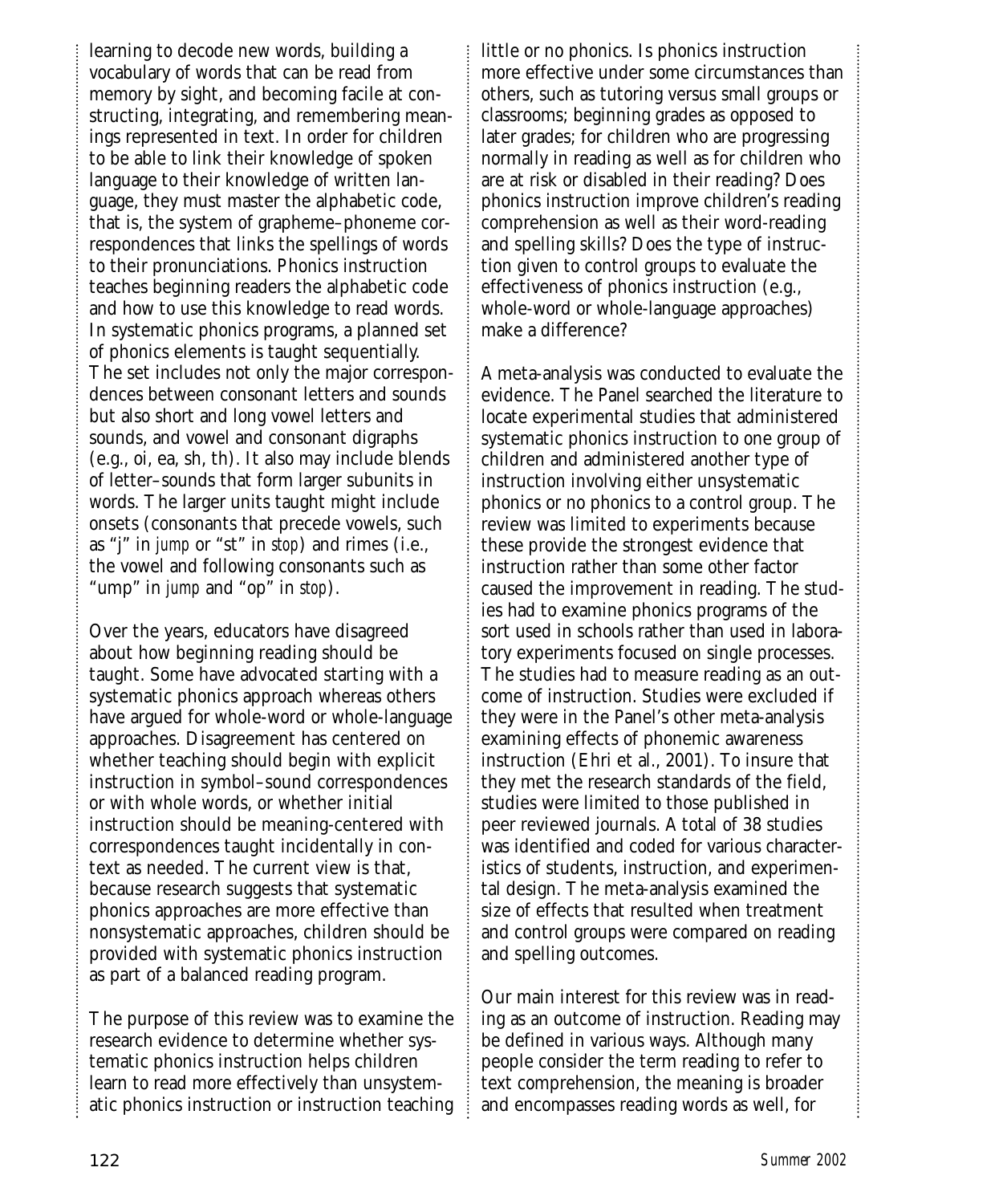example, on grocery lists, in telephone books, on labels and signs, and on computer screens. Reading pseudowords is also considered reading, because this task assesses the ability to pronounce unknown written words. In their *Literacy Dictionary*, Harris & Hodges (1995) identify 13 different definitions of reading. In their view, the variety "amply demonstrate(s) that such definitions need to be seen in the context of the theoretical and pragmatic orientations of the definer" (pp. 206–207). Our approach was pragmatic, reflecting the various ways that researchers measured reading outcomes in their studies. Reading included reading real words and pseudowords, reading text orally, and text comprehension.

## *Phonics Instruction*

Although they are often confused, phonics instruction is different from phonemic awareness instruction. The goal of phonemic awareness (PA) instruction is to teach children to focus on and manipulate phonemes in spoken words, for example, blending sounds to form words  $(\frac{t}{-\delta})$  -/d/= "toad"), or segmenting words into phonemes ("shock" =  $\frac{\dot{s}}{\dot{s}}$ /-/a/-/k/). Some PA programs teach children to use letters to manipulate phonemes in speech. This makes them more similar to phonics programs that may teach children to sound out and blend letters to decode words or to segment words into phonemes to spell words. However, phonics programs typically cover more than this and include instruction and practice in reading words in and out of text.

Several different approaches have been used to teach phonics systematically (Aukerman, 1971, 1984; Harris & Hodges, 1995). These include synthetic phonics, analytic phonics, embedded phonics, analogy phonics, onset–rime phonics, and phonics through spelling. These approaches differ in several respects. Synthetic phonics programs use a part-to-whole approach that teaches children to convert graphemes into phonemes (e.g., to pronounce each letter in *stop*, /s/-/t/-/a/-/p/) and then to blend the phonemes into a recognizable word. Analytic phonics uses a whole-to-part approach that avoids having children pronounce sounds in isolation to figure out words. Rather children are taught to analyze letter–sound relations once the word is identified. For example, a teacher might write the letter P followed by several words, *put*, *pig*, *play*, *pet*. She would help students read the words and recognize that they all begin with the same sound that is associated with P. Phonics-through-spelling programs teach children to segment and write the phonemes in words. Phonics in context teaches children to use letter–sound correspondences along with context cues to identify unfamiliar words they encounter in text. Analogy phonics teaches children to use parts of written words they already know to identify new words. For example, they are taught a set of key words that are posted on the wall (e.g., *tent*, *make*, *pig*) and then are taught to use these words to decode unfamiliar words by segmenting the shared rime and blending it with the new onset (e.g., *rent*, *bake*, *jig*). Some systematic phonics programs are hybrids that include components of two or more of these approaches.

Phonics programs may differ in several other important ways, for example,

- how many letter–sound relations are taught and how they are sequenced;
- whether phonics generalizations or phonemic awareness is taught and at what pace;
- whether learning activities include oral drill-and-practice or reciting phonics rules or filling out worksheets;
- whether children read decodable text in which the vocabulary is limited mainly to words containing familiar letter–sound associations;
- whether phonics instruction is embedded in or segregated from the literacy curriculum;
- whether the teaching approach involves direct instruction in which the teacher takes an active role and students passively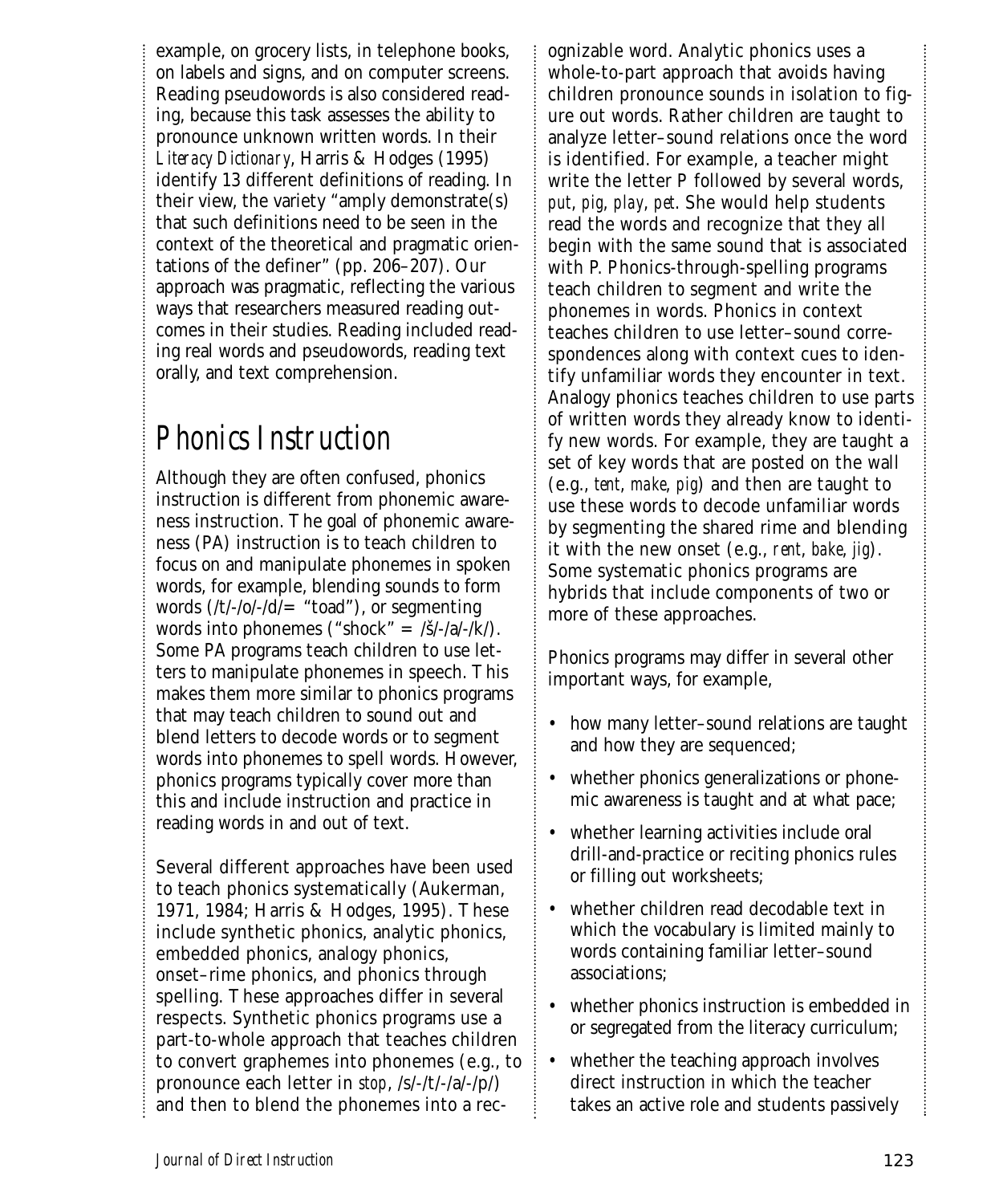respond, or a "constructivist" problem-solving approach is used, and

• how interesting and motivating the instructional activities are for teachers and for students (Adams, 1990; Aukerman, 1981).

The phonics programs examined for this review varied in many of these ways, so phonics was not taught uniformly across programs. We had hoped to examine whether these properties influenced the programs' effectiveness, but we found that many studies did not provide sufficient detail to code the studies for these properties. The only property that we investigated was whether programs emphasized a synthetic approach or whether the emphasis was on larger subunits of words.

Synthetic phonics programs teach children systematically and sequentially the correspondences between graphemes and phonemes of the language and how to apply them to decode unfamiliar words by sounding out the letters and blending them. One potential difficulty in blending sounds is that children must learn to delete the "extra" schwa vowel sounds produced when letters are pronounced separately. For example, blending "tuh-a-puh" requires deleting the "uh" sounds to produce the blend "tap." Another difficulty is that children must remember all the sounds in the proper order to blend them correctly.

Larger-unit programs are thought to ease these difficulties. Children are taught to decode subunits such as ST, AP, EAM, as chunks, thus reducing the number of word parts to sound out and blend and reducing the schwa problem. Teaching children to pronounce parts of words provides the basis for teaching them the strategy of reading new words by analogy to known words (e.g., reading *stump* by analogy to *jump*).

Evaluating the effectiveness of systematic phonics instruction has been addressed many times in the literature. The best known effort was Jeanne Chall's (1967) comprehensive

review of beginning reading instruction covering studies up to the mid-1960s, *Learning to Read: The Great Debate*. Her basic finding was that early and systematic instruction in phonics led to better achievement in reading than later and less systematic phonics instruction. In the 1967 edition of her review, Chall did not recommend any particular type of phonics instruction, but in the 1983 edition she suggested that synthetic phonics instruction held a slight edge over analytic phonics instruction. Chall's basic finding has been reaffirmed in many research reviews conducted since then (e.g., Adams, 1990; Anderson, Hiebert, Wilkinson, & Scott, 1985; Balmuth, 1982; Dykstra, 1968).

## *Alternative Nonsystematic Phonics Instruction*

At the time of Chall's (1967) original review, the contrast between phonics instruction and the alternative "look–say" methods was considerable. In the look–say approach, children were taught to read words as wholes, and they practiced reading words until they had acquired perhaps 50 to 100 in their sight vocabularies. Only after this, toward the end of first grade, did phonics instruction begin. This was truly a nonphonics approach, because teaching letter–sound relations was delayed for a considerable time.

More recently, whole language approaches have replaced the whole word method as the most common alternative to systematic phonics programs. The shift has involved a change from very little letter–sound instruction to a modicum of letter–sounds taught unsystematically in first grade. Whole language teachers are not told to wait until a certain point before teaching children about letter–sound relationships. Typically they provide some instruction in phonics, usually as part of invented spelling activities or through the use of graphophonemic prompts during reading (Routman, 1996). However, their approach is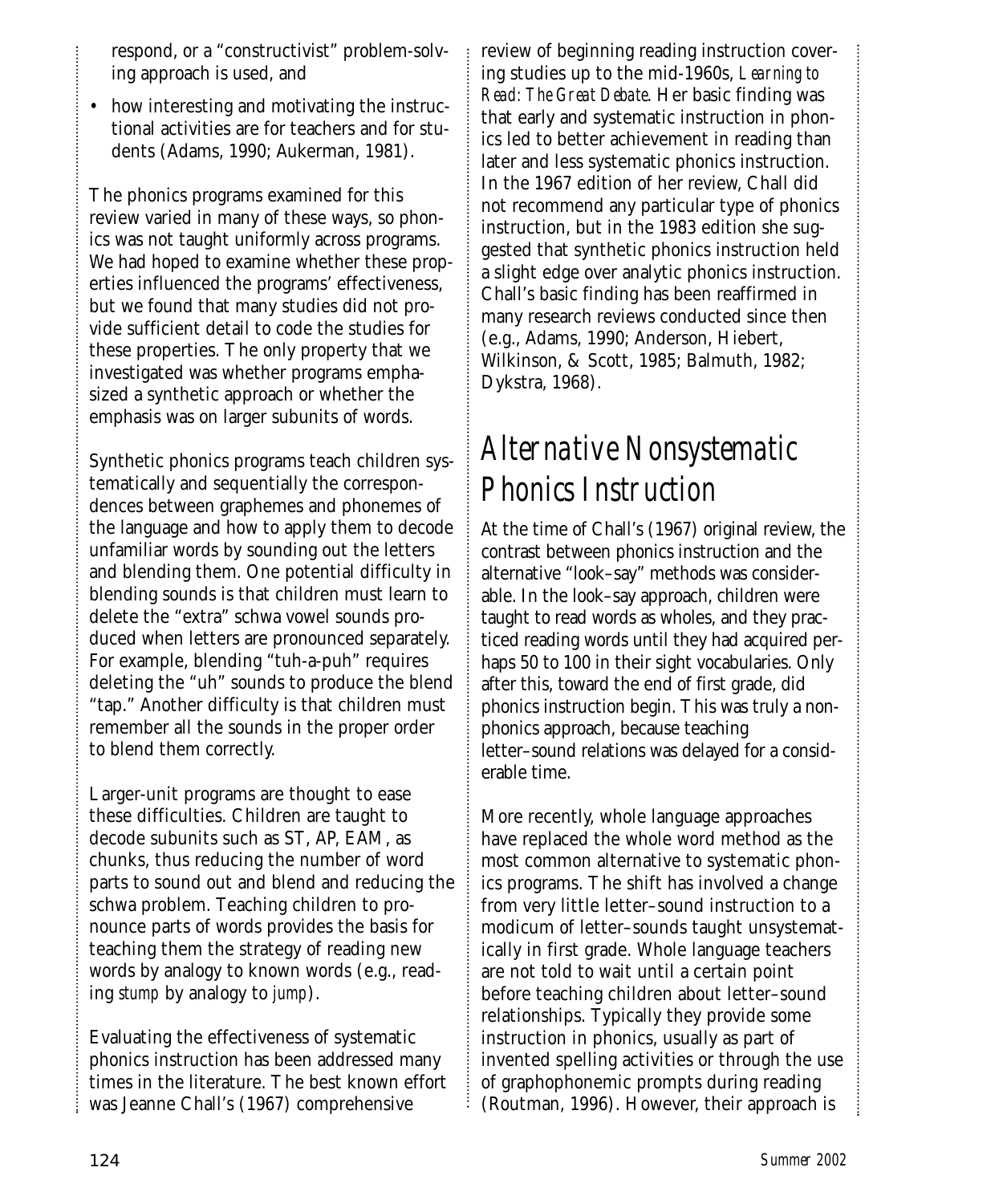to teach it unsystematically in context as the need arises. Observations suggest that in whole-language classrooms, instruction in vowel letter–sound correspondences occurs infrequently (Stahl, Duffy-Hester, & Stahl, 1998). This contrasts with systematic phonics programs where the teaching of vowels is central in learning to decode (Shankweiler & Liberman, 1972).

In the present meta-analysis, the effectiveness of systematic phonics instruction was compared to various types of nonphonics or unsystematic phonics instruction given to control groups. Some studies provided whole language instruction or whole word instruction to control groups. Another form of control-group instruction involved some type of basal program. In basal programs, teachers are provided with a structured package of books and supplementary materials. They work from a manual that details daily lesson plans based on a scope and sequence of the reading skills to be taught. Students are given workbooks to practice skills. Tests are used to place students in the proper levels of the program and to assess mastery of skills (Aukerman, 1981). Basal reading programs of the same era tend to be roughly similar in their characteristics. The basal programs given to control groups in our studies provided only limited or no systematic phonics instruction. Typically they were the programs prescribed in a school or district. A few studies created control groups by using the performance of comparable classes of students enrolled in the same schools the year prior to the treatment when phonics was not taught systematically (Snider, 1990; Vickery, Reynolds, & Cochran, 1987). Some studies included more than one control group. Selected for the calculation of effect sizes in the meta-analysis was the group receiving the least phonics instruction. In the text below, we have referred to the control treatments in various ways, as unsystematic or nonsystematic phonics or no phonics. These terms are meant to refer to the entire pool of control treatments and should be regarded as synonymous.

# *Delivery Systems for Teaching Phonics*

One-on-one tutoring is the preferred form of instruction for students who are having difficulties, because lessons can be tailored to individual needs. Eight studies examined phonics taught by tutoring. In the remaining studies, phonics instruction was delivered to small groups or whole classes. We examined whether one type of delivery system enhanced reading more than the other types. In the NRP metaanalysis of phonemic awareness instruction (Ehri et al., 2001), small groups were found to produce statistically larger effect sizes than tutoring or whole classrooms.

# *Grade and Reading Ability*

A question of particular interest in the field is when should phonics instruction begin? It has been suggested (Chall, 1996b) that beginners need to develop foundational knowledge such as concepts about print, phonological awareness, and letter names prior to formal reading instruction. Expecting students to grapple with synthetic phonics and decoding instruction in kindergarten may be too much. On the other hand, countries such as New Zealand and the United Kingdom have introduced children to reading and writing at the age of 5 years in fullday programs for many years. Thus, the notion that kindergartners are not ready for formal reading instruction at age 5 is questionable.

Some studies in our review introduced kindergartners to simplified reading and spelling activities. Instruction began by providing a foundation for students and then building on this to ease students into reading when they became ready (Blachman et al., 1999; Vandervelden & Siegel, 1997).

In the United States, formal reading instruction typically begins in first grade, so introducing phonics instruction above first grade means that students have already acquired some reading ability presumably from another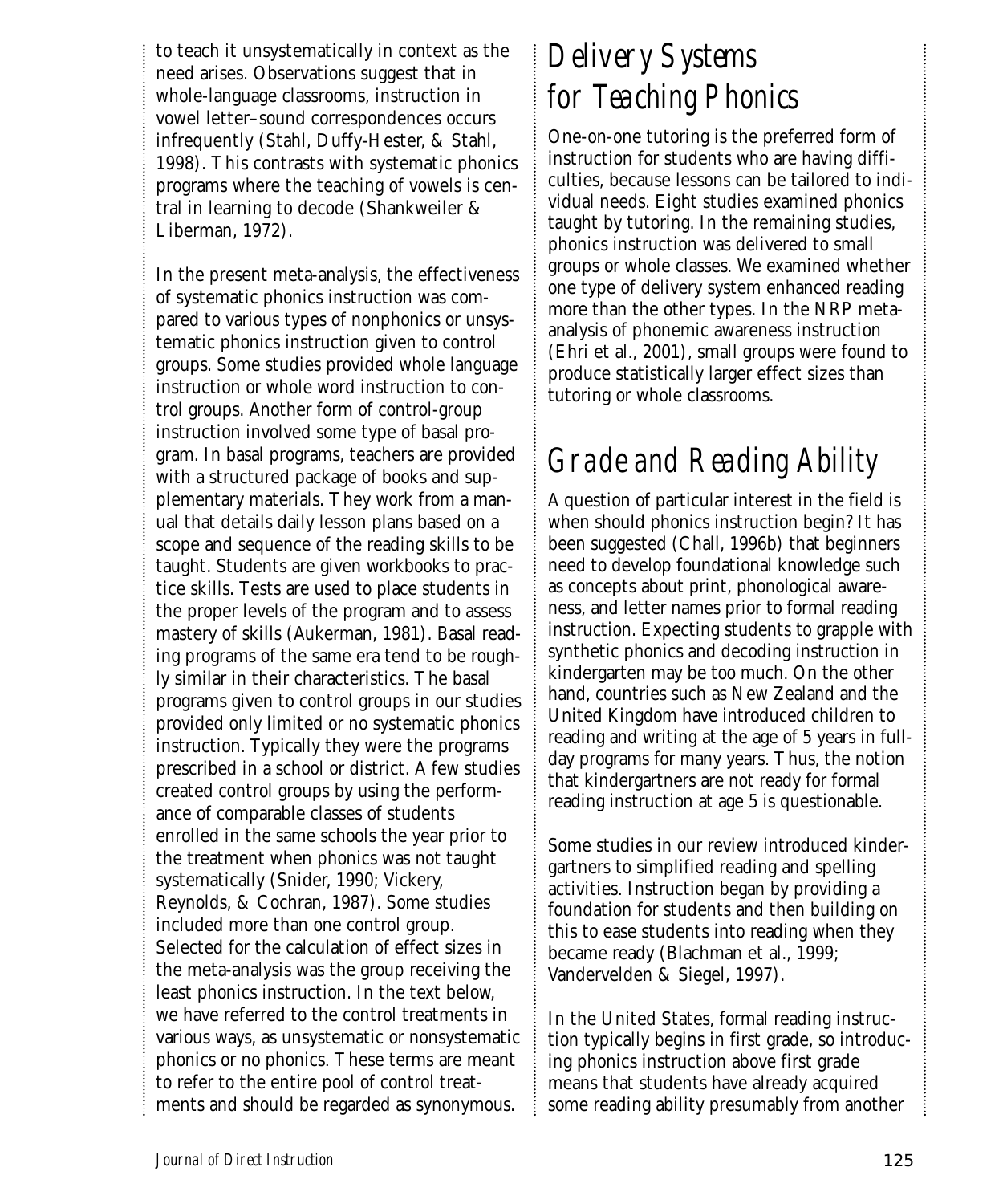method. To exert an impact at this point may be harder because it may require students to change their way of processing print. Our review included studies that introduced phonics to students from kindergarten to sixth grades. Of interest was whether phonics instruction was more effective in kindergarten and first grades than in later grades.

Phonics instruction is considered particularly beneficial to children with reading problems. Studies indicate that students with reading disability (RD) have exceptional difficulty decoding words (Rack, Snowling, & Olson, 1992). Phonics instruction that teaches decoding is expected to remediate this deficit and enable these students to make better progress in learning to read. Of interest in our metaanalysis was whether phonics instruction helps to prevent reading failure among beginners showing signs of being at risk, and whether it helps to remediate reading difficulties among older struggling readers.

Two types of children with reading problems have been distinguished by researchers, children whose reading level falls well below their cognitive abilities making them unexpectedly poor readers, and children whose poor reading is not surprising given that their cognitive abilities are below average as well. Various labels such as dyslexic or learning disabled or reading disabled have been applied to children showing a discrepancy between IQ and reading level. Some studies in our review were conducted with unexpectedly poor readers while other studies were conducted with poor readers whose cognitive abilities either were not assessed or were found to be below average. We examined whether phonics instruction helped to remediate reading difficulties separately in the two cases, that is, in reading-disabled students and in low achieving readers.

# *Word Reading Outcomes*

Readers use various processes to read words (Ehri, 1991, 1994), and all of these processes benefit from alphabetic knowledge which is

the goal of phonics instruction. Decoding words involves converting graphemes into phonemes and blending them to form recognizable words, or blending larger subunits into words. Synthetic phonics programs teach children the grapheme–phoneme blending routine explicitly. Reading words by analogy involves using parts of known words to read new words having the same parts. Larger-unit phonics programs teach this routine explicitly. Reading words by sight involves retrieving from memory words that the reader has already learned to read. To remember how to read sight words, knowledge of the alphabetic system is required to establish connections between spellings of words and their pronunciations in memory (Berninger et al., 2001; Ehri, 1992, 1998; Perfetti, 1992). To predict unfamiliar words in text, readers may use both letter–sound cues and context cues (Tunmer & Chapman, 1998).

One purpose of the meta-analysis was to determine whether there is evidence that phonics instruction improves readers' ability to read words in various ways. Among the studies examined were those in which the ability to decode words was tested by giving children regularly spelled words and pseudowords to read. Sight vocabulary was examined by having children read miscellaneous words that included irregularly spelled words ordered by grade level. In addition to word reading outcomes, measures of reading fluency, comprehension, and spelling were also investigated in the meta-analysis.

# *Method*

## Database

An electronic search was conducted in two databases, ERIC and PsychInfo. Three sets of terms derived from various reference guides were used to locate all articles indexed by these terms (Barr, Kamil, Mosenthal, & Pearson, 1991; Flood, Jensen, Lapp, & Squire, 1991; Harris & Hodges, 1995; Pearson, Barr, Kamil, & Mosenthal, 1984; Purves, 1994):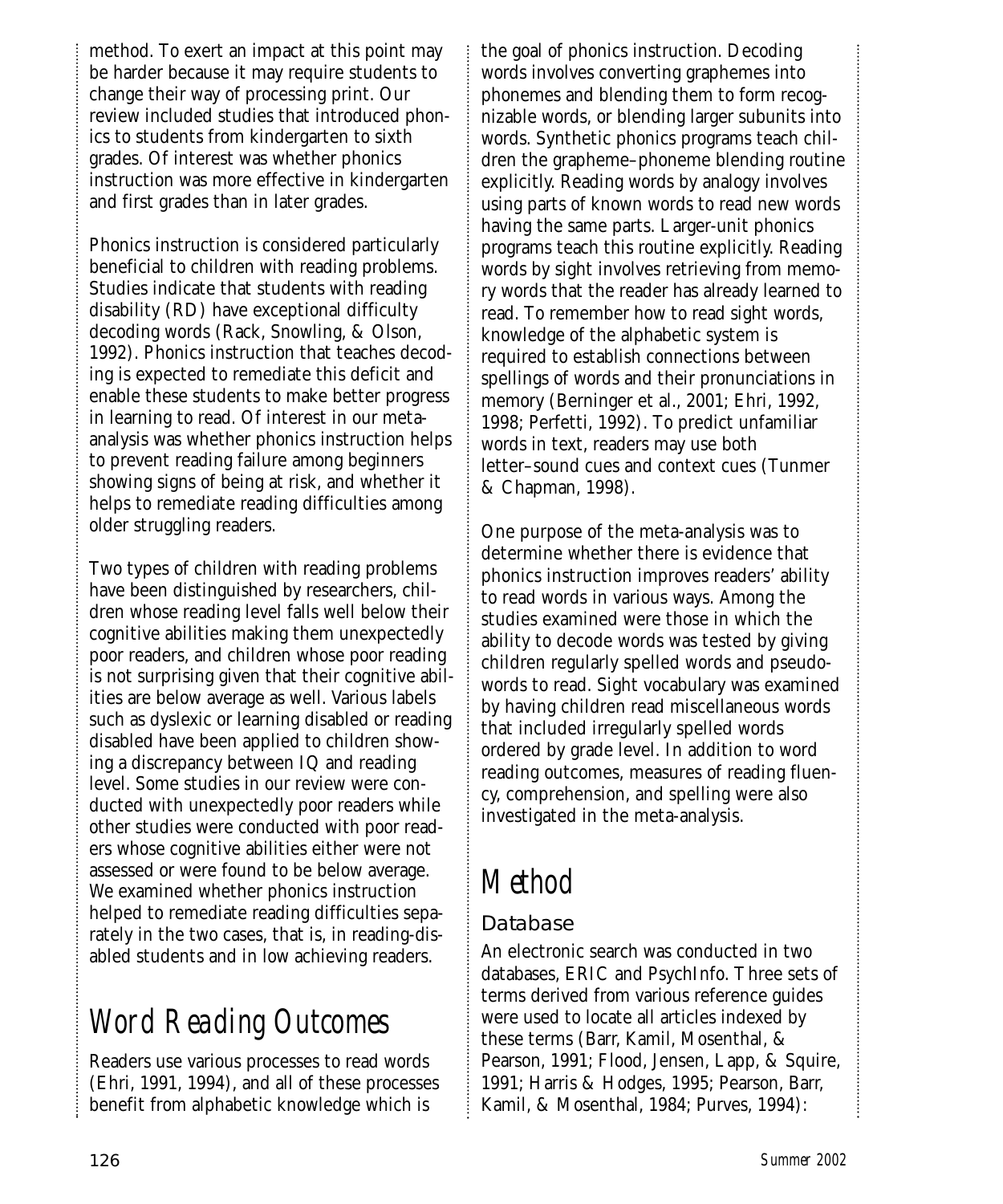Set 1: alphabetic code, analogy approach, code emphasis, compare–contrast, decodable text, decoding, phonemic decoding, phonetic decoding, phonological decoding, direct code, direct instruction, *Reading Mastery*, explicit instruction, explicit phonological processes, grapheme–phoneme correspondences, graphophonic, Initial Teaching Alphabet, letter training, letter–sound correspondences, linguistic method, McCracken, Orton-Gillingham, phoneme analysis, phoneme blending, phoneme–grapheme correspondences, phonics, alphabetic phonics, analytic phonics, embedded phonics, structured phonics, synthetic phonics, systematic phonics, phonological processing, Recipe for Reading, recoding, phonological recoding, Slingerland approach, Spaulding approach, spelling, word study, word sort, words by analogy.

Set 2: beginning reading, beginning reading instruction, instruction, intervention, learning to decode, reading improvement, reading instruction, remedial training, remedial reading, remediation, teaching, training, disabled readers, dyslexia, reading difficulties, reading disability, reading failure, reading problems.

Set 3: miscues, oral reading, reading ability, reading achievement, reading acquisition, reading aloud, reading comprehension, reading development, reading processes, reading skills, silent reading, story reading, word attack, word identification, word recognition, word reading, nonword reading.

The search uncovered 643 articles in PsychInfo and 730 articles in ERIC.

The following criteria were applied to screen studies for the analysis. Studies had to:

- adopt an experimental or quasi-experimental design with a control group.
- appear in a refereed journal. Peer review served to insure that the quality of the studies met research standards in the field. This criterion was adopted and applied to all the reviews conducted by the NRP.
- be published after 1970. Limiting the time period yielded a manageable and contemporary database.
- focus on the teaching of phonics in English and be published in English.
- compare the effectiveness of instruction in systematic phonics with that of instruction providing unsystematic phonics or no phonics instruction.
- measure reading as an outcome.
- report statistics permitting the calculation or estimation of effective sizes.
- involve interventions that might be found in schools. Short-term laboratory studies and studies that involved teaching of very limited alphabetic processes were excluded.

Studies did not include those already in the National Reading Panel's meta-analysis of phonemic awareness training studies (Ehri et al., 2001). This allowed independent conclusions to be drawn about the effectiveness of these two forms of instruction.<sup>1</sup>

Abstracts of the studies that we located in the electronic search were reviewed to select those appearing to meet our criteria. Seventyone were located and identified for more complete inspection. Most of the studies were rejected because they did not examine systematic phonics instruction or were not experiments or quasi-experiments with a control group. Few if any experiments were rejected because they were conducted prior to 1970. We eliminated short-term laboratory studies with a limited focus (14 studies), studies lacking a nonsystematic phonics control group (5 studies), studies lacking reading as an outcome or lacking any statistics allowing the calculation of effect size (11 studies), duplicate studies reporting the same data (5 studies), and studies that did not examine phonics instruction (2 studies). Remaining in the pool were 34 studies.

We deviated from our criteria and search procedure in four cases. First-year findings of a 3 year phonemic awareness plus phonics study by Blachman, Ball, Black, and Tangel (1994)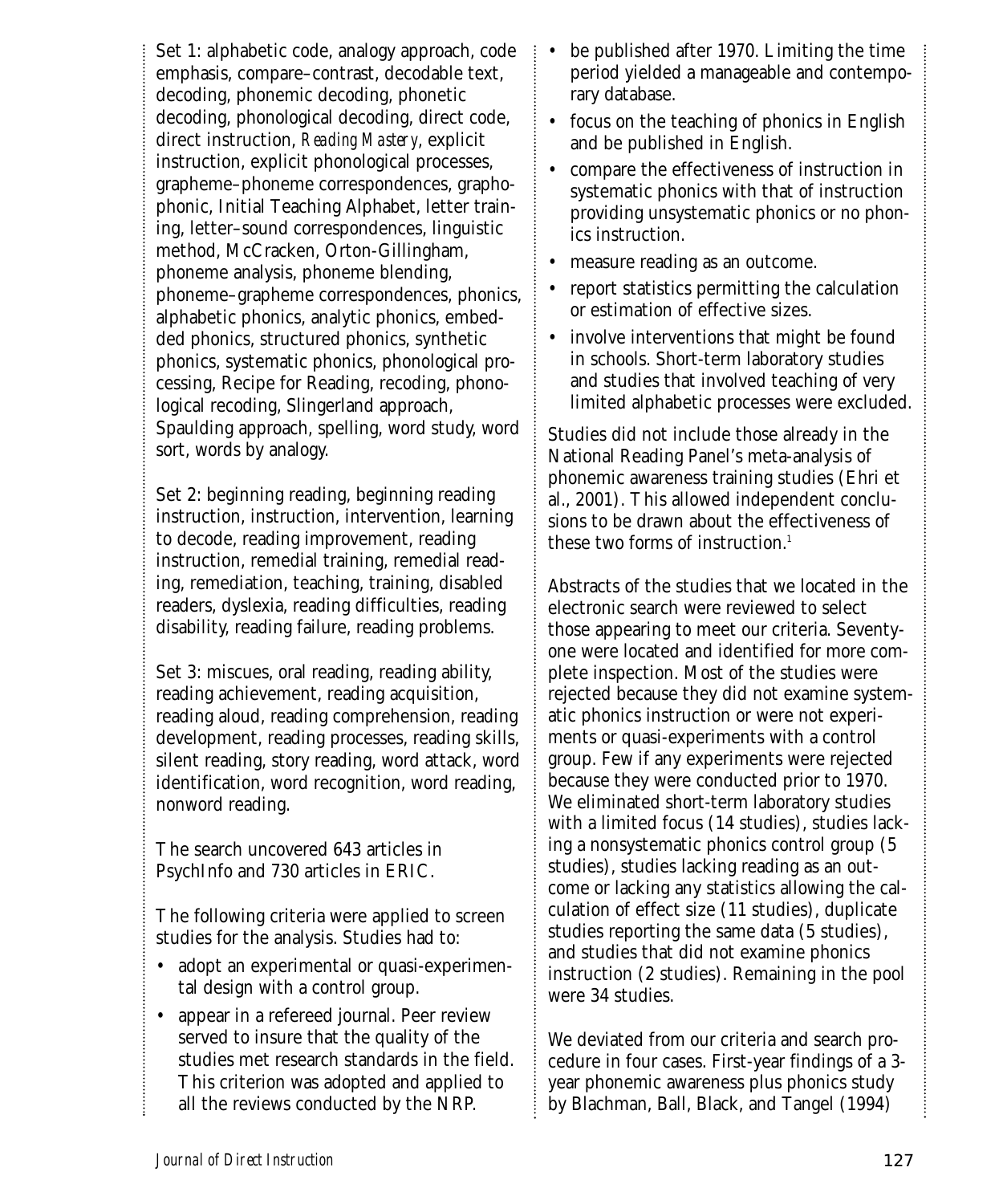and Blachman et al. (1999) had been included in the NRP phonemic awareness meta-analysis (Ehri et al., 2001). Four studies were published or were in press after the electronic search and were forwarded to us by the authors (Blachman et al., 1999; Lovett et al., 2000; Stuart, 1999; Torgesen et al., 1999).

From the 38 studies entered into the database, 66 treatment–control group comparisons were derived, a number more than adequate for conducting a meta-analysis (Rosenthal, 1991). In six cases the same control group was compared to two different phonics treatment groups. In one study the same control group was compared to four different treatments (Lovett et al., 2000). Although this meant that effect sizes were not completely independent across comparisons, we preferred this alternative to that of combining treatment and control groups with studies, because we did not want to obscure important moderator variables of interest.

Studies were coded for several characteristics that were included as moderators in the metaanalysis:

- Type of phonics program (synthetic, larger subunits, miscellaneous);
- Specific phonics program if replicated in at least three comparisons (see descriptions of programs in Appendix A);
- Type of control group (basal, regular instruction, whole language, whole word, miscellaneous);
- Sample size;
- Grade level or age (kindergarten, first, second through sixth);
- Reading ability (normally achieving, at risk, reading disabled, low achieving);
- Socioeconomic status (low, middle, varied, not given);
- Instructional delivery unit (class, small groups, tutoring);
- Group assignment procedure (random assignment, nonequivalent groups);
- Existence of pretreatment group differences (present, absent, present but posttest means adjusted, not given).

The studies, their properties, and effect sizes are listed in Appendix B.

The length of treatment was not used as a moderator variable. Many of the studies were vague about the amount of time devoted to phonics instruction, so calculating time precisely was not possible, particularly in classroom studies which provided instruction regularly throughout the school year.

The students participating in the studies were categorized by type of reader:

- 1. Normally achieving (NA) readers: children who either were not screened for reading ability or were screened to exclude poor readers;
- 2. At risk (AR) readers: kindergartners and first graders judged to be at risk for future reading difficulties because of poor letter knowledge, poor phonemic awareness, poor reading skills, or enrollment in low achieving schools;
- 3. Students with a reading disability (RD): children who were below grade level in reading but at least average cognitively and were above first grade in most cases;
- 4. Low achieving (LA) readers: children above first grade who were below average readers and whose cognitive level was below average or was not assessed.

Studies in the database were published between 1970 and 2000, although the majority were conducted in the last 10 years: 1970 to 1979 (1 study); 1980 to 1989 (9 studies); and 1990 to 2000 (28 studies). Most (66%) were carried out in the United States, but 24% were done in Canada, and the remainder in the United Kingdom, Australia, and New Zealand.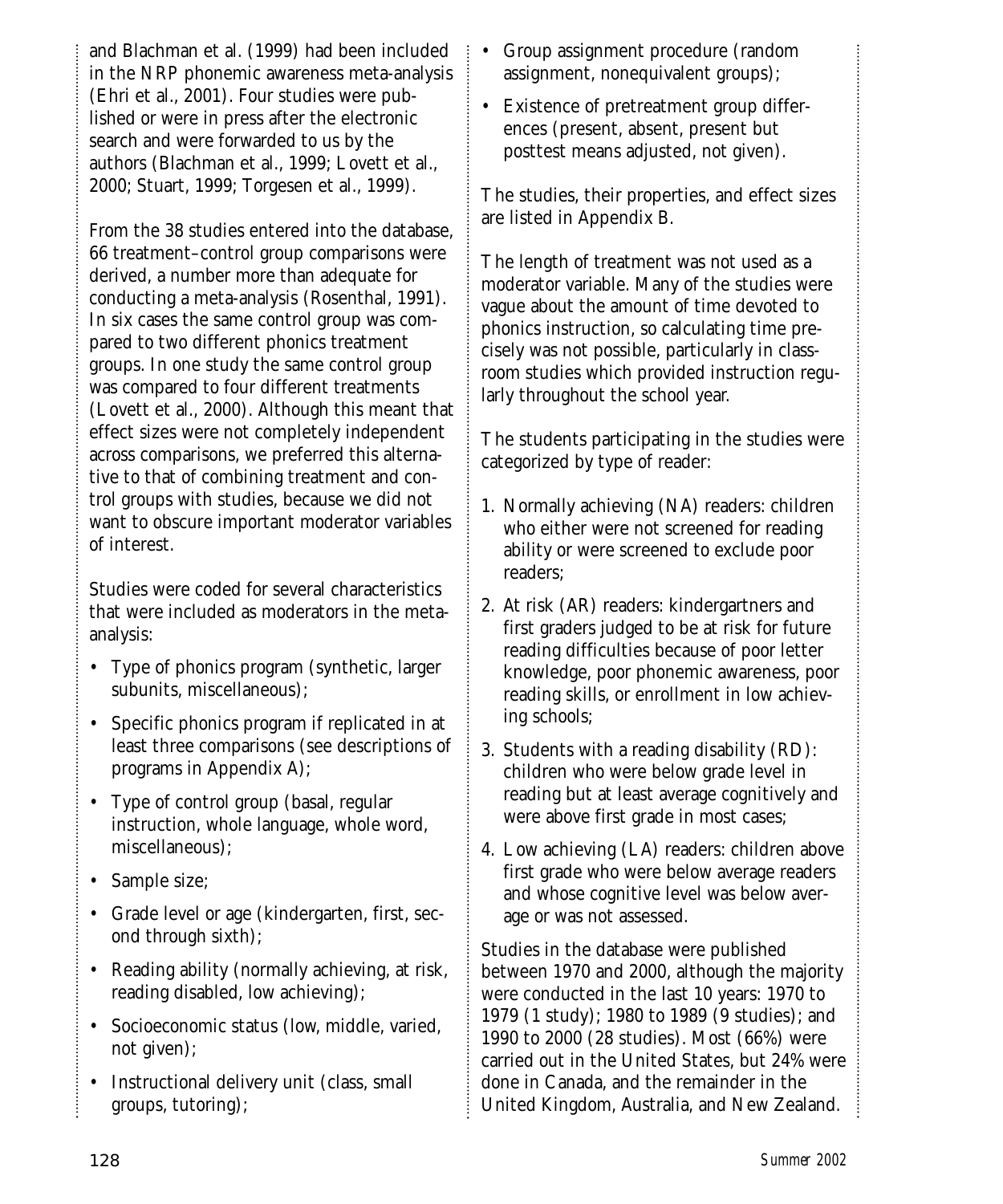Performance on six specific outcomes assessing reading or spelling was analyzed: decoding regularly spelled real words; decoding pseudowords; reading real words that included irregularly spelled words; spelling words correctly or according to developmental criteria (Morris & Perney, 1984; Tangel & Blachman, 1995); comprehending text; and reading connected text orally. A few studies used general reading tests to assess outcomes. Tasks measuring reading or spelling of words that were taught directly during phonics instruction were not included as outcomes. Outcomes that did not fit into the above categories (e.g., letter– sound knowledge and attitudes) were not entered into the database.

In categorizing outcome measures, no distinction was drawn between standardized and experimenter-devised tests. The comprehension measures tended to be standardized. Oral reading measures tended to be informal reading inventories that were neither standardized nor developed specifically for the study. Word lists were both standardized and experimenter devised.

Performance of students was measured at various times before, during, and after instruction. Entered into the database were outcomes of posttests measured at three possible points in time: at the end of training; at the end of the first school year if the program was taught for more than 1 year; and after a delay to assess long-term effects of training. The most common posttest occurred at the end of treatment or at the end of one school year for treatments that continued longer than a year, so this assessment of reading was the outcome used in most of the analyses of moderator variables.

# *Meta-Analysis*

The primary statistic used to analyze effects of phonics instruction on outcome measures was effect size, indicating whether and by how much performance of the treatment group exceeded performance of the control group, with the difference expressed in standard

deviation units. The formula used to calculate raw effect sizes for each treatment–control comparison consisted of the mean of the treatment group minus the mean of the control group divided by a pooled standard deviation. This formula was adopted for use in all metaanalyses conducted by the NRP.

Some studies administered more than one task to measure specific outcomes. When this occurred, effect sizes were calculated separately on each measure and then averaged to create one effect size for that outcome. This step insured that no single treatment–control comparison contributed more than one effect size to any single outcome category in the meta-analysis.

For each of the 66 treatment–control comparisons, effect sizes across the six specific outcomes were averaged to create one overall effect size for that comparison. The overall effect size was interpreted to indicate the general impact of phonics instruction on learning to read. Although one of the six outcomes contributing to the overall average was a spelling measure, spelling effect sizes contributed only 16% of the values while reading measures contributed 84% to the average. Studies have shown that reading words and spelling words are highly correlated, with *r*s commonly above .70, indicating that both involve the same processes (Ehri, 1997). Thus, interpreting the overall effect size as an index of reading is justified.

The information required to generate and analyze effect sizes was entered into the database using Microsoft Excel and SPSS. The data included codes identifying each treatment–control comparison, codes characterizing properties of the comparisons, means and standard deviations of treatment and control groups on outcome measures, pooled standard deviations, and raw effect sizes (*g*). Because the formula for *g* overestimates population effect sizes to the extent that sample sizes are small, the formula was corrected to yield an unbiased estimator of the population effect size (*d*) (Johnson & Eagly, 2000). When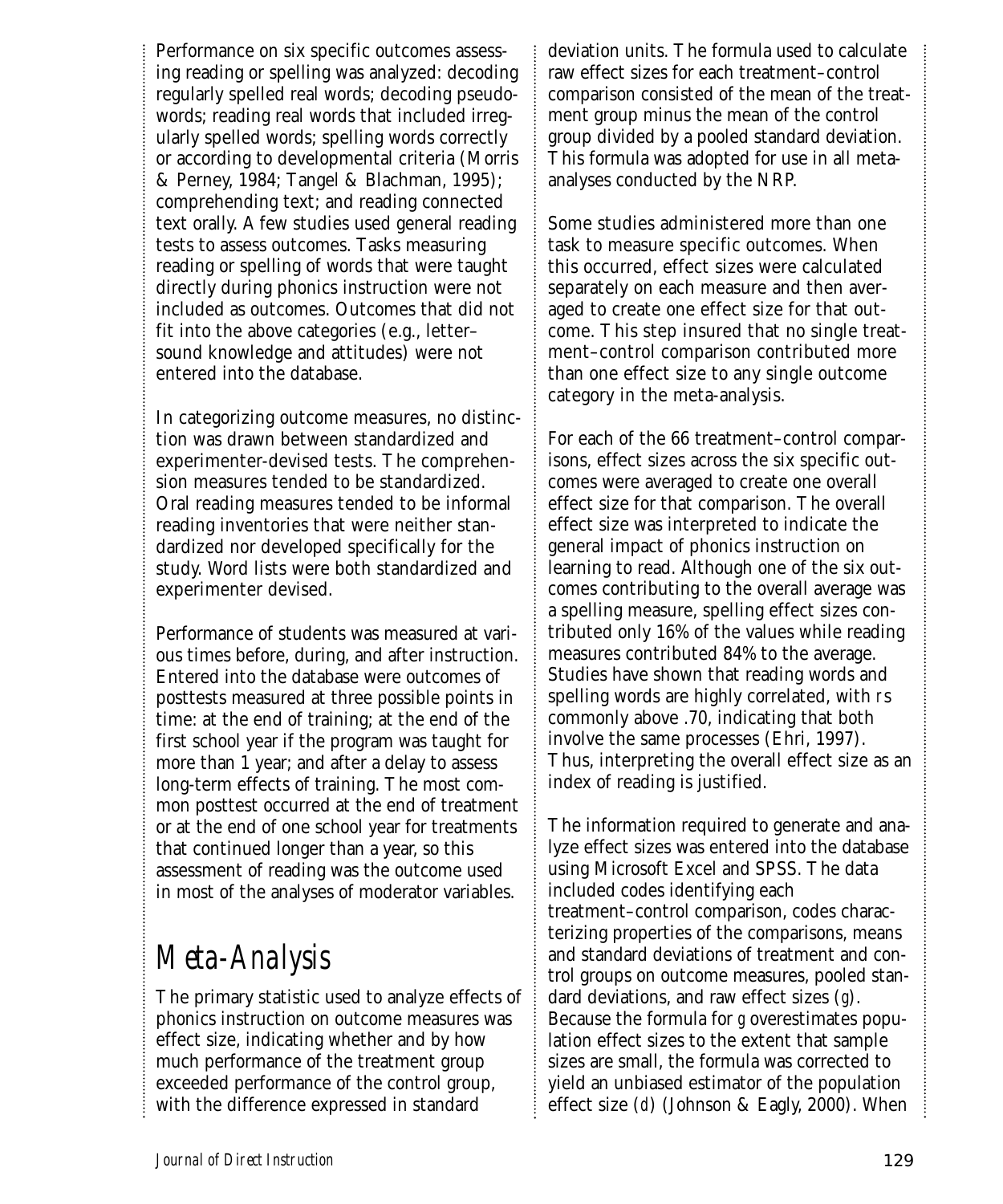means and standard deviations were not available, the DSTAT program was used to estimate effect sizes based on *t* or *F* values (Johnson, 1989).

The means and standard deviations that were used to calculate effect sizes were verified by checking all of them at least twice. Intercoder reliability (i.e., percentage agreement) was conducted on the variables used in the metaanalysis and exceeded the NRP-prescribed level of 90%. Disagreements were resolved by discussion and consensus.

The DSTAT statistical package (Johnson, 1989) was employed to calculate mean effect sizes and to test the influence of moderator variables using a fixed-effects model. Statistical tests assessed whether mean weighted effect sizes (*d*) were significantly greater than zero, whether mean effect sizes were derived from a homogeneous set (*Q* statistic), and whether pairs of mean effect sizes differed significantly for different levels of a moderator variable (*p* < .05). The analysis did not include tests of interactions between moderator variables because the numbers of comparisons were insufficient in many cases.

## *Results*

### Meta-Analysis

The statistic used to assess the effectiveness of systematic phonics instruction was effect size which measures how much the mean of the phonics treatment group exceeded the mean of the control group in standard deviation units. An effect size of 1.0 indicates that the treatment group mean was one standard deviation higher than the control group mean while an effect size of 0 indicates that treatment and control group means were identical. According to Cohen (1988), an effect size of 0.20 is considered small, an effect size of 0.50 is moderate, and an effect size of 0.80 or above is large. Translated into percentiles,  $d = 0.20$  indicates that the treatment has moved the average child from the 50th to the 58th percentile;  $d=$ 

0.50 indicates that the treatment has moved the average child to the 69th percentile;  $d =$ 0.80 indicates that the treatment has moved the average child to the 79th percentile. The complete list of comparisons, codings, and effect sizes is given in Appendix B.

Effect sizes were calculated for each of the 66 treatment–control group comparisons to assess the impact of phonics instruction. These were analyzed using the DSTAT program (Johnson, 1989). Table 1 reports several statistics from this analysis including mean effect sizes weighted by sample size (*d*). Figure 1 displays several effect sizes. Effect sizes associated with each level of the moderator variables are given along with a symbol indicating whether values were statistically greater than zero and a 95% confidence interval. The number of comparisons contributing to each effect size is listed. Effect sizes based on larger numbers of comparisons are more reliable and representative of the population than effect sizes based on small numbers. In interpreting effect sizes, particularly those that are not statistically significant, it is important to note whether the number of studies was sufficient to yield acceptable statistical power.

Results of the *Q* model–fit statistical test of homogeneity are presented. This statistic assesses the plausibility that the underlying effects are gauging the same population effect. When *Q* is large and significant indicating that the pool of effect sizes is quite variable, the model fits poorly and effects should be interpreted conservatively. They may depend upon other moderator variables.

Table 1 reports the results of tests to compare pairs of effect sizes across levels of several moderator variables to determine whether one level was statistically greater than another. Those proving different are listed under Contrasts. Table 2 reports statistics summarizing unweighted effect sizes (*g*) including means, medians, standard deviations, and minimum and maximum values.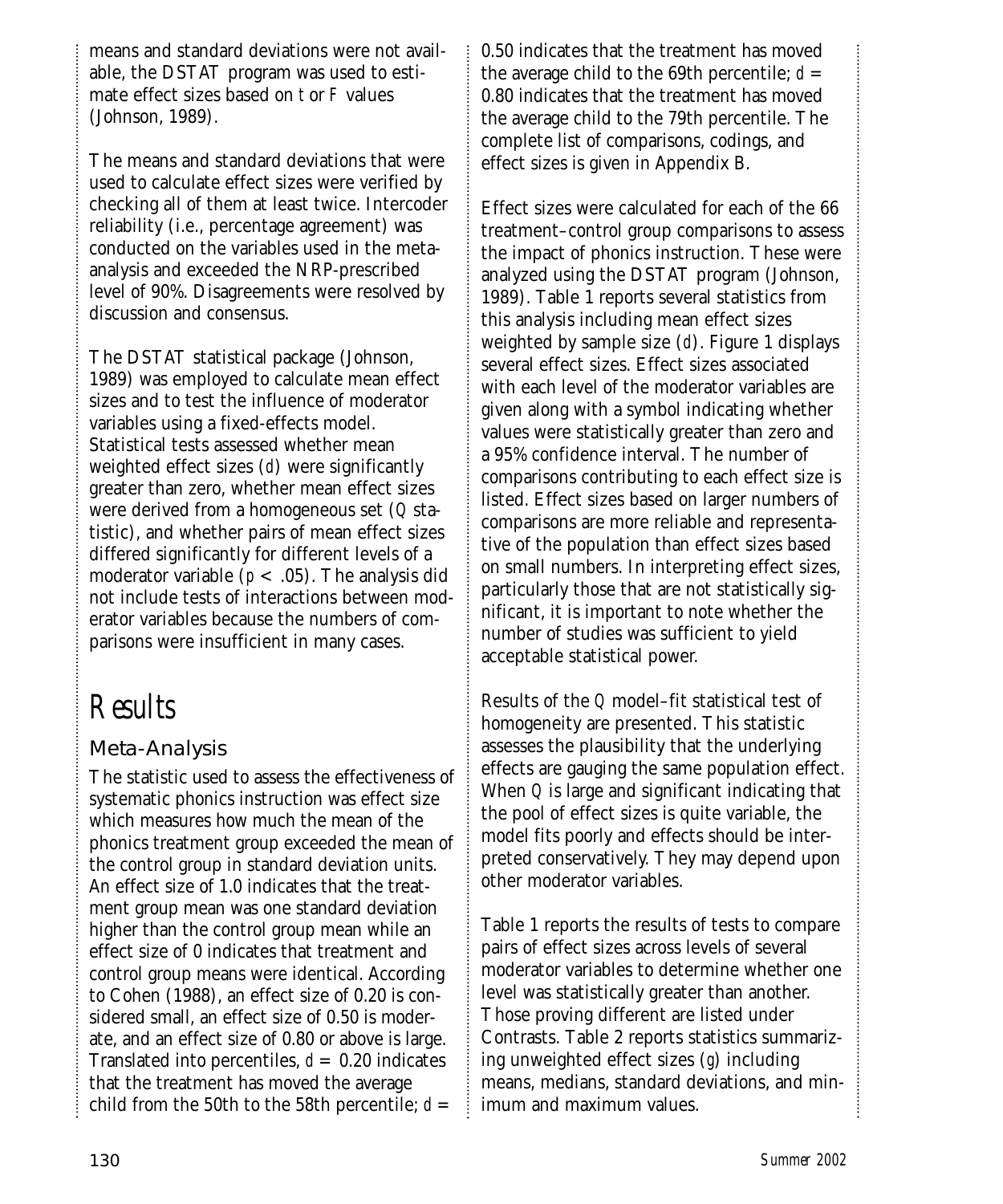### Table 1

*Mean Effect Sizes (*d*) as a Function of Moderator Variables With Effect Sizes Measured Immediately After Training or At The End of One School Year When Training Lasted Longer Unless Otherwise Labeled*

| Time of Posttest<br><b>End of Training</b><br>End of Training or First Year<br>End of Training <sup>d</sup><br>$Follow-upd$<br><b>Outcome Measures</b><br>Decoding regular words (DRW)<br>Decoding pseudowords (DP)<br>Reading misc. words (RMW)<br>Spelling words (SW)<br>Reading text orally (RTO)<br>Comprehending text (CT)<br><b>Characteristics of Participants</b><br><b>Grade Levels</b><br>Kindergarten & 1st<br>2nd–6th (NA, RD, $LAe$ )<br><b>Younger Grades</b><br>Kindergarten<br>1st Grade<br><b>Grade and Reading Ability</b><br>Kindergarten At Risk<br>1st Normal Achieving<br>1st At Risk (1AR)<br>2nd-6th Normal Ach. (2-6N)<br>2nd–6th Low Ach. (2–6LA)<br>Reading Disabled (RD)<br><b>Outcome Measures</b> | 65<br>62<br>6<br>6<br>30<br>40<br>59<br>37<br>16<br>35 | $0.41*$<br>$0.44*$<br>$0.51*$<br>$0.27*$<br>$0.67*$<br>$0.60*$<br>$0.40*$ | No<br>No<br><b>Yes</b><br>Yes<br>$\rm No$<br>$\rm No$ | 0.36 to 0.47<br>0.38 to 0.50<br>0.32 to 0.70<br>0.07 to 0.46<br>0.57 to 0.77 | n.s.<br>n.s.     |
|---------------------------------------------------------------------------------------------------------------------------------------------------------------------------------------------------------------------------------------------------------------------------------------------------------------------------------------------------------------------------------------------------------------------------------------------------------------------------------------------------------------------------------------------------------------------------------------------------------------------------------------------------------------------------------------------------------------------------------|--------------------------------------------------------|---------------------------------------------------------------------------|-------------------------------------------------------|------------------------------------------------------------------------------|------------------|
|                                                                                                                                                                                                                                                                                                                                                                                                                                                                                                                                                                                                                                                                                                                                 |                                                        |                                                                           |                                                       |                                                                              |                  |
|                                                                                                                                                                                                                                                                                                                                                                                                                                                                                                                                                                                                                                                                                                                                 |                                                        |                                                                           |                                                       |                                                                              |                  |
|                                                                                                                                                                                                                                                                                                                                                                                                                                                                                                                                                                                                                                                                                                                                 |                                                        |                                                                           |                                                       |                                                                              |                  |
|                                                                                                                                                                                                                                                                                                                                                                                                                                                                                                                                                                                                                                                                                                                                 |                                                        |                                                                           |                                                       |                                                                              |                  |
|                                                                                                                                                                                                                                                                                                                                                                                                                                                                                                                                                                                                                                                                                                                                 |                                                        |                                                                           |                                                       |                                                                              |                  |
|                                                                                                                                                                                                                                                                                                                                                                                                                                                                                                                                                                                                                                                                                                                                 |                                                        |                                                                           |                                                       |                                                                              |                  |
|                                                                                                                                                                                                                                                                                                                                                                                                                                                                                                                                                                                                                                                                                                                                 |                                                        |                                                                           |                                                       |                                                                              | $DRW = DP$       |
|                                                                                                                                                                                                                                                                                                                                                                                                                                                                                                                                                                                                                                                                                                                                 |                                                        |                                                                           |                                                       | 0.52 to 0.67                                                                 | Both>            |
|                                                                                                                                                                                                                                                                                                                                                                                                                                                                                                                                                                                                                                                                                                                                 |                                                        |                                                                           | No                                                    | 0.34 to 0.46                                                                 | RMW, SW,         |
|                                                                                                                                                                                                                                                                                                                                                                                                                                                                                                                                                                                                                                                                                                                                 |                                                        | $0.35*$                                                                   | No                                                    | 0.28 to 0.43                                                                 | RTO, CT          |
|                                                                                                                                                                                                                                                                                                                                                                                                                                                                                                                                                                                                                                                                                                                                 |                                                        | $0.25*$                                                                   | $\rm No$                                              | 0.15 to 0.36                                                                 |                  |
|                                                                                                                                                                                                                                                                                                                                                                                                                                                                                                                                                                                                                                                                                                                                 |                                                        | $0.27*$                                                                   | $\rm No$                                              | 0.19 to 0.36                                                                 |                  |
|                                                                                                                                                                                                                                                                                                                                                                                                                                                                                                                                                                                                                                                                                                                                 |                                                        |                                                                           |                                                       |                                                                              |                  |
|                                                                                                                                                                                                                                                                                                                                                                                                                                                                                                                                                                                                                                                                                                                                 | 30                                                     | $0.55*$                                                                   | No                                                    | 0.47 to 0.62                                                                 | $Kind.-1st>$     |
|                                                                                                                                                                                                                                                                                                                                                                                                                                                                                                                                                                                                                                                                                                                                 | 32                                                     | $0.27*$                                                                   | Yes                                                   | 0.18 to 0.36                                                                 | 2nd-6th          |
|                                                                                                                                                                                                                                                                                                                                                                                                                                                                                                                                                                                                                                                                                                                                 |                                                        |                                                                           |                                                       |                                                                              |                  |
|                                                                                                                                                                                                                                                                                                                                                                                                                                                                                                                                                                                                                                                                                                                                 | $\boldsymbol{7}$                                       | $0.56*$                                                                   | Yes                                                   | 0.40 to 0.73                                                                 | n.s.             |
|                                                                                                                                                                                                                                                                                                                                                                                                                                                                                                                                                                                                                                                                                                                                 | 23                                                     | $0.54*$                                                                   | $\rm No$                                              | 0.46 to 0.63                                                                 |                  |
|                                                                                                                                                                                                                                                                                                                                                                                                                                                                                                                                                                                                                                                                                                                                 |                                                        |                                                                           |                                                       |                                                                              |                  |
|                                                                                                                                                                                                                                                                                                                                                                                                                                                                                                                                                                                                                                                                                                                                 | 6                                                      | $0.58*$                                                                   | Yes                                                   | 0.40 to 0.77                                                                 | $1AR > 2-6N$ .   |
|                                                                                                                                                                                                                                                                                                                                                                                                                                                                                                                                                                                                                                                                                                                                 | 14                                                     | $0.48*$                                                                   | No                                                    | 0.38 to 0.58                                                                 | $2-6LA$ , RD     |
|                                                                                                                                                                                                                                                                                                                                                                                                                                                                                                                                                                                                                                                                                                                                 | 9                                                      | $0.74*$                                                                   | No                                                    | 0.56 to 0.91                                                                 |                  |
|                                                                                                                                                                                                                                                                                                                                                                                                                                                                                                                                                                                                                                                                                                                                 | $\boldsymbol{7}$                                       | $0.27*$                                                                   | Yes                                                   | 0.12 to 0.43                                                                 |                  |
|                                                                                                                                                                                                                                                                                                                                                                                                                                                                                                                                                                                                                                                                                                                                 | 8                                                      | 0.15n.s.                                                                  | Yes                                                   | $-0.06$ to $0.36$                                                            |                  |
|                                                                                                                                                                                                                                                                                                                                                                                                                                                                                                                                                                                                                                                                                                                                 | 17                                                     | $0.32*$                                                                   | Yes                                                   | 0.18 to 0.46                                                                 |                  |
|                                                                                                                                                                                                                                                                                                                                                                                                                                                                                                                                                                                                                                                                                                                                 |                                                        |                                                                           |                                                       |                                                                              |                  |
| Kindergarten and First Graders                                                                                                                                                                                                                                                                                                                                                                                                                                                                                                                                                                                                                                                                                                  |                                                        |                                                                           |                                                       |                                                                              |                  |
| Decod. Regular words (DRW)                                                                                                                                                                                                                                                                                                                                                                                                                                                                                                                                                                                                                                                                                                      | 8                                                      | $0.98*$                                                                   | $\rm No$                                              | 0.81 to 1.16                                                                 | $DRW > RMW$ ,    |
| Decoding pseudowords (DP)                                                                                                                                                                                                                                                                                                                                                                                                                                                                                                                                                                                                                                                                                                       | 14                                                     | $0.67*$                                                                   | No                                                    | 0.56 to 0.78                                                                 | CT, RTO;         |
| Reading misc. words (RMW)                                                                                                                                                                                                                                                                                                                                                                                                                                                                                                                                                                                                                                                                                                       | 23                                                     | $0.45*$                                                                   | No                                                    | 0.37 to 0.53                                                                 | SW > RTO         |
| Spelling words (SW)                                                                                                                                                                                                                                                                                                                                                                                                                                                                                                                                                                                                                                                                                                             | 13                                                     | $0.67*$                                                                   | $\rm No$                                              | 0.54 to 0.79                                                                 | DP > RTO         |
| Reading text orally (RTO)                                                                                                                                                                                                                                                                                                                                                                                                                                                                                                                                                                                                                                                                                                       | 6                                                      | $0.23*$                                                                   | No                                                    | 0.05 to 0.41                                                                 |                  |
| Comprehending text (CT)                                                                                                                                                                                                                                                                                                                                                                                                                                                                                                                                                                                                                                                                                                         | 11                                                     | $0.51*$                                                                   | $\rm No$                                              | 0.36 to 0.65                                                                 |                  |
| 2nd-6th (NA, RD, $LAe$ )                                                                                                                                                                                                                                                                                                                                                                                                                                                                                                                                                                                                                                                                                                        |                                                        |                                                                           |                                                       |                                                                              |                  |
| Decod. Regular words (DRW)                                                                                                                                                                                                                                                                                                                                                                                                                                                                                                                                                                                                                                                                                                      | 17                                                     | $0.49*$                                                                   | No                                                    | 0.34 to 0.65                                                                 | DRW > SW;        |
| Decoding pseudowords (DP)                                                                                                                                                                                                                                                                                                                                                                                                                                                                                                                                                                                                                                                                                                       | 13                                                     | $0.52*$                                                                   | Yes                                                   | 0.37 to 0.66                                                                 | $DP > SW$ , $CT$ |
| Reading misc. words                                                                                                                                                                                                                                                                                                                                                                                                                                                                                                                                                                                                                                                                                                             | 23                                                     | $0.33*$                                                                   | No                                                    | 0.22 to 0.44                                                                 |                  |
| Spelling words (SW)                                                                                                                                                                                                                                                                                                                                                                                                                                                                                                                                                                                                                                                                                                             | 13                                                     | $0.09$ n.s.                                                               | Yes                                                   | $-0.04$ to $0.23$                                                            |                  |
| Reading text orally                                                                                                                                                                                                                                                                                                                                                                                                                                                                                                                                                                                                                                                                                                             | 6                                                      | $0.24*$                                                                   | Yes                                                   | 0.08 to 0.39                                                                 |                  |
| Comprehending text (CT)                                                                                                                                                                                                                                                                                                                                                                                                                                                                                                                                                                                                                                                                                                         | 11                                                     | $0.12$ n.s.                                                               | Yes                                                   | $-0.04$ to $0.28$                                                            |                  |
| Socioeconomic Status                                                                                                                                                                                                                                                                                                                                                                                                                                                                                                                                                                                                                                                                                                            |                                                        |                                                                           |                                                       |                                                                              |                  |
| <b>Low SES</b>                                                                                                                                                                                                                                                                                                                                                                                                                                                                                                                                                                                                                                                                                                                  | $6\phantom{.}6$                                        | $0.66*$                                                                   | Yes                                                   | 0.48 to 0.85                                                                 | n.s.             |
| Middle SES                                                                                                                                                                                                                                                                                                                                                                                                                                                                                                                                                                                                                                                                                                                      | 10                                                     | $0.44*$                                                                   | No                                                    | 0.28 to 0.60                                                                 |                  |
| Varied                                                                                                                                                                                                                                                                                                                                                                                                                                                                                                                                                                                                                                                                                                                          | 14                                                     | $0.37*$                                                                   | Yes                                                   | 0.26 to 0.48                                                                 |                  |
| Not Given                                                                                                                                                                                                                                                                                                                                                                                                                                                                                                                                                                                                                                                                                                                       | 32                                                     | $0.43*$                                                                   | $\rm No$                                              | 0.34 to 0.51                                                                 |                  |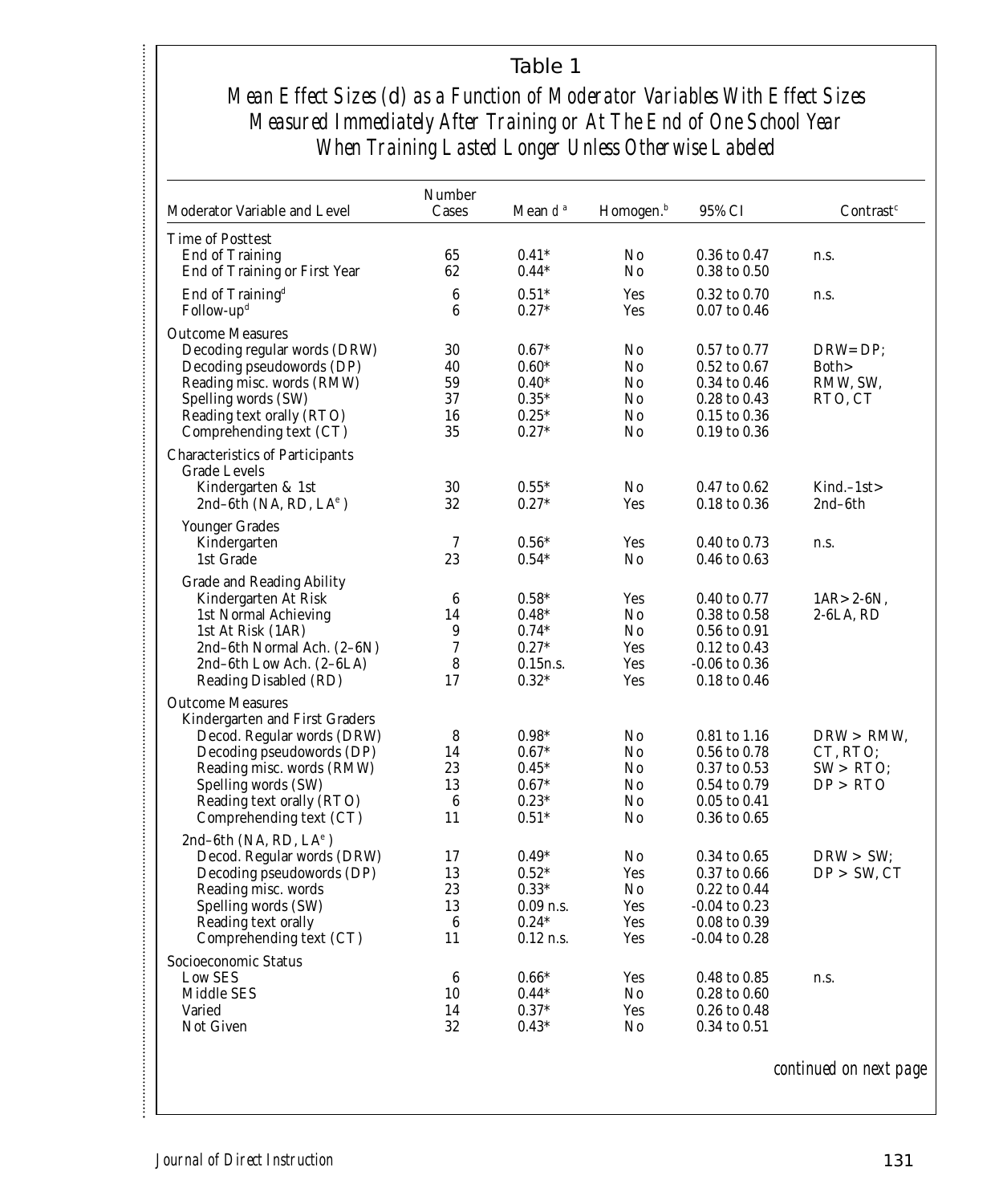| Table 1, continued                                                                                               |                 |            |                       |                   |                       |  |  |  |
|------------------------------------------------------------------------------------------------------------------|-----------------|------------|-----------------------|-------------------|-----------------------|--|--|--|
| Moderator Variable and Level                                                                                     | Number<br>Cases | Mean $d^a$ | Homogen. <sup>b</sup> | 95% CI            | Contrast <sup>c</sup> |  |  |  |
| <b>Characteristics of Instruction</b>                                                                            |                 |            |                       |                   |                       |  |  |  |
| Type of Phonics Program                                                                                          |                 |            |                       |                   |                       |  |  |  |
| Synthetic                                                                                                        | 39              | $0.45*$    | $\rm No$              | 0.39 to 0.52      | n.s.                  |  |  |  |
| Larger Phon. Units <sup>f</sup>                                                                                  | 11              | $0.34*$    | No                    | 0.16 to 0.52      |                       |  |  |  |
| Miscellaneous                                                                                                    | 10              | $0.27*$    | Yes                   | $0.08$ to $0.46$  |                       |  |  |  |
| Specific Phonics Programs <sup>8</sup>                                                                           |                 |            |                       |                   |                       |  |  |  |
| NRS-Beck LRDC (S)                                                                                                | 4               | $0.47*$    | Yes                   | 0.33 to 0.60      | n.s.                  |  |  |  |
| Direct Instruction (S)                                                                                           | 4               | $0.48*$    | $\rm No$              | 0.13 to 0.83      |                       |  |  |  |
| Lovett Direct Instruct (S)                                                                                       | 4               | $0.41*$    | <b>Yes</b>            | 0.04 to 0.77      |                       |  |  |  |
| Lovett Analogy (LU)                                                                                              | 4               | $0.48*$    | <b>Yes</b>            | 0.11 to 0.86      |                       |  |  |  |
| Lippincott $(S)$                                                                                                 | 3               | $0.68*$    | Yes                   | 0.43 to 0.93      |                       |  |  |  |
| Orton-Gillingham (S)                                                                                             | 10              | $0.23*$    | Yes                   | 0.06 to 0.39      |                       |  |  |  |
| Sing Spell Read Write (S)                                                                                        | 3               | $0.35*$    | Yes                   | 0.21 to 0.50      |                       |  |  |  |
| <b>Instructional Delivery Unit</b>                                                                               |                 |            |                       |                   |                       |  |  |  |
| Tutor                                                                                                            | 8               | $0.57*$    | $\rm No$              | 0.38 to 0.77      | n.s.                  |  |  |  |
| <b>Small Group</b>                                                                                               | 27              | $0.43*$    | Yes                   | 0.34 to 0.52      |                       |  |  |  |
| Class                                                                                                            | 27              | $0.39*$    | $\rm No$              | 0.31 to 0.48      |                       |  |  |  |
|                                                                                                                  |                 |            |                       |                   |                       |  |  |  |
| <b>Type of Control Group</b>                                                                                     |                 |            |                       |                   |                       |  |  |  |
| Basal                                                                                                            | 10              | $0.46*$    | <b>Yes</b>            | 0.37 to 0.55      | n.s.                  |  |  |  |
| Regular Curriculum                                                                                               | 16              | $0.41*$    | No                    | 0.27 to 0.54      |                       |  |  |  |
| <b>Whole Language</b>                                                                                            | 12              | $0.31*$    | No                    | 0.16 to 0.47      |                       |  |  |  |
| Whole Word                                                                                                       | 10              | $0.51*$    | No                    | 0.35 to 0.67      |                       |  |  |  |
| Miscellaneous                                                                                                    | 14              | $0.46*$    | Yes                   | 0.28 to 0.63      |                       |  |  |  |
| Characteristics of the Design of Studies<br>Assignment of Participants to<br><b>Treatment and Control Groups</b> |                 |            |                       |                   |                       |  |  |  |
| Random                                                                                                           | 23              | $0.45*$    | <b>Yes</b>            | $0.32$ to $0.58$  | n.s.                  |  |  |  |
| <b>Nonequivalent Groups</b>                                                                                      | 39              | $0.43*$    | $\rm No$              | $0.37$ to $0.50$  |                       |  |  |  |
| <b>Existence of Pretreatment Group</b><br><b>Differences</b>                                                     |                 |            |                       |                   |                       |  |  |  |
| Present                                                                                                          | 5               | 0.13n.s.   | Yes                   | $-0.08$ to $0.35$ | n.s.                  |  |  |  |
| Absent                                                                                                           | 41              | $0.47*$    | $\rm No$              | 0.39 to 0.54      |                       |  |  |  |
| Present but Adjusted                                                                                             | 6               | $0.48*$    | Yes                   | 0.36 to 0.60      |                       |  |  |  |
| Not Given                                                                                                        | 10              | $0.40*$    | Yes                   | 0.24 to 0.56      |                       |  |  |  |
| Sample Size                                                                                                      |                 |            |                       |                   |                       |  |  |  |
| 20 to 31                                                                                                         | 14              | $0.48*$    | $\rm No$              | $0.26$ to $0.70$  | n.s.                  |  |  |  |
| 32 to 52                                                                                                         | 16              | $0.31*$    | <b>Yes</b>            | $0.15$ to $0.47$  |                       |  |  |  |
| 53 to 79                                                                                                         | 16              | $0.36*$    | $\rm No$              | 0.23 to 0.49      |                       |  |  |  |
| 80 to 320                                                                                                        | 16              | $0.49*$    | $\rm No$              | 0.41 to 0.57      |                       |  |  |  |

<sup>a</sup> Effect sizes were tested statistically.\* Indicates that an effect size was significantly greater than zero at p< .05; n.s. indicates it was not significantly different from zero.

<sup>b</sup> Effect sizes were tested statistically for homogeneity using the *Q* statistic. "Yes" indicates that set was homogeneous and "No" that it was not at p< .05.

<sup>c</sup> Pairs of effect sizes for levels of moderators were tested statistically to determine whether they differed from each other at p < .05; n.s. means that the differences were not statistically significant.

<sup>d</sup> The same six comparisons contributed effect sizes to both outcomes.

 $e$  NA = normally achieving readers; RD = students with reading disability; LA = low achieving readers.

<sup>f</sup> This effect size was adjusted to reduce the impact of one atypically large outlier.

<sup>g</sup> Letters in parentheses refer to the type of phonics program:  $S =$  synthetic,  $LU =$  Larger units.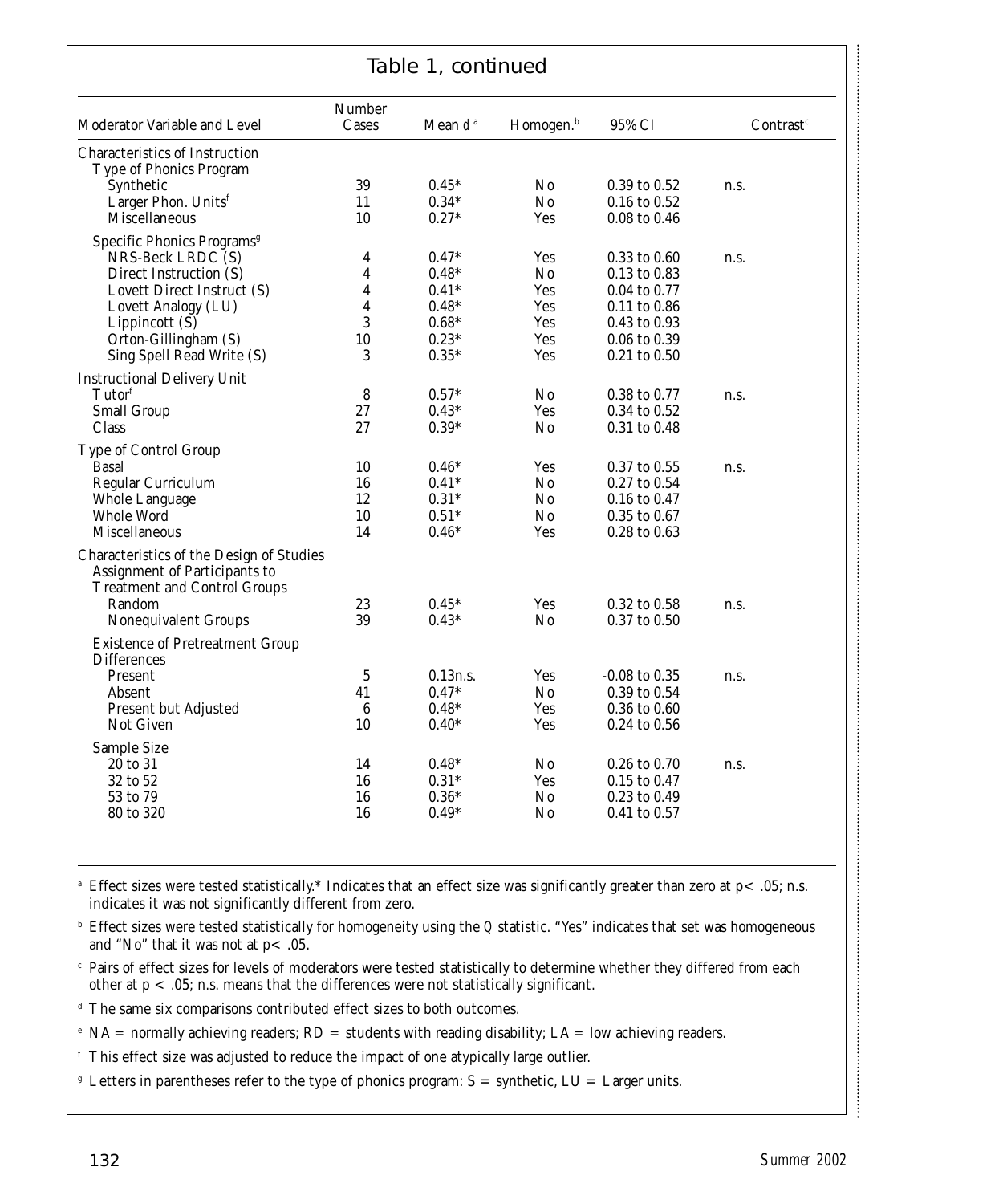### Figure 1

*Depiction of mean effect sizes on the overall reading outcome and on specific reading and spelling outcomes as a function of grade, reading ability, and type of control group. All effect sizes were statistically greater than zero except those marked* ns *(not significant).* 

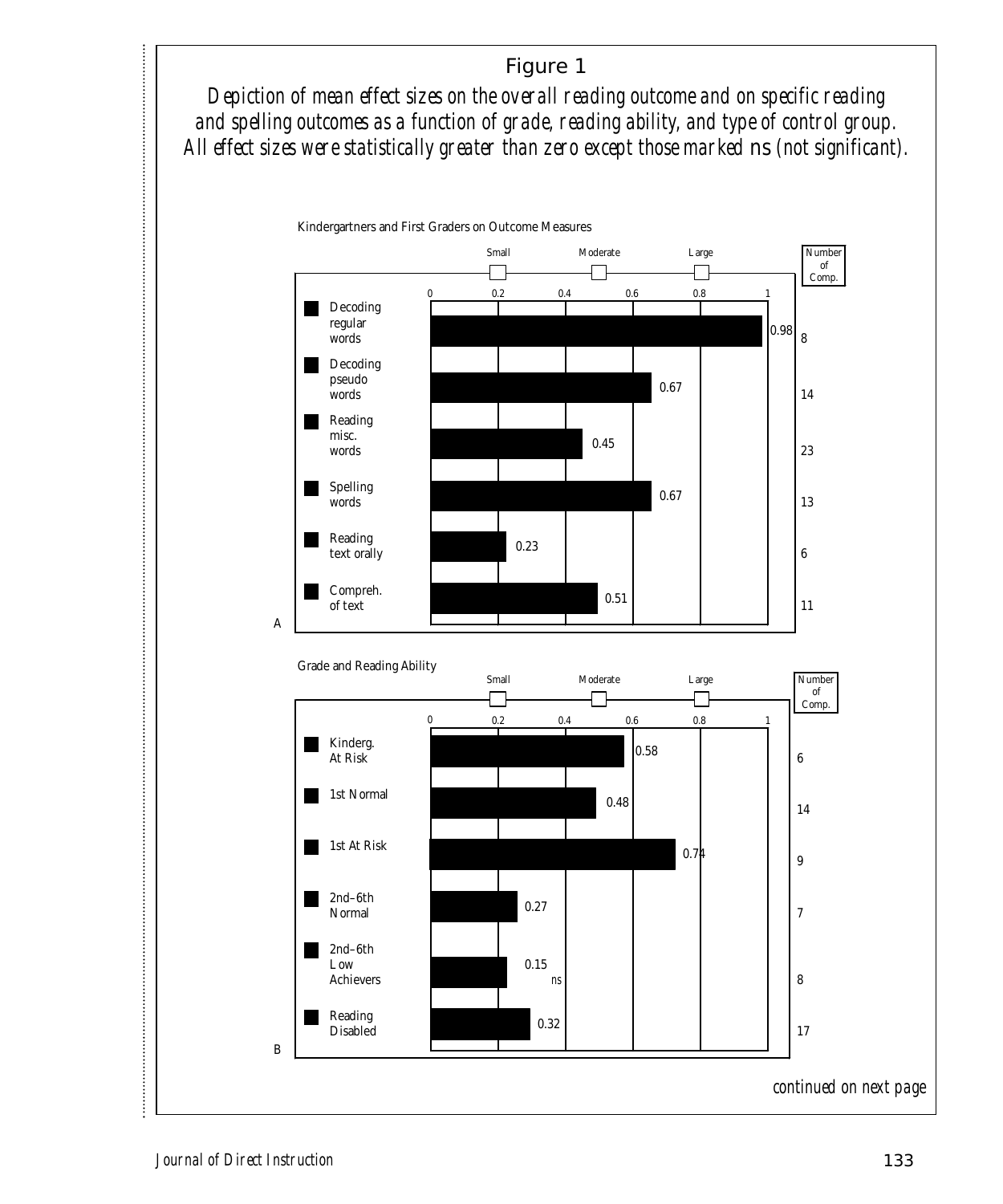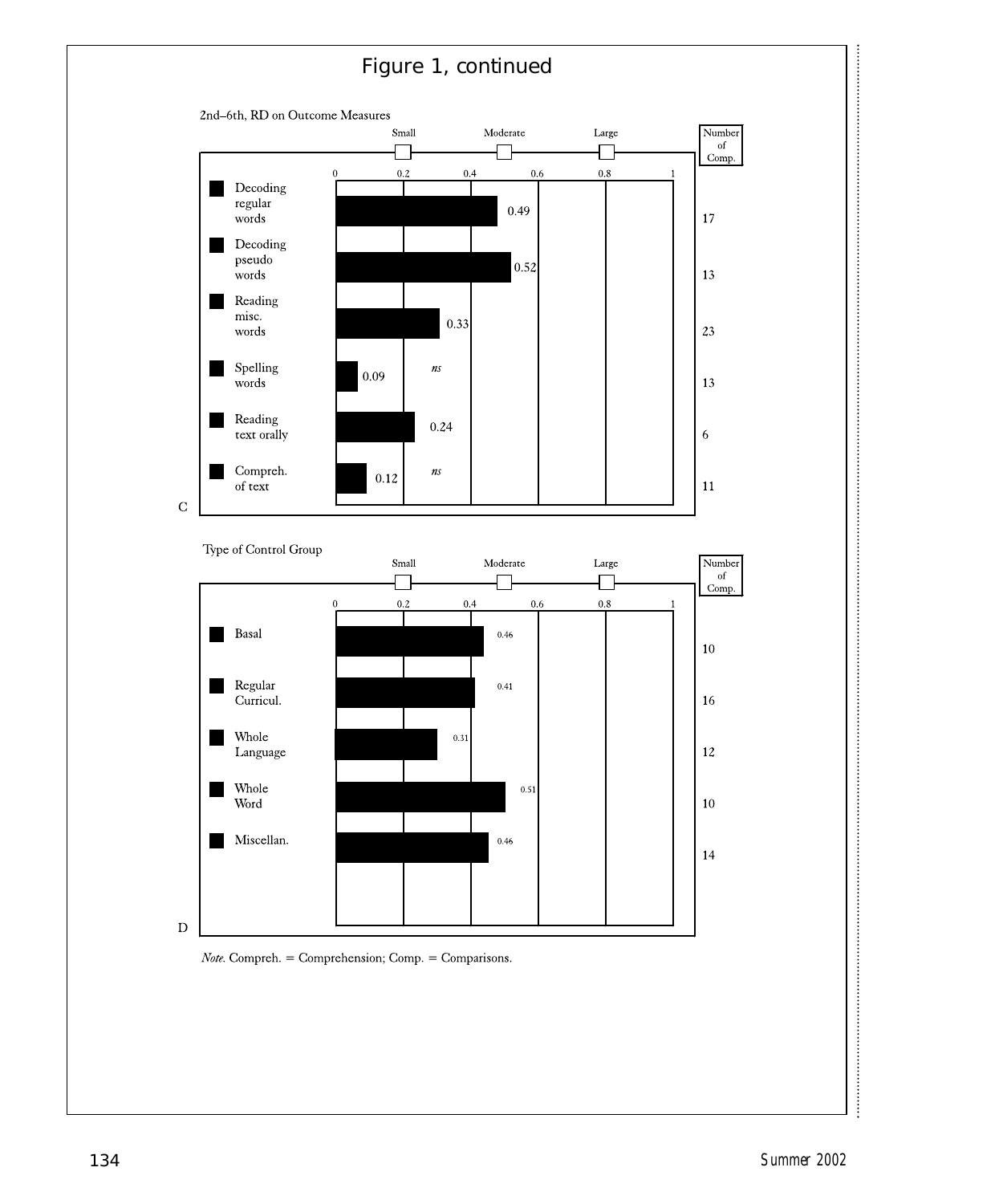Effect sizes were calculated on the general reading outcome measured at three possible test points: (a) at the end of instruction or at the end of one year if instruction lasted longer; (b) at the end of instruction; (c) at follow-up points after a delay ranging from 4 months to 1 year. Table 1 reveals that the mean effect size of phonics instruction on reading was statistically greater than zero and moderate in size. When effects of programs were tested at their conclusion,  $d = 0.41$ . When outcomes were measured at the end of the program or at the end of the first school year for programs lasting longer,  $d = 0.44$ . Figure 2 shows a stem and leaf plot of the entire pool of effect sizes. It is apparent that most instruction lasted no more than a year and that effect sizes varied substantially. Most (89%) of the 1-year effect sizes were positive. About one-third (31%) were smaller than 0.20. For instruction lasting longer than a year, 80% of the effect sizes were larger than 0.20. On follow-up tests, 86% of the effect sizes ranged from 0.28 to 0.86, indicating that effects lasted beyond the end of instruction. These findings support the conclusion that systematic phonics helps children learn to read more effectively than programs with little or no phonics instruction. Consistent with Figure 2, the pool of end-of-training/first year effect sizes was not found to be homogeneous, opening the possibility that moderators might explain the variation.

Six comparisons assessed both immediate and long-term effects of phonics instruction, with delays ranging from 4 months to 1 year after instruction ended. As shown in Table 1, the effect size remained statistically greater than zero but declined from  $d = 0.51$  immediately after instruction to  $d = 0.27$  at follow-up. Both sets of effect sizes were homogeneous. This shows that the impact of phonics instruction lasted well beyond the end of training.

Treatment–control comparisons were coded for various characteristics to determine whether phonics instruction was effective under different circumstances. Unless stated otherwise, the primary outcome used to ana-

lyze moderator effects was the pooled measure of reading taken at the end of phonics instruction or at the end of the first school year when the program continued beyond this. It is important to recognize that this type of analysis of moderator variable effects has limitations. When differential effects are detected under specific circumstances, one cannot be sure that the circumstances in focus were responsible rather than some other factor confounded with that circumstance. For example, if an effect size associated with tutoring appears to be smaller than an effect size for small groups, this might arise not because tutoring is less effective but rather because the hardest-to-teach students were disproportionally represented in the tutoring studies. Thus, causal inferences involving moderators remain tentative and are merely suggestive of further studies to be done.

Inspection of the column of effect sizes associated with moderator variables in Table 1 reveals that the vast majority were significantly greater than zero (those marked with an asterisk). This suggests that systematic phonics instruction was effective across a variety of conditions and characteristics. However, some findings are based on relatively few comparisons rendering conclusions more tentative.

*Specific Reading/Spelling Outcomes.* The aim of phonics instruction is to help children acquire alphabetic knowledge and use it to read and spell words. From Table 1, it is apparent that effect sizes for all six types of outcomes were statistically greater than zero, indicating that phonics instruction benefited not only word reading and spelling but also text processing. Effects were strongest on measures of decoding regularly spelled words (*d* = 0.67) and pseudowords  $(d = 0.60)$ . These effects were statistically larger than effects observed on the other four measures that did not differ statistically from each other. This indicates that phonics instruction was especially effective in teaching children to decode novel words, one of the main goals of phonics.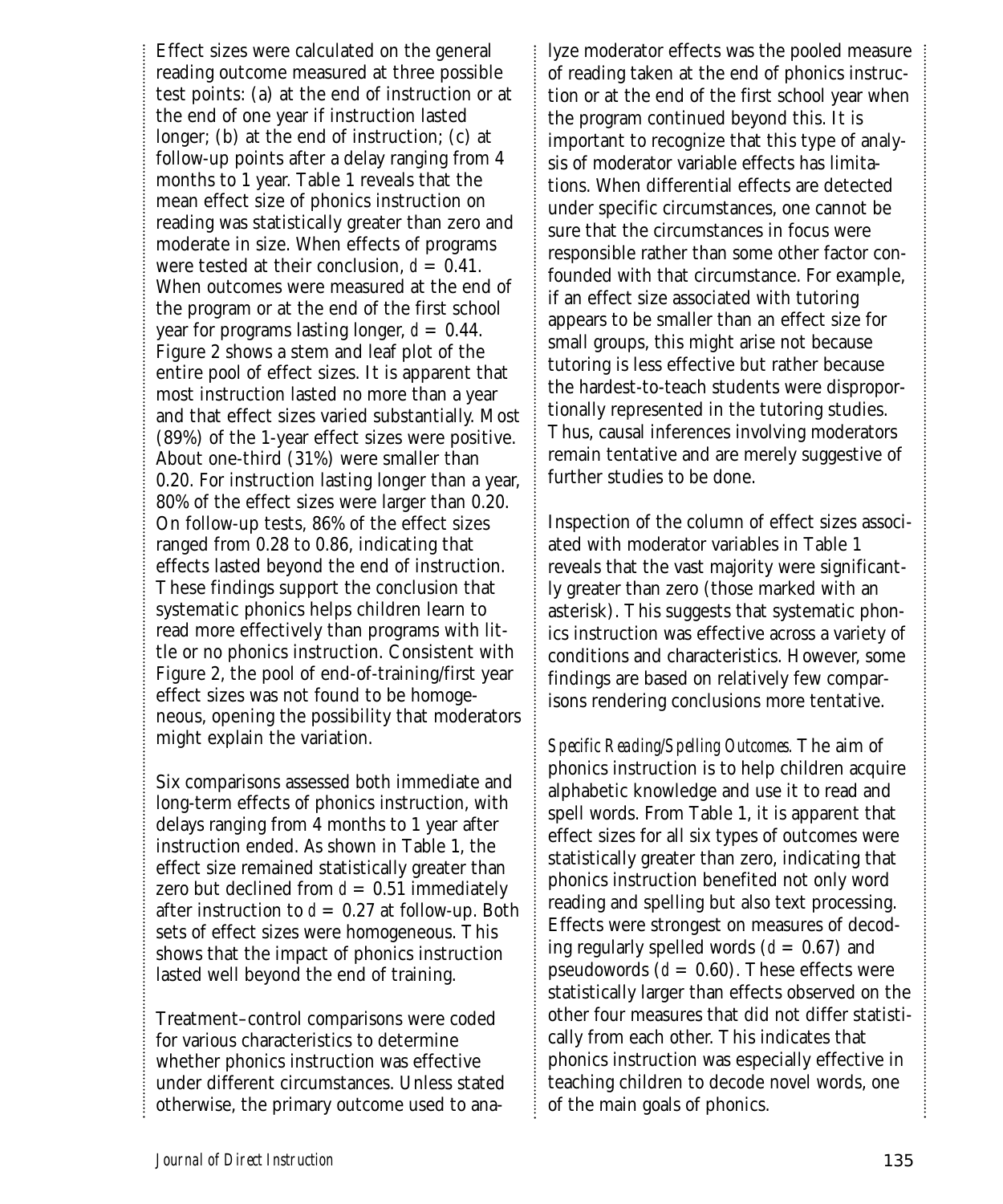## Table 2

*Unweighted Statistics as a Function of Moderator Variables With Outcomes Measured Immediately After Training or at the End of One School Year When Training Lasted Longer Unless Otherwise Labeled*

| Moderator Variable and Level           | Number<br>Cases      | Mean $g$     | Median $g$   | SD           | Minimum/<br>Maximum $g$ |
|----------------------------------------|----------------------|--------------|--------------|--------------|-------------------------|
| <b>Time of Posttest</b>                |                      |              |              |              |                         |
| <b>End of Training</b>                 | 65                   | 0.48         | 0.38         | 0.66         | $-0.48 / 3.76$          |
| End of Training or First Year          | 62                   | 0.50         | 0.38         | 0.68         | $-0.48/3.76$            |
|                                        |                      |              |              |              |                         |
| End of Training <sup>a</sup>           | $6\phantom{1}6$<br>6 | 0.50<br>0.32 | 0.53         | 0.27<br>0.45 | 0.04 / 0.78             |
| $Follow-upa$                           |                      |              | 0.33         |              | $-0.48/0.88$            |
| <b>Outcome Measures</b>                |                      |              |              |              |                         |
| Decoding regular words                 | 30                   | 0.70         | 0.60         | 0.69         | $-0.16 / 3.33$          |
| Decoding pseudowords                   | 39                   | 0.67         | 0.59         | 0.42         | $-0.11 / 1.75$          |
| Reading misc. words                    | 59                   | 0.42         | 0.38         | 0.61         | $-1.2/2.97$             |
| Spelling words                         | 37                   | 0.38         | 0.26         | 0.60         | $-0.58 / 2.76$          |
| Reading text orally                    | 16<br>35             | 0.85<br>0.31 | 0.24<br>0.29 | 2.23<br>0.49 | $-0.41/8.90$            |
| Comprehending text                     |                      |              |              |              | $-0.82 / 1.88$          |
| <b>Characteristics of Participants</b> |                      |              |              |              |                         |
| Grade Levels                           |                      |              |              |              |                         |
| Kindergarten & 1st                     | 30                   | 0.70         | 0.50         | 0.83         | $-0.35/3.76$            |
| 2nd-6th (NA, RD, $LAb$ )               | 32                   | 0.30         | 0.25         | 0.41         | $-0.48/1.47$            |
| <b>Younger Grades</b>                  |                      |              |              |              |                         |
| Kindergarten                           | $\overline{7}$       | 0.54         | 0.51         | 0.17         | 0.33 / 0.74             |
| 1st Grade                              | 23                   | 0.75         | 0.49         | 0.95         | $-0.35 / 3.76$          |
| <b>Grade and Reading Ability</b>       |                      |              |              |              |                         |
| Kindergarten At Risk                   | $6\phantom{.}6$      | 0.54         | 0.56         | 0.19         | 0.33 / 0.74             |
| 1st Normal Achieving                   | 14                   | 0.61         | 0.39         | 0.85         | $-0.35/2.83$            |
| 1st At Risk                            | 9                    | 0.98         | 0.64         | 1.09>        | 0.08 / 3.76             |
| 2nd-6th Normal Achieving               | $\overline{7}$       | 0.20         | 0.38         | 0.36         | $-0.48/0.61$            |
| 2nd-6th Low Achieving                  | 8                    | 0.16         | 0.13         | 0.26         | $-0.21 / 0.64$          |
| <b>Reading Disabled</b>                | 17                   | 0.41         | 0.27         | 0.46         | $-0.26/1.47$            |
| <b>Outcome Measures</b>                |                      |              |              |              |                         |
| Kindergartners and First Graders       |                      |              |              |              |                         |
| Decoding regular words                 | 8                    | 0.96         | 0.78         | 1.05         | $-0.06 / 3.33$          |
| Decoding pseudowords                   | 14                   | 0.70         | 0.62         | 0.38         | 0.08 / 1.51             |
| Reading miscellaneous words            | 23                   | 0.57         | 0.44         | 0.87         | $-1.2/2.97$             |
| Spelling words                         | 13                   | 0.79         | 0.64         | 0.80         | $-0.58 / 2.76$          |
| Reading text orally                    | $6\phantom{1}6$      | 1.91         | 0.14         | 3.54         | 0.00 / 8.90             |
| Comprehending text                     | 11                   | 0.59         | 0.63         | 0.61         | $-0.46/1.88$            |
| 2nd-6th (NA, RD, $LAb$ )               |                      |              |              |              |                         |
| Decoding regular words                 | 17                   | 0.61         | 0.57         | 0.57         | $-0.16 / 2.14$          |
| Decoding pseudowords                   | 13                   | 0.66         | 0.53         | 0.52         | $-0.11 / 1.75$          |
| Reading miscellaneous words            | 23                   | 0.29         | 0.32         | 0.40         | $-0.50 / 1.07$          |
| Spelling words                         | 13                   | 0.04         | 0.05         | 0.25         | $-0.26/0.46$            |
| Reading text orally                    | 6                    | 0.16         | 0.24         | 0.27         | $-0.29/0.45$            |
| Comprehending text                     | 11                   | 0.14         | 0.12         | 0.37         | $-0.62 / 0.61$          |
| Socioeconomic Status                   |                      |              |              |              |                         |
| Low SES                                | $6\phantom{1}6$      | 0.65         | 0.68         | 0.37         | 0.08 / 1.23             |
| Middle SES                             | 10                   | 0.47         | 0.22         | 0.86         | $-0.11/2.83$            |
| Varied                                 | 14                   | 0.41         | 0.37         | 0.26         | 0.03 / 0.92             |
| Not Given                              | 32                   | 0.51         | 0.38         | 0.79         | $-0.48/3.76$            |
|                                        |                      |              |              |              |                         |
|                                        |                      |              |              |              |                         |
|                                        |                      |              |              |              | continued on next page  |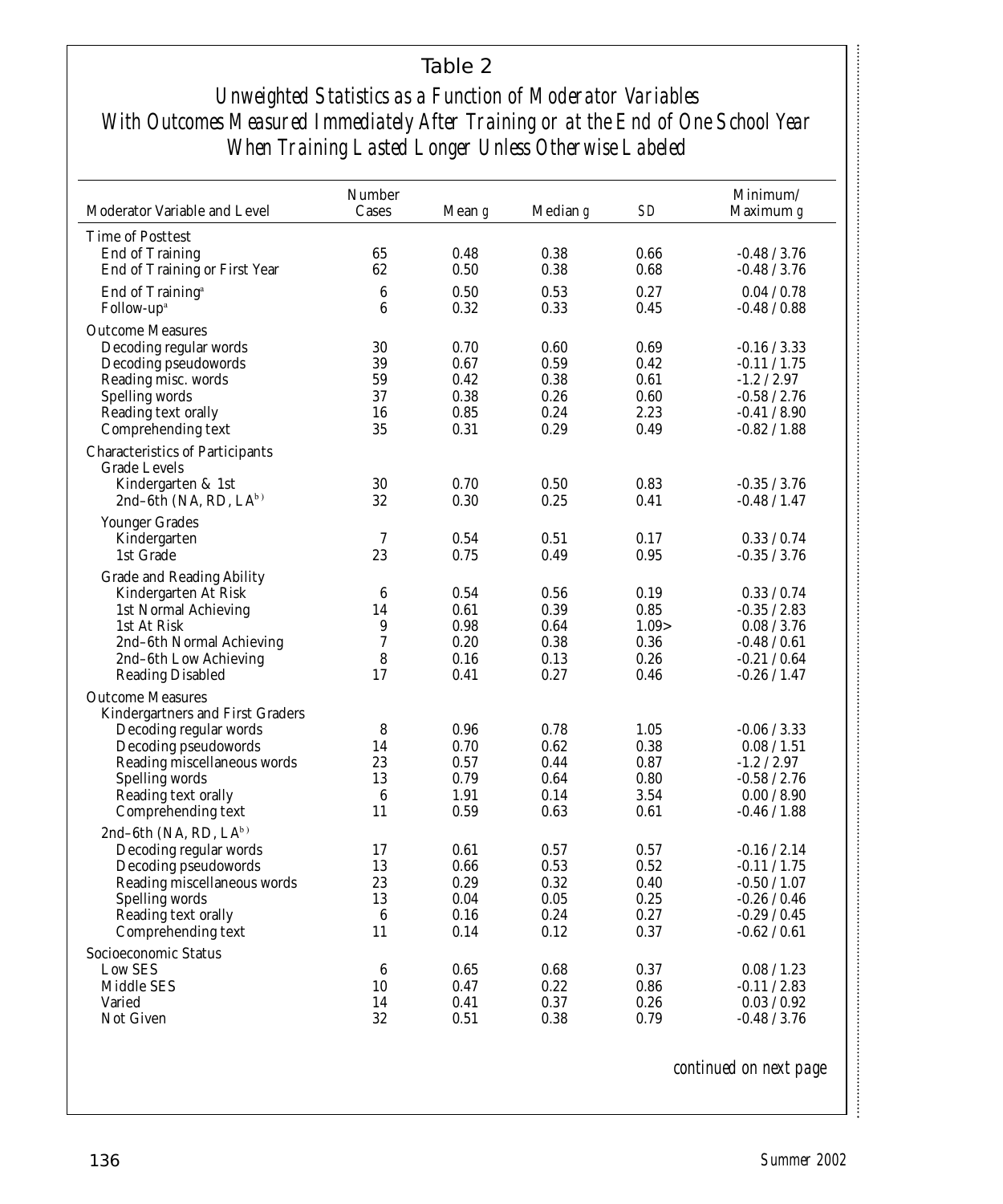| Number<br>Cases<br>39<br>11<br>10<br>4<br>4<br>4 | Mean $g$<br>0.51<br>0.70<br>0.22<br>0.48<br>0.85 | Median $g$<br>0.43<br>0.37<br>0.21<br>0.45 | SD<br>0.59<br>1.11<br>0.30<br>0.16 | Minimum/<br>Maximum $g$<br>$-0.48 / 2.83$<br>$-0.26 / 3.76$<br>$-0.35/0.63$ |
|--------------------------------------------------|--------------------------------------------------|--------------------------------------------|------------------------------------|-----------------------------------------------------------------------------|
|                                                  |                                                  |                                            |                                    |                                                                             |
|                                                  |                                                  |                                            |                                    |                                                                             |
|                                                  |                                                  |                                            |                                    |                                                                             |
|                                                  |                                                  |                                            |                                    |                                                                             |
|                                                  |                                                  |                                            |                                    |                                                                             |
|                                                  |                                                  |                                            |                                    |                                                                             |
|                                                  |                                                  |                                            |                                    |                                                                             |
|                                                  |                                                  |                                            |                                    | 0.33 / 0.71                                                                 |
|                                                  |                                                  | 0.65                                       | 0.99                               | 0.01 / 2.08                                                                 |
|                                                  | 0.51                                             | 0.25                                       | 0.64                               | 0.09/1.47                                                                   |
|                                                  | 0.55                                             | 0.51                                       | 0.70                               | $-0.26 / 1.46$                                                              |
| 3                                                | 0.61                                             | 0.51                                       | 0.19                               | 0.49 / 0.84                                                                 |
| 10                                               | 0.22                                             | 0.17                                       | 0.27                               | $-0.21/0.64$                                                                |
| 3                                                | 0.38                                             | 0.38                                       | 0.13                               | 0.26/0.51                                                                   |
|                                                  |                                                  |                                            |                                    |                                                                             |
| 8                                                | 1.09                                             | 0.54                                       | 1.22                               | 0.33 / 3.76                                                                 |
| 27                                               | 0.44                                             | 0.44                                       | 0.42                               | $-0.26/1.47$                                                                |
|                                                  | 0.37                                             | 0.26                                       | 0.60                               | $-0.48/2.83$                                                                |
|                                                  |                                                  |                                            |                                    |                                                                             |
| 10                                               |                                                  | 0.48                                       | 0.28                               | 0.26 / 1.23                                                                 |
| 16                                               | 0.52                                             | 0.36                                       | 0.90                               | $-0.21 / 3.76$                                                              |
| 12                                               | 0.26                                             | 0.19                                       | 0.44                               | $-0.48 / 0.92$                                                              |
| 10                                               | 0.53                                             | 0.32                                       | 0.86                               | $-0.11 / 2.83$                                                              |
| 14                                               | 0.59                                             | 0.45                                       | 0.64                               | $-0.26 / 2.08$                                                              |
|                                                  |                                                  |                                            |                                    |                                                                             |
|                                                  | 0.53                                             | 0.40                                       | 0.54                               | $-0.26 / 2.08$                                                              |
| 39                                               | 0.47                                             | 0.38                                       | 0.75                               | $-0.48/3.76$                                                                |
|                                                  |                                                  |                                            |                                    |                                                                             |
|                                                  |                                                  |                                            |                                    | 0.00 / 0.27                                                                 |
|                                                  |                                                  |                                            |                                    | $-0.48 / 3.76$                                                              |
|                                                  |                                                  |                                            |                                    | 0.08 / 0.74                                                                 |
|                                                  |                                                  |                                            |                                    | $-0.21/0.84$                                                                |
|                                                  |                                                  |                                            |                                    |                                                                             |
| 14                                               | 0.58                                             | 0.49                                       |                                    | $-0.35 / 2.08$                                                              |
| 16                                               | 0.31                                             | 0.25                                       | 0.25                               | $-0.21/0.78$                                                                |
| 16                                               | 0.48                                             | 0.33                                       | 0.93                               | $-0.48/3.76$                                                                |
|                                                  | 0.62                                             | 0.48                                       | 0.63                               | $-0.11 / 2.83$                                                              |
|                                                  | 4<br>27<br>23<br>5<br>41<br>6<br>10<br>16        | 0.57<br>0.11<br>0.59<br>0.46<br>0.33       | 0.04<br>0.40<br>0.45<br>0.31       | 0.13<br>0.79<br>0.25<br>0.34<br>0.73                                        |

<sup>a</sup> The same six comparisons contributed effect sizes to both outcomes.

 $h$  NA = normally achieving readers; RD = students with reading disability; LA = low achieving readers.

 $^{\circ}\,$  This effect size was adjusted to reduce the impact of one atypically large outlier.

<sup>d</sup> Letters in parentheses refer to the type of phonics program:  $S =$  synthetic,  $LU =$  larger units.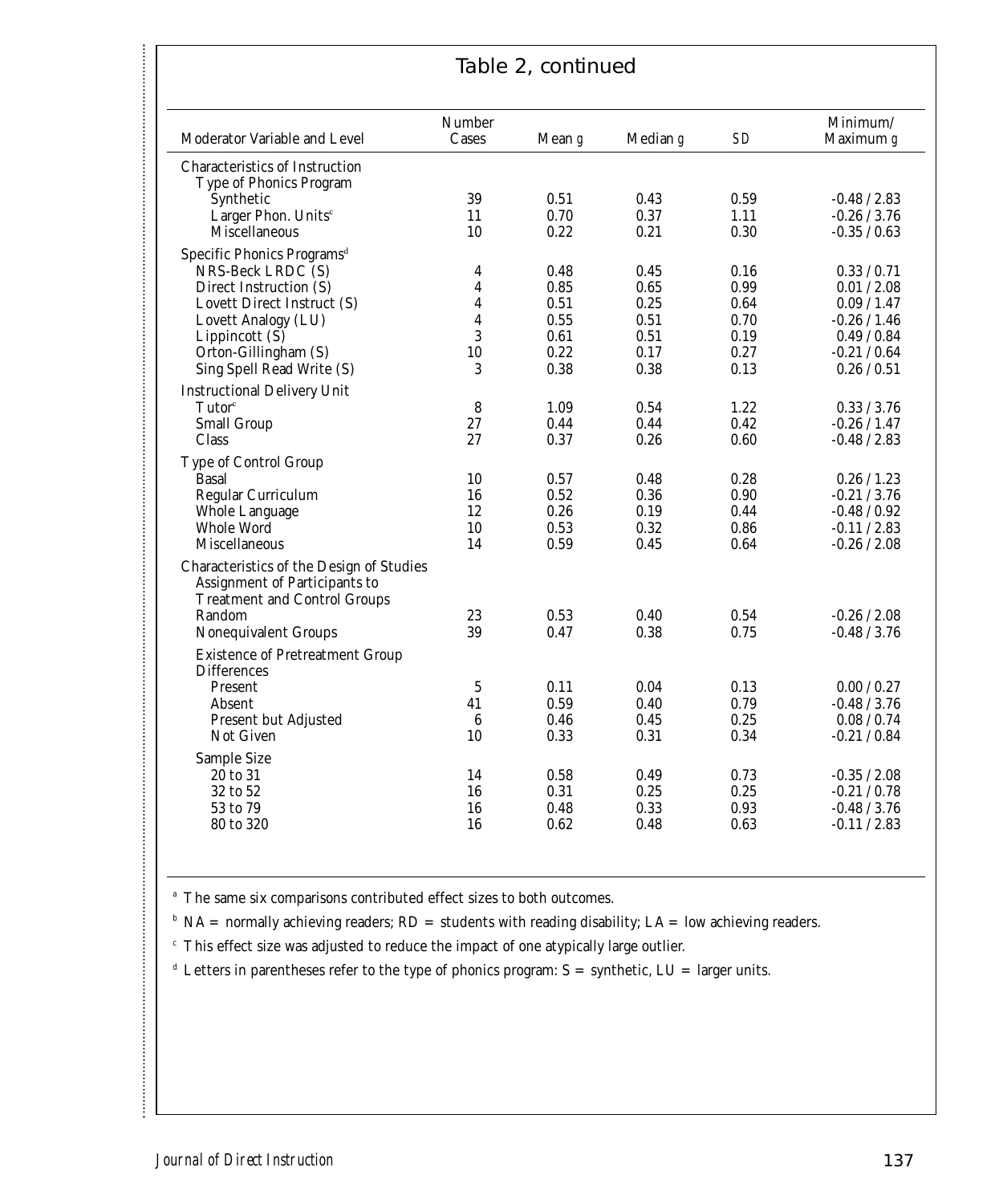#### Figure 2

*Stem-and-leaf plot showing the distribution of mean effect sizes of systematic phonics instruction on reading measured at the end of instruction and following a delay.*

| <b>Stem</b> | Leaf<br>End of<br>Instruction<br>$(1 \text{ yr})^{\text{a}}$ | Leaf<br>End of<br>Instruction<br>$(>1$ year) <sup>b</sup> | Leaf<br>Followup <sup>c</sup> |
|-------------|--------------------------------------------------------------|-----------------------------------------------------------|-------------------------------|
| 3.7         | 1                                                            |                                                           |                               |
| 2.2         | 7                                                            |                                                           |                               |
| 2.1         |                                                              |                                                           |                               |
| 2.0         |                                                              |                                                           |                               |
| 1.9         | 9                                                            |                                                           |                               |
| 1.8         |                                                              |                                                           |                               |
| 1.7         |                                                              |                                                           |                               |
| 1.6         |                                                              |                                                           |                               |
| 1.5         |                                                              |                                                           |                               |
| 1.4         | 12                                                           |                                                           |                               |
| 1.3         |                                                              |                                                           |                               |
| 1.2         |                                                              |                                                           |                               |
| 1.1         | 9                                                            |                                                           |                               |
| 1.0         |                                                              |                                                           |                               |
| 0.9         | 1                                                            |                                                           |                               |
| 0.8         | $\overline{\mathbf{4}}$                                      |                                                           |                               |
| 0.7         | 0236                                                         | 5                                                         | 6                             |
| 0.6         | 001233                                                       | 47                                                        |                               |
| 0.5         | 00133                                                        | 24                                                        | 6                             |
| 0.4         | 345789                                                       |                                                           |                               |
| 0.3         | 23367889                                                     | 6                                                         | 238                           |
| 0.2         | 014457                                                       | 48                                                        | 8                             |
| 0.1         | 23469                                                        | 7                                                         |                               |
| $+0.0$      | 01344479                                                     | $\theta$                                                  |                               |
| $-0.0$      | 7                                                            |                                                           |                               |
| $-0.1$      | 1                                                            |                                                           |                               |
| $-0.2$      | 05                                                           |                                                           |                               |
| $-0.3$      | 3                                                            |                                                           |                               |
| $-0.4$      | 7                                                            |                                                           | 7                             |

<sup>a</sup> End of instruction or end of Year 1 when instruction lasted longer.

<sup>b</sup> End of instruction which lasted between 2 and 4 years.

<sup>c</sup> Followup tests were administered 4 to 12 months after instruction ended.

*Characteristics of Students.* The students who received phonics instruction varied in age/grade in school. Kindergartners and first graders, particularly those at risk, typically began phonics instruction as nonreaders or novice readers with much to learn, whereas children in second through sixth grades had already been exposed to reading instruction and had made at least some progress when phonics instruction was introduced. Most of the comparisons with older students (78%) involved readers with RD or low achieving readers. Of interest were whether phonics instruction made a contribution across groups and whether its impact was larger when introduced early.

From Table 1, it is apparent that phonics instruction facilitated reading acquisition in both younger and older readers. Effect sizes were statistically greater than zero. However, as predicted, the impact was statistically larger among beginners  $(d = 0.55)$  than among older children  $(d = 0.27)$ .

Effects were moderate and very similar for kindergartners ( $d = 0.56$ ) and first graders ( $d$ = 0.54). Many more comparisons occurred in first grade than in kindergarten, making the first grade findings more reliable. These findings support Chall's (1996b) claim that phonics instruction should exert its greatest impact early.

In most of the studies, phonics instruction lasted 1 school year or less. However, there were four treatment–control comparisons where phonics instruction began in kindergarten or first grade and continued for 2 or 3 years (Blachman et al., 1999; Brown & Felton, 1990; two comparisons from Torgesen et al., 1999). These studies were all conducted with at-risk readers. Mean effect sizes at the end of each grade level were moderate and their strength was maintained across the grades: kindergarten  $d = 0.46$ ; first grade  $d = 0.54$ ; second grade  $d = 0.43$ . This offers further support for the value of starting phonics early and continuing to teach it for 2 to 3 years.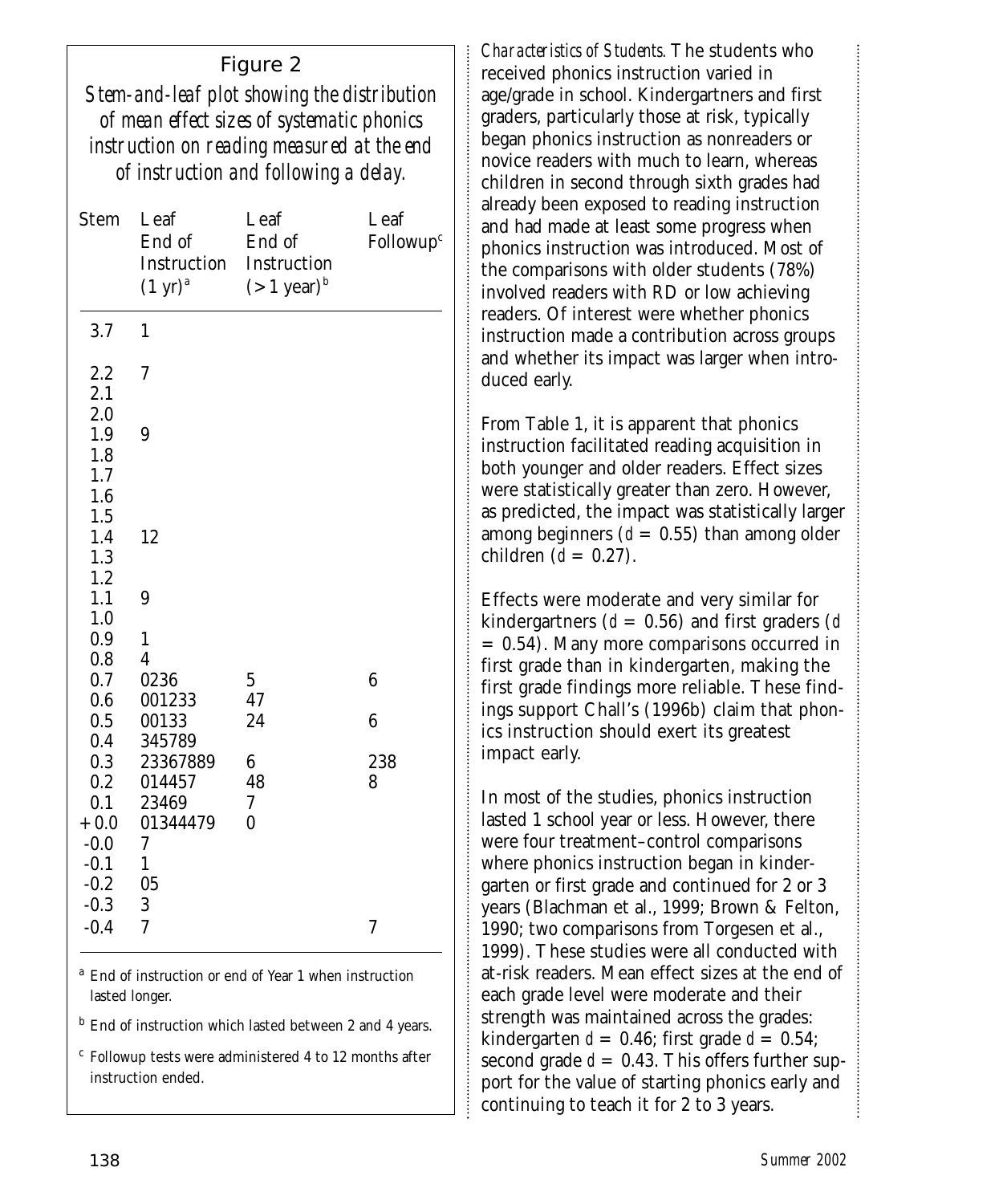To clarify whether phonics instruction was effective for various types of readers, treatment–control group comparisons were grouped by grade and reading ability. As shown in Table 1 and Figure 1A, statistically significant effect sizes were evident for all but one group. Mean effect sizes were moderate to large, ranging from  $d = 0.48$  to  $d = 0.74$ , among at-risk and normally achieving readers in kindergarten and first grades. Effect sizes were significant but smaller for second through sixth grade normally achieving readers  $(d = 0.27)$  and students with RD  $(d = 0.32)$ . These findings indicate that phonics instruction improves reading ability more than nonphonics instruction not only among beginning readers but also among normally progressing readers above first grade and older readers with RD. In contrast, phonics instruction did not enhance reading among low achieving older readers  $(d = 0.15)$ .

Because effects of phonics instruction on overall reading varied among these reader groups, we wondered whether the groups might also vary on the specific outcome measures. Results in Table 1 and Figure 1B show that, among beginners, phonics instruction produced statistically higher reading performance on all six measures. The effect size on decoding regularly spelled words was large (*d* = 0.98) and statistically greater than nondecoding measures. A moderately large effect was also produced on measures of decoding pseudowords  $(d = 0.67)$ . Large effects are not surprising because a central goal of phonics programs is teaching students to decode. The effect size for reading miscellaneous words (*d* = 0.45) was somewhat reduced, perhaps because these tests often included irregularly spelled words not amenable to decoding. The impact of phonics instruction on reading comprehension  $(d = 0.51)$  was moderate and similar to that for reading miscellaneous words, perhaps reflecting the fact that beginners' text reading is heavily dependent upon their familiarity with the words. The stem and leaf display in Figure 3 shows the distribution of effect sizes on the comprehension outcome for beginners. It reveals that all but one *d* was positive, hence bolstering the conclusion that

systematic phonics instruction helps beginning readers comprehend text.

We expected phonics instruction to facilitate spelling in beginners, particularly because spelling was often measured by the ability to apply grapheme–phoneme correspondences to write sound spellings of words. Several studies employed scoring systems that gave credit for phonetically plausible though incorrect

#### Figure 3

*Stem-and-leaf plot showing the distribution of mean effect sizes of systematic phonics instruction on reading comprehension measured at end of instruction as a function of grade and reading level.*

| Stem       | Leaf<br>Kindergarten/ 2nd-6th<br>First Grade | Leaf<br>Grades<br>Normal Ach. | RD LA                    |   |
|------------|----------------------------------------------|-------------------------------|--------------------------|---|
| 1.8        | 0                                            |                               |                          |   |
| 1.0<br>0.9 | 8                                            |                               |                          |   |
| 0.8        | 3                                            |                               |                          |   |
| 0.7        | 36                                           |                               |                          |   |
| 0.6        | $\boldsymbol{0}$                             |                               | $02^{\mathrm{a}}$        |   |
| 0.5        |                                              |                               | 7                        |   |
| 0.4        | 9                                            |                               | $\boldsymbol{2}$         |   |
| 0.3        | 266                                          |                               | $\boldsymbol{6}$         |   |
| $0.2\,$    | 89                                           |                               | $\overline{\mathcal{U}}$ |   |
| 0.1        | 0178                                         |                               | $\boldsymbol{2}$         |   |
| $+0.0$     |                                              |                               | 79                       |   |
| $-0.0$     |                                              |                               |                          |   |
| $-0.1$     |                                              |                               |                          | 9 |
| $-0.2$     |                                              |                               |                          | 4 |
| $-0.3$     |                                              |                               |                          |   |
| $-0.4$     | 3                                            |                               |                          |   |
| $-0.5$     |                                              |                               |                          |   |
| $-0.6$     |                                              | $\mathbf{1}$                  |                          |   |

<sup>a</sup> This effect size was measured at the end of instruction lasting 2 years (Oakland et al., 1998).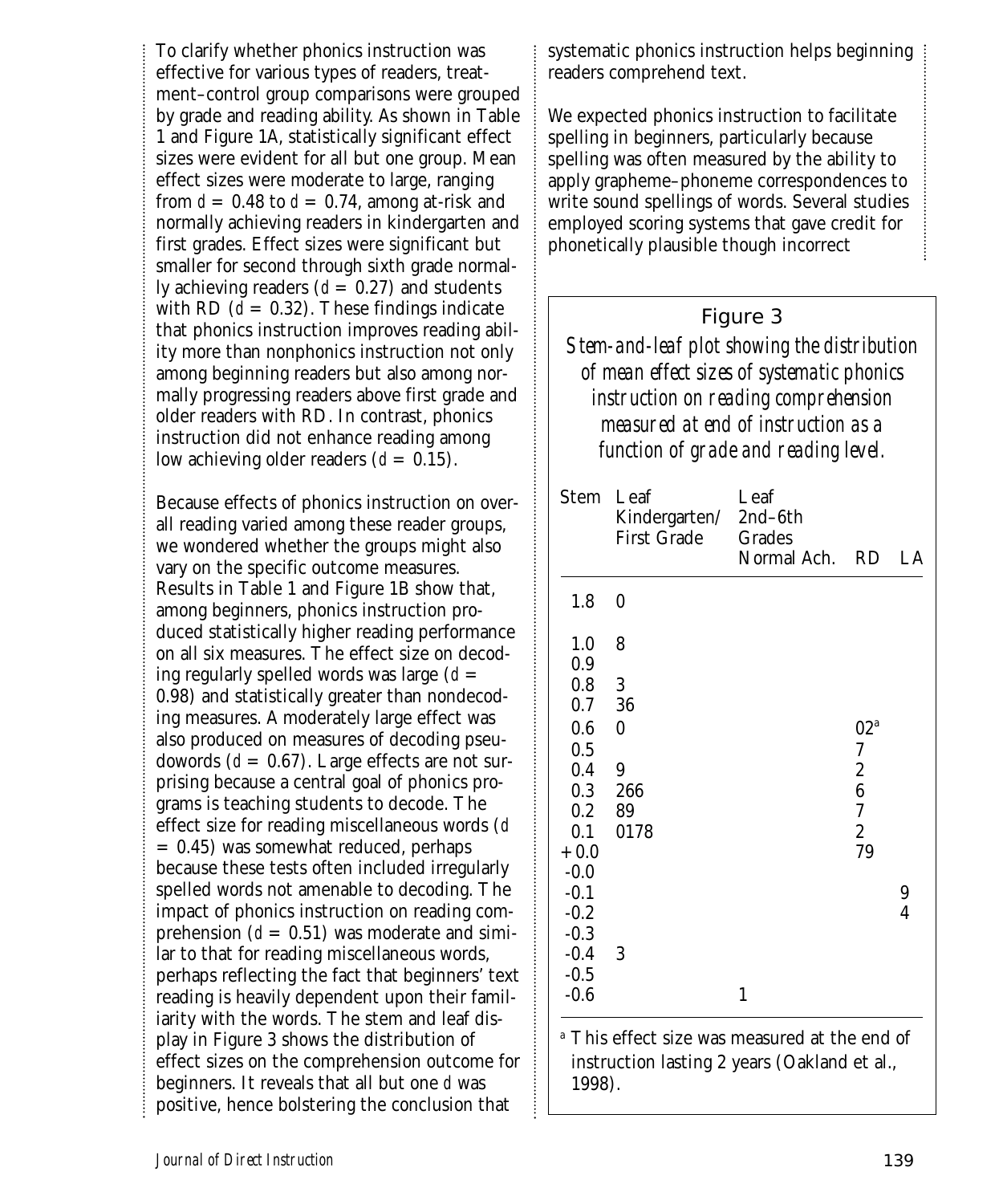spellings, for example, spelling *feet* as FET or *car* as KR. This may have contributed to the sizeable effect observed on the spelling outcome  $(d = 0.67)$  in beginners.

Among the older readers in second through sixth grades, a somewhat different picture emerged. Although phonics instruction produced a small but statistically significant effect on the overall measure of reading  $(d =$ 0.27), effects on specific outcomes were not uniformly small. As evident in Table 1 and Figure 1C, superior performance decoding regularly spelled words  $(d = 0.49)$  and pseudowords  $(d = 0.52)$  was moderate and statistically greater than zero. Effects of phonics instruction were somewhat smaller but statistically significant in reading miscellaneous words (*d*  $= 0.33$ ) and reading text orally ( $d = 0.24$ ). In contrast, phonics instruction was not effective for teaching spelling  $(d = 0.09)$  or teaching reading comprehension  $(d = 0.12)$ .

Because readers in second through sixth grades classified as low achieving (LA) revealed no overall effects of phonics instruction in contrast to normally progressing readers and students with RD, we examined whether the above pattern of specific outcomes held when effect sizes for the three reader groups (NA, RD, and LA) were examined separately. In the analysis of RD comparisons, effect sizes proved almost identical to the overall pattern in Figure 1C except on one outcome. The effect size on reading comprehension was statistically greater than zero  $(d = 0.27,$  based on eight comparisons that were homogeneous). This indicates that systematic phonics instruction did improve the ability of students with RD to comprehend text. There were too few comparisons in the other groups to conduct a similar analysis.

The stem and leaf plot of effect sizes on the comprehension measure presented in Figure 3 reveals that all the effect sizes were positive for readers with RD, whereas effect sizes were negative for normally progressing and LA readers. These findings reveal that the nonsignificant effect on the comprehension outcome

among second- through sixth-grade students arose primarily from the students without RD.

One additional characteristic of children was examined, their socioeconomic (SES) status. Table 1 shows that effect sizes were statistically greater than zero. Phonics instruction exerted its strongest impact on low SES children (*d* = 0.66). However, effect sizes did not differ statistically among the four SES categories (i.e., low, middle, varied, not given). These findings indicate that phonics instruction contributes to higher performance in reading in both low and middle class students.

*Characteristics of Phonics Instruction.* The treatment–control group comparisons were categorized by the type of systematic phonics instruction taught. Synthetic phonics programs taught students to transform letters into sounds (phonemes) and to blend the sounds to form recognizable words. This was by far the most common type of program, used in 43 comparisons with 39 comparisons measuring outcomes at the end of instruction. Some of these programs were developed by researchers whereas others were published programs, for example, Jolly Phonics (Lloyd, 1993), Lindamood ADD program (Lindamood & Lindamood, 1984), Lippincott Basic Reading (1981), Open Court Reading (1995), Orton Gillingham (Gillingham & Stillman, 1979), Direct Instruction/*Reading Mastery*/*DISTAR* (Engelmann, 1980), and Sing Spell Read & Write (Dickson, 1972).

In 11 comparisons children were taught to analyze and blend larger subunits of words such as onsets, rimes, phonograms, or spelling patterns along with phonemes. Embedded code programs taught blending in the context of words and text. In some programs, rimes provided the basis for teaching students to read new words by analogy to known words. Words in texts were built from linguistic patterns. Writing complemented reading in most programs. The database included Hiebert's embedded code program (Hiebert, Colt, Catto, & Gary, 1992), Reading Recovery Programs (Clay, 1993) that were modified to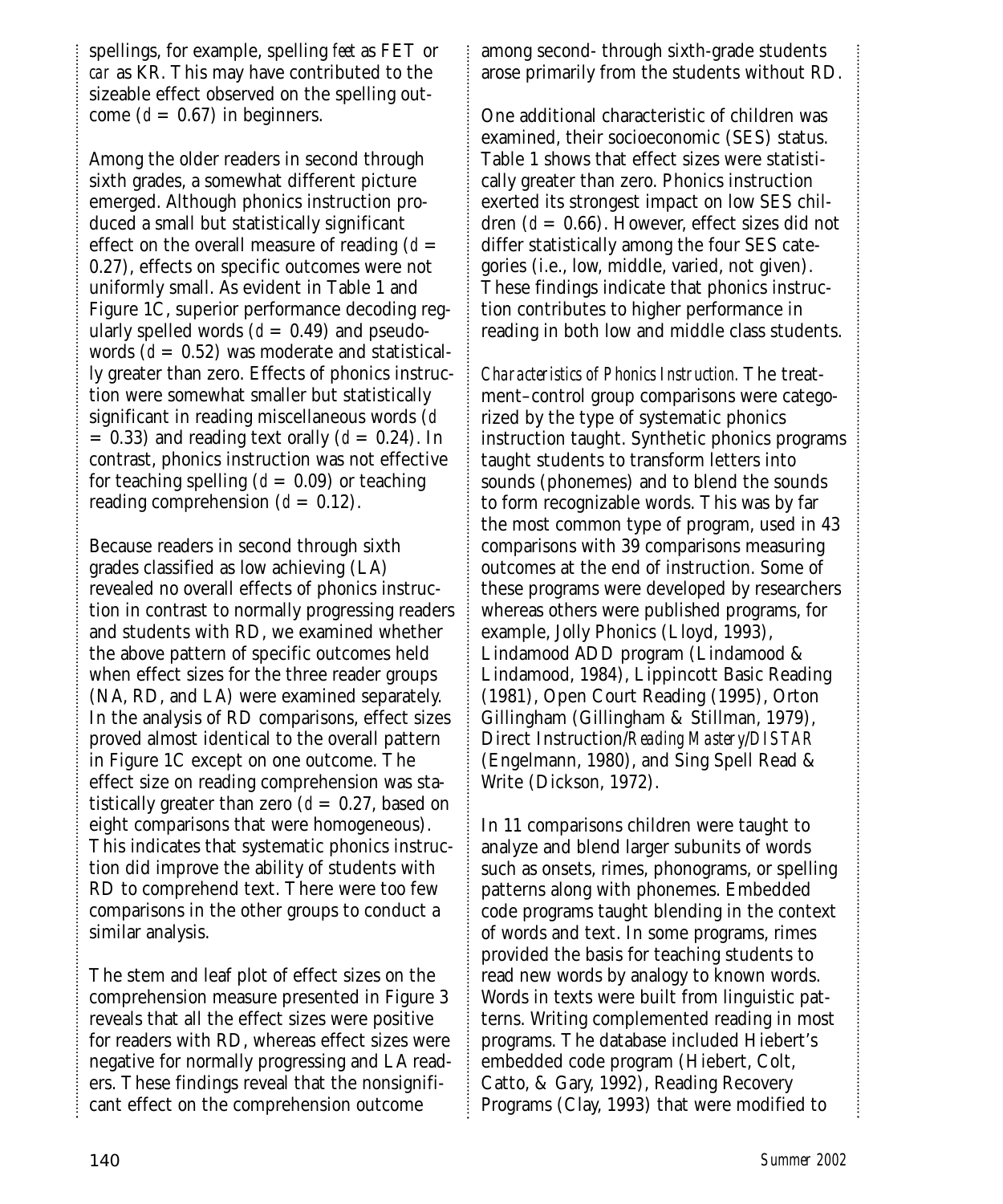include systematic phonics, and a program derived from the Benchmark Word Identification program (Gaskins et al., (1988). One of the studies, by Tunmer and Hoover (1993), exhibited an atypical effect size,  $d=$ 3.71. To limit its influence on the mean effect size for the larger-unit phonics category, its effect size was reduced to equal the next largest effect size in the set,  $d = 1.41$ .

The Miscellaneous category consisted of phonics programs that could not be categorized. This set included a spelling program, traditional phonics basal programs, and some researcher-devised instruction that focused on word analysis procedures.

Two comparisons combined a synthetic program with a larger-unit word analogy program (Lovett et al., 2000). Their mean effect size was  $d = 0.42$ . They were not included in the analysis of phonics types.

As evident in Table 1, the three categories of systematic phonics programs produced effect sizes that were statistically greater than zero, showing that they were more effective than nonsystematic phonics programs in helping children learn to read. The synthetic phonics programs exerted a moderate impact on reading  $(d = 0.45)$ . A slightly smaller impact was produced by the larger-unit programs  $(d =$ 0.34) and the miscellaneous programs  $(d =$ 0.27). However, the three effect sizes did not differ statistically ( $p > .05$ ).

Seven phonics programs were evaluated in three or more treatment–control comparisons (see program descriptions in Appendix A). Results in Table 1 reveal that all produced effect sizes statistically greater than zero and none differed statistically from the others. Effect sizes ranged from a high of  $d = 0.68$  for the Lippincott program to a low of  $d = 0.23$ for the Orton-Gillingham program. One reason for the lower value may be that Orton-Gillingham comparisons were tested with older students, many of whom were poor readers. These findings suggest that all the specific phonics programs helped children learn to

read better than control group programs. However, drawing the conclusion that these programs are all equally effective is dubious because there were very few comparisons assessing each program, so power was low.

Another property of systematic phonics instruction expected to influence performance in reading was the delivery unit. Tutoring oneon-one was expected to be most effective, particularly for low achieving readers and students with RD, because it was tailored to individual students. Small group instruction was also expected to be effective, because attention to individual students is still possible, and in addition, the social setting was expected to enhance motivation to perform and opportunities for observational learning.

In categorizing studies, we found it easy to determine that tutoring or small groups were used, although it was not always clear that this was the only form of instruction delivered. In contrast, whole class categorization was more difficult. In many reports, descriptions stated that teachers taught the phonics program to their students, but the delivery unit was not explicitly stated. In these cases, we inferred it to be the class.

Before the meta-analysis was conducted, an adjustment was made to one atypically large effect size in the tutoring set (e.g., Tunmer & Hoover, 1993, effect size of  $d = 3.71$  reduced to the next largest effect size in the set,  $d = 1.99$ ).

Results revealed that all three forms of instruction produced positive effects that were statistically greater than zero, indicating that tutoring, small groups and classes were all effective ways to deliver phonics instruction to students (see Table 1). Although tutoring produced a slightly larger effect size (*d* = 0.57), it did not differ statistically from the other effect sizes (*d*  $= 0.39$  and  $(0.43)$ . This evidence falls short in showing that tutoring was more effective for teaching phonics. The fact that most of the control groups against which tutoring was compared (i.e., 62%) did not receive tutoring should have given tutoring an extra advantage,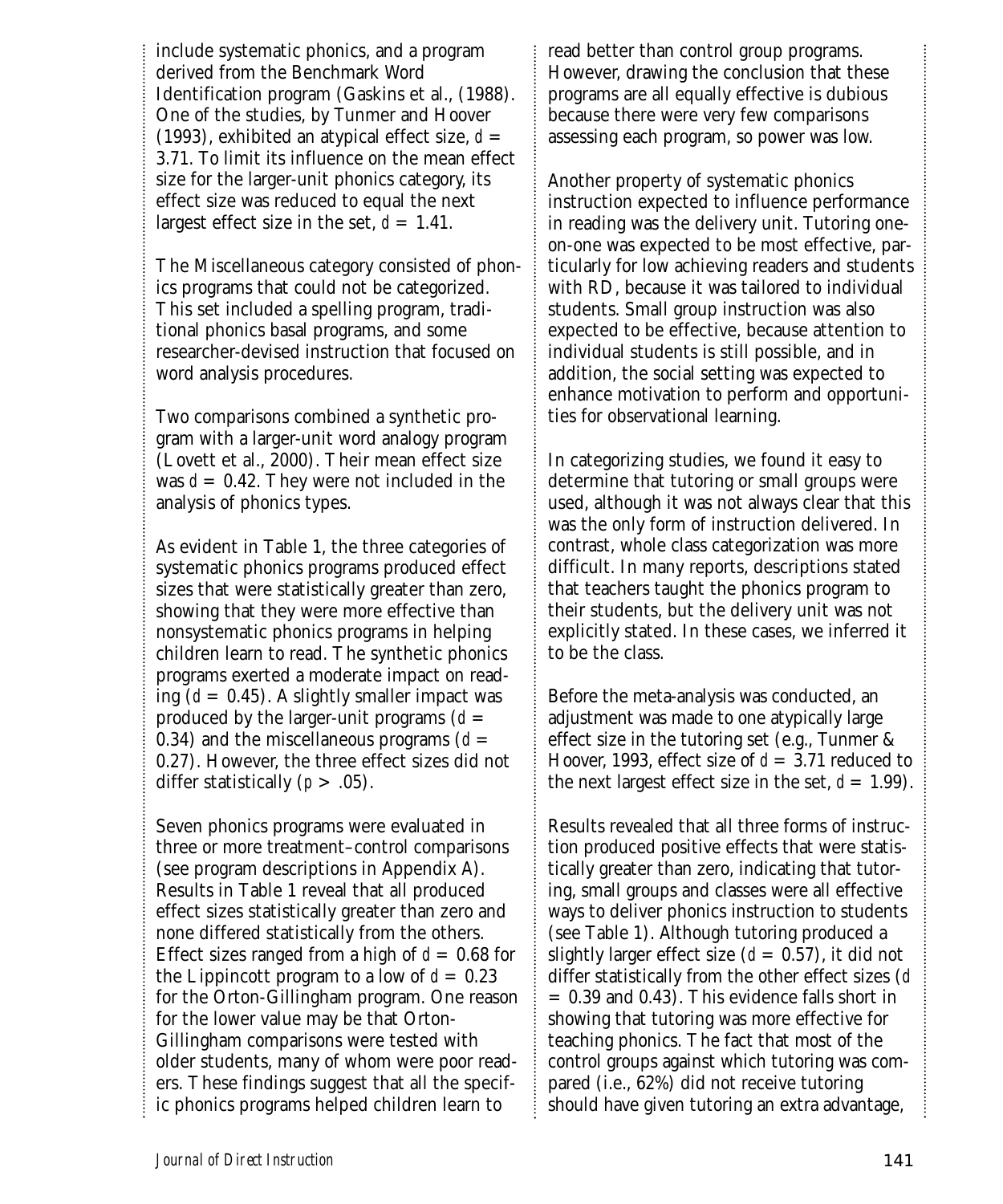but it did not. Also, it was not the case that tutoring was employed with hard-to-teach students. Inspection of the types of students who received tutoring revealed that six were kindergartners or first graders whereas only two were older poor readers.

Inspection of effects for individual studies (see Appendix B) revealed that some whole class programs produced effect sizes as large or larger than those produced by small groups or tutoring. The fact that classroom instruction can be as effective as tutoring is important to note given the expense and impracticality of delivering instruction individually.

*Characteristics of Control Group Instruction.*

Control groups varied in whether unsystematic or incidental phonics was taught or instruction lacked any attention to phonics. Control groups were categorized as one of five types based on labels or descriptions provided by authors: basal, regular curriculum, whole language, whole word, miscellaneous.

Basal programs typically were those already in use at schools. "Regular curriculum" covered cases where controls received the traditional curriculum or the regular class curriculum in use at schools with no further specification of its contents other than asserting it did not teach phonics systematically. This category included cases where performance in the same grade at the same school during previous years was used as a baseline without additional description of the program taught. This also included regular intervention programs provided by schools to treat reading problems in studies involving struggling readers.

Programs were classified as whole language when authors used this label to characterize instruction. These included programs using Big Books (Holdaway, 1979) and language experience. For example, Stuart (1999) provided oversized books for kindergarten teachers to read and identical smaller books for the students to practice repeated reading. Teachers were encouraged to spend time on word level work by discussing words and letters in the

texts but no system was followed. In the Foorman, Francis, Fletcher, and Schatschneider (1998) study, the district's whole language program was taught to the control group. Predictable books and writing activities were included, with teachers using shared and guided reading activities to draw children's attention to specific words, letters, sounds, and patterns. The act of making meaning from print was the focus of instruction, and learning the alphabetic code occurred incidentally. In two studies (Freppon, 1991; Klesius, Griffith, & Zielonka, 1991), the purpose was to examine the effectiveness of whole language programs, not phonics which was taught using a "skill and drill" basal program that was not well described. Whole language programs were taught to control groups primarily in studies involving children in first grade (67% of the comparisons).

Studies in which the control groups received whole word or sight word instruction without much attention to letter–sound relations were classed as whole word programs. For example, in one study (Brown & Felton, 1990), control children were taught to identify words by using context cues and then verifying that the words have the "right sounds." Although phonics elements were covered by the end of second grade, children were not shown how to use them to decode words. The primary emphasis was on acquiring a sight vocabulary by memorizing whole words. In another study (Fulwiler & Groff, 1980), the control group received a "less intensive phonics" approach in which 50–75 sight words were taught before incidental phonics instruction began.

Control groups receiving instruction that did not fit into our scheme were placed in the Miscellaneous category. These included programs teaching traditional spelling, academic study skills, and tutoring in academic subjects. In one study examining the effectiveness of parents teaching systematic phonics to their own children, parents in the control group spent time listening to their children read books (Leach & Siddall, 1990). Many of these programs appeared to teach no phonics.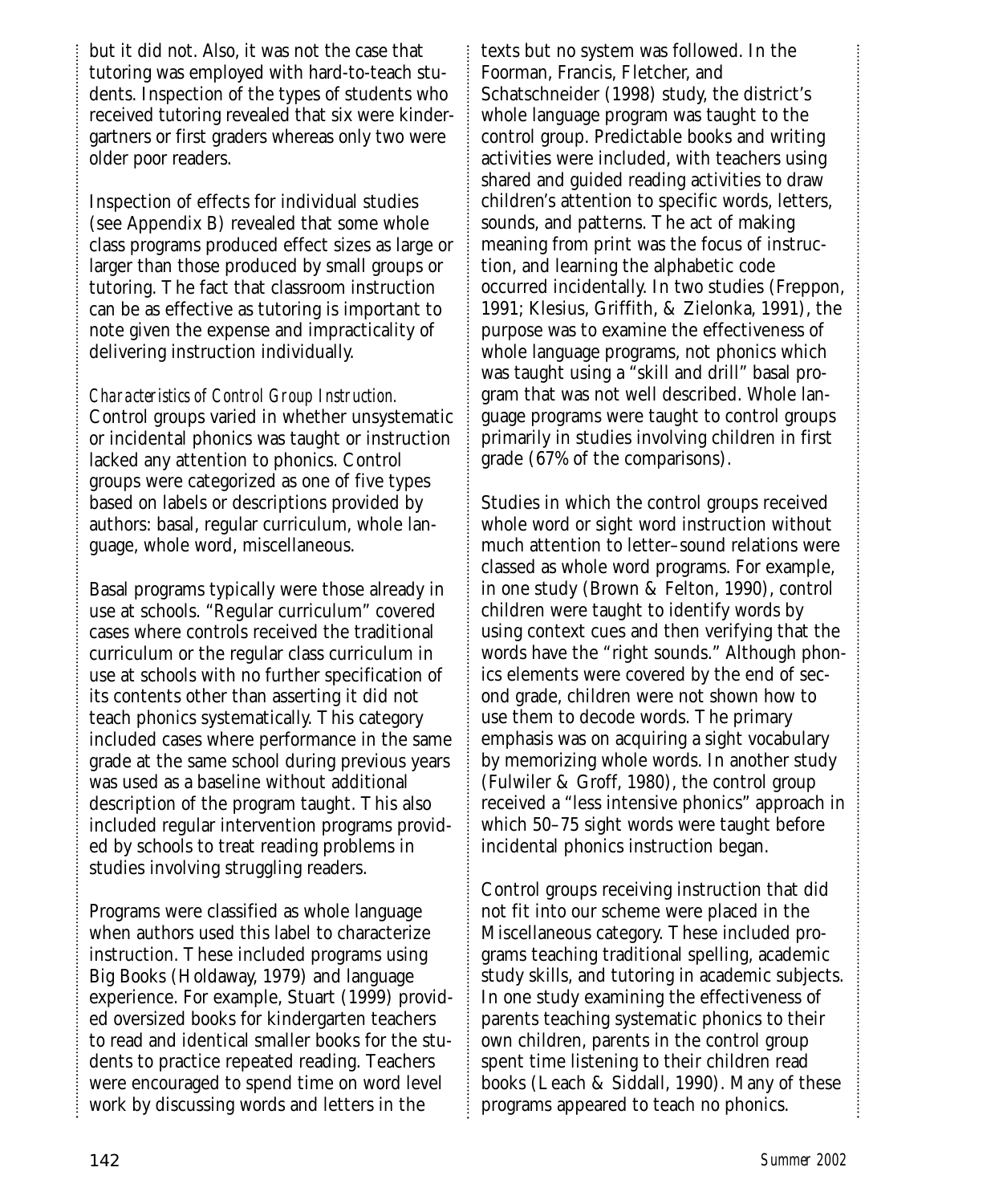Results in Table1 and Figure 1D reveal that effect sizes favoring the phonics treatment were statistically greater than zero for all types of control groups. Mean effect sizes ranged from  $d = 0.31$  for whole language controls to  $d$  $= 0.51$  for whole word controls. None of the effect sizes differed statistically from the others. These findings suggest that phonics instruction produced superior performance in reading regardless of the type of control group that was used.

*Characteristics of Research Design*. Studies in the database varied in methodological rigor. Three features were coded and analyzed to determine whether more rigorous designs yielded larger or smaller effect sizes: use of random assignment; existence of pretreatment group differences; and sample size. The variation among studies on all of these dimensions showed that some studies were stronger methodologically than others.

Most studies in the database provided information regarding whether students were assigned randomly to treatment and control groups. If this was not mentioned, then the study was categorized as using nonequivalent groups. Table 1 shows that only 37% of the studies used random assignment. However, both types of assignment yielded similar effect sizes, and both effects were statistically greater than zero:  $d = 0.45$  (random) and  $d =$ 0.43 (nonequivalent). These findings show that the positive effects of phonics instruction on reading did not arise primarily from studies with weaker nonequivalent group designs.

Studies were coded for the presence or absence of pretest differences between treatment and control groups. From Table 1, it is apparent that only five comparisons (8%) showed this methodological weakness, with pretest differences favoring the phonics treatment group over the control group in all cases.2 Only 10 comparisons (16%) failed to report pretest information. The majority of the comparisons showed rigor in this respect (76%). It is interesting that, as shown in Table 1, the more rigorous studies revealed

statistically significant effects,  $d = 0.47$ . In contrast, the mean effect size of studies with pretreatment differences was not statistically greater than zero,  $d = 0.13$ . These findings reveal that the positive benefits of phonics instruction did not arise from poorly designed experiments in which the better students received the phonics treatment.

Another characteristic involving design rigor was sample size. Studies with larger sample sizes are more highly regarded because their findings are more reliable. Typically in metaanalyses, studies with larger samples show smaller effect sizes (Johnson & Eagly, 2000). Sample sizes in our treatment–control comparisons showed great variation, ranging from 20 to 320. We grouped the comparisons into four blocks to compute mean effect sizes. From Table 1, it is apparent that effect sizes were all statistically greater than zero, were similar across the blocks, and did not differ statistically from each other. Surprisingly, the largest effect size,  $d = 0.49$ , emerged in studies using the largest samples, which is contrary to the typical finding. These results show that the positive effects of phonics instruction were not limited to studies that produced effects with relatively few students.

## *Illustrative Experiments*

Eight studies in the database serve to illustrate the experiments contributing effect sizes. These studies were selected to portray different types of phonics instruction taught to kindergartners, first and second graders, and older students with RD in well designed studies that delivered instruction to individuals, small groups, and classrooms.

*Systematic Phonics Instruction in Kindergarten.* Phonics instruction appropriate for children in kindergarten, particularly English Language Learners (ELL), was studied by Stuart (1999), who compared the Jolly Phonics program (Lloyd, 1993) to a whole language approach using big books (Holdaway, 1979). Three teachers taught each program 1 hr per day for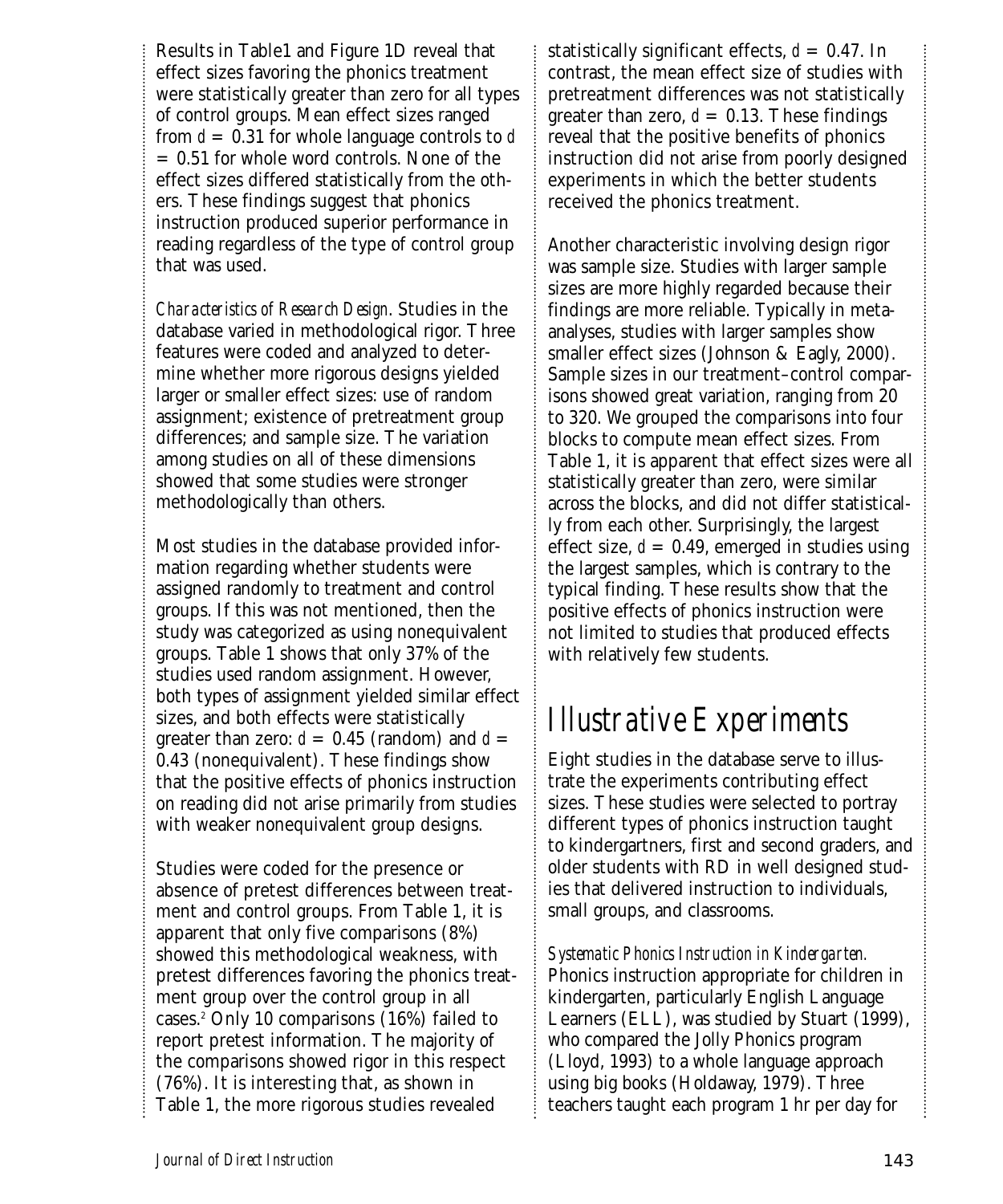12 weeks to at-risk children during the latter half of kindergarten. The sample included 86% ELL students whose first language was not English. This was the only study in the database that examined whether phonics instruction is effective with ELL students.

The Jolly Phonics program is systematic and prescribed in its teaching of letters. The program uses meaningful stories, pictures, and actions to reinforce recognition and recall of letter–sound relationships and precise articulation of phonemes. The program includes five key elements: (a) learning the letter sounds, (b) learning letter formation, (c) blending sounds for reading, (d) identifying the sounds in words for writing, and (e) learning tricky words that are high frequency and irregularly spelled. Unlike many older phonics approaches, Jolly Phonics incorporates playful, creative, flexible teaching to lead children from early literacy skills to authentic reading and writing.

Big Book instruction includes work with letters. Teachers draw children's attention to written words in the books and they talk about letters in words. Also teachers employ various "imaginative and fun activities" to help children learn letters and their sounds. However, the instruction is not systematic, the sequence of teaching letters is not prescribed, and no special system for remembering letter–sound relations is taught.

At the end of training, test results showed that Jolly Phonics children were able to read significantly more words and pseudowords and to write more words than Big Book children. The overall effect size was  $d = 0.73$ . In a follow-up test 1 year later, the phonics group outperformed the control group in reading and spelling words but not in reading comprehension. This may have occurred because most of the students were ELL. For their comprehension to be improved, perhaps more extensive instruction to enhance competency in English syntax and semantics is required.

One interesting feature of the Jolly Phonics program is that children are taught hand ges-

tures to help remember the letter–sound associations. For example, they make their fingers crawl up their arm to portray an ant while they chant the initial sound /ae/ of "ant" associated with the letter A. Another kindergarten program also uses mnemonics to teach letter–sound relations. In Letterland (Wendon, 1992), all the letters are animated characters that assume the shapes of the letters and have names prompting the relevant sound, for example, Sammy Snake, Hairy Hat Man, Fireman Fred, Annie Apple.

The task of learning the arbitrary, meaningless shapes, names and sounds of all the alphabet letters is difficult and time-consuming, particularly for children who come to school knowing few letters. Techniques to speed up the letter learning process are valuable in helping kindergartners prepare for formal reading instruction. Letter knowledge is one of the two best kindergarten predictors of how well children will learn to read, the other being phonemic awareness (Share, Jorm, Maclean, & Matthews, 1984). The value of mnemonics for teaching letter–sound relations was verified in a study showing that Letterland-type mnemonics helped children learn letter–sound relations better than mnemonics which did not link letter shapes to sounds (Ehri, Deffner, & Wilce, 1984).

*A Longitudinal Classroom Study of Systematic Phonics.* A lengthy, comprehensive program lasting over 2 years was studied by Blachman et al. (1999). Classroom teachers taught the program to low SES, inner-city children. Instruction began in kindergarten with a focus on phonemic awareness and lasted 11 weeks. In first grade, explicit, systematic instruction in the alphabetic code was taught. During second grade, children who had not met the program's goals received additional instruction while the rest received regular classroom instruction. Control children participated in the school's regular basal reading program that included a phonics workbook that children used independently.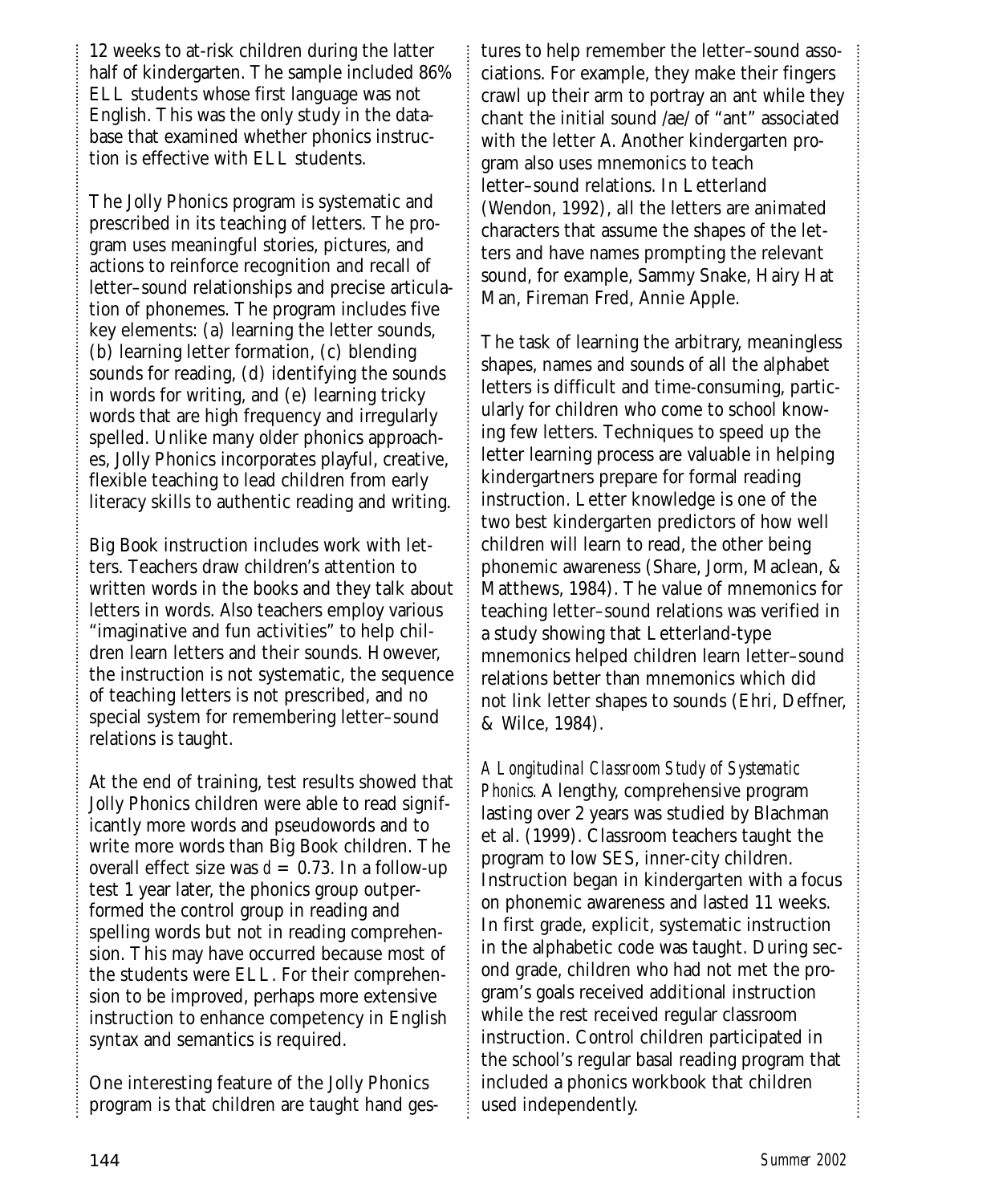During phonemic awareness instruction, children were taught to perform a "say it and move it" procedure in which they moved a disk down a page as they pronounced each phoneme in two- and three-phoneme words. Then a limited set of eight letter–sound relations was taught and children moved the letters rather than the disks. It is noteworthy that when children began this program they started from zero in their alphabetic learning. They knew on average only two letter–sounds and could not write their names. However, by the end of kindergarten, children knew on average 19 letter names and 13 letter sounds.

Despite having received the same instruction, children in the treatment group varied in their letter knowledge and phonemic awareness at the beginning of first grade. To address the variation, they were grouped by instructional levels. The core of the reading program involved daily, 30-minute lessons consisting of five steps that emphasized the alphabetic code:

- 1. teaching new sound–symbol correspondences with vowels highlighted in red;
- 2. teaching phoneme analysis and blending;
- 3. reading regularly spelled, irregularly spelled, and high-frequency words on flash cards to develop automaticity;
- 4. reading text containing phonetically controlled words;
- 5. writing four to six words and a sentence to dictation.

By the end of the program, children had been introduced to all six syllable types: closed (*fat*), final E (*cake*), open (*me*), vowel team (*pain*), vowel +r (*burn*), and consonant *le* (*table*). Vocabulary development and work on reading comprehension were incorporated as well, with more time spent reading text as the year progressed and children's reading vocabulary grew.

Inservice workshops on program implementation were held once a month. Teachers learned how children acquire literacy skills

and the role of phonological processes in learning to read. They learned how to provide explicit instruction in the alphabetic code. The issue of pacing was stressed. Developing students' phonemic awareness, letter–sound knowledge, and word recognition skills were identified as being more important than "covering the material."

Children's progress in reading and writing was assessed at the end of each grade for both treatment and control groups. Results showed moderate to large effect sizes favoring the phonics group:  $d = 0.72$  (kindergarten),  $d =$ 0.64 (first grade), and  $d = 0.36$  (second grade). These findings illustrate how explicit systematic instruction in phonics improved low SES children's ability to read when instruction was provided by classroom teachers and when instruction continued from kindergarten through second grade.

*An Intensive Three-Year Tutoring Program.*

Torgesen et al. (1999) compared two types of phonics instruction delivered by tutors to children at risk for future reading difficulties. The program lasted from kindergarten through second grade. One program provided explicit and intensive instruction in phonemic awareness and decoding called PASP (phonological awareness plus synthetic phonics) while the other program provided systematic but less explicit instruction in phonemic decoding in the context of more instruction and practice in text comprehension, called EP (embedded phonics). Kindergarten children with poor phonemic awareness and letter knowledge received 88 hr of tutoring over 2.5 years, in sessions lasting 20 min and scheduled four times per week. Instruction was individually paced and occurred in addition to classroom reading instruction.

Two control groups were used, one that received tutoring in the methods and materials being used to teach reading in the regular classroom, and one receiving only regular classroom instruction. Some phonics oriented activities were included. There were 180 children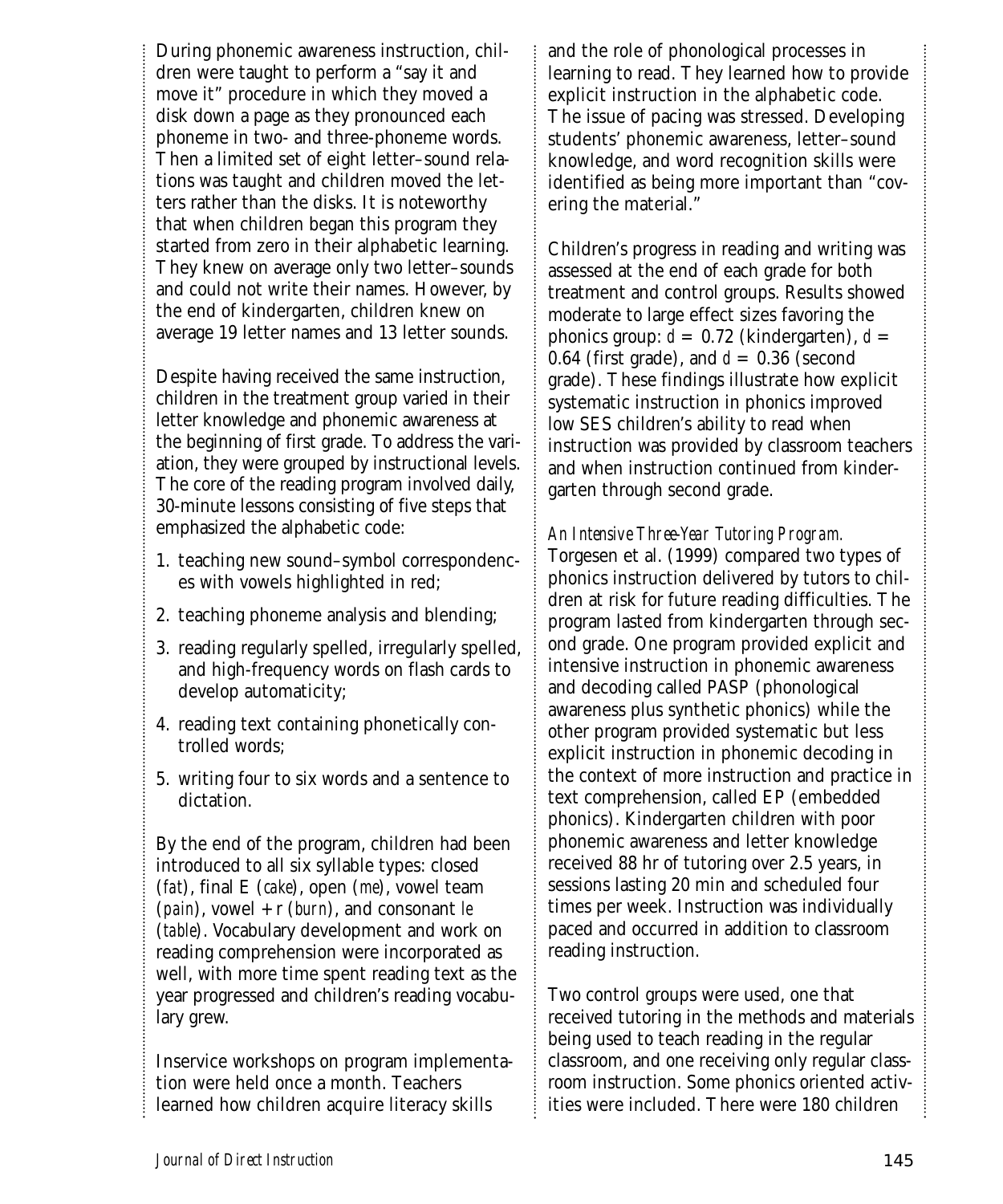from 13 schools, with children randomly assigned to one of the four conditions.

The PASP children received the Auditory Discrimination in Depth program (Lindamood & Lindamood, 1984). This program taught children phonemic awareness in a unique way. They were led to discover and label the articulatory gestures associated with each phoneme by analyzing their own mouth movements as they produced speech. For example, children learned that the word *beat* consists of a lip popper, a smile sound, and a tongue tapper. Children learned to track the sounds in words with mouth pictures as well as colored blocks and letters. Much time was spent building children's phonemic awareness and their decoding skills but some attention was given to high frequency word recognition, text reading, and comprehension.

The Embedded Phonics (EP) program began by teaching children to recognize whole words. Instruction in letter–sound occurred in the context of learning to read words from memory. Also children wrote sentences and read what they wrote. Phonemic awareness was taught by having children segment the sounds in words before writing them. When children had sufficient reading vocabulary, they began reading short stories to build their reading vocabulary further. The emphasis was on acquiring word level reading skills, including sight words and phonemic decoding skills. Also, attention was given to constructing the meanings of stories that were read.

Researchers videotaped 25% of the PASP and EP tutorial sessions to verify that phonics instruction differed in the two programs. The percentages of time spent on the following activities were:

- Phonemic awareness, letter–sounds, phonemic reading/writing of words: 74% (PASP) vs. 26% (EP);
- Sight word instruction: 6% (PASP) vs. 17% (EP);

• Reading/writing connected text: 20% (PASP) vs. 57% (EP).

Statistical tests comparing performance on outcomes across the grades revealed that the PASP group read significantly more real words and nonwords and spelled more words correctly than one or both of the control groups. In contrast, the EP group did not outperform the control groups on any of these measures. None of the groups differed statistically in reading comprehension. When each phonics group was compared to the classroom control group on the overall measure of reading, the following effect sizes were observed:

- PASP:  $d = 0.33$  (kindergarten), 0.75 (first grade), 0.67 (second grade);
- EP:  $d = 0.32$  (kindergarten), 0.28 (first grade), 0.17 (second grade).

Although intensive synthetic phonics instruction helped at-risk children learn to read words better than embedded phonics instruction that produced little advantage over control instruction, no benefit to comprehension was observed. This was surprising given that phonics training lasted for 2.5 years, the EP group received substantial text-based instruction, and children began the programs as nonreaders with much room to grow. Admittedly, reading comprehension depends upon other processes besides word reading, but one would expect to see a benefit, particularly in the primary grades when text reading is heavily influenced by word recognition skills. One possible explanation is that the tests of comprehension were standardized and so may not have been sufficiently sensitive to detect small withingrade differences. Swanson (1999) found that standardized comprehension tests yielded smaller effect sizes than experimenter-devised comprehension tests.

*Enriching Reading Recovery With Phonics.* The Reading Recovery (RR) program developed by Clay (1993) provides tutoring to children who have fallen behind in reading after a year of instruction. The 30-min RR lesson includes several activities: rereading two familiar books,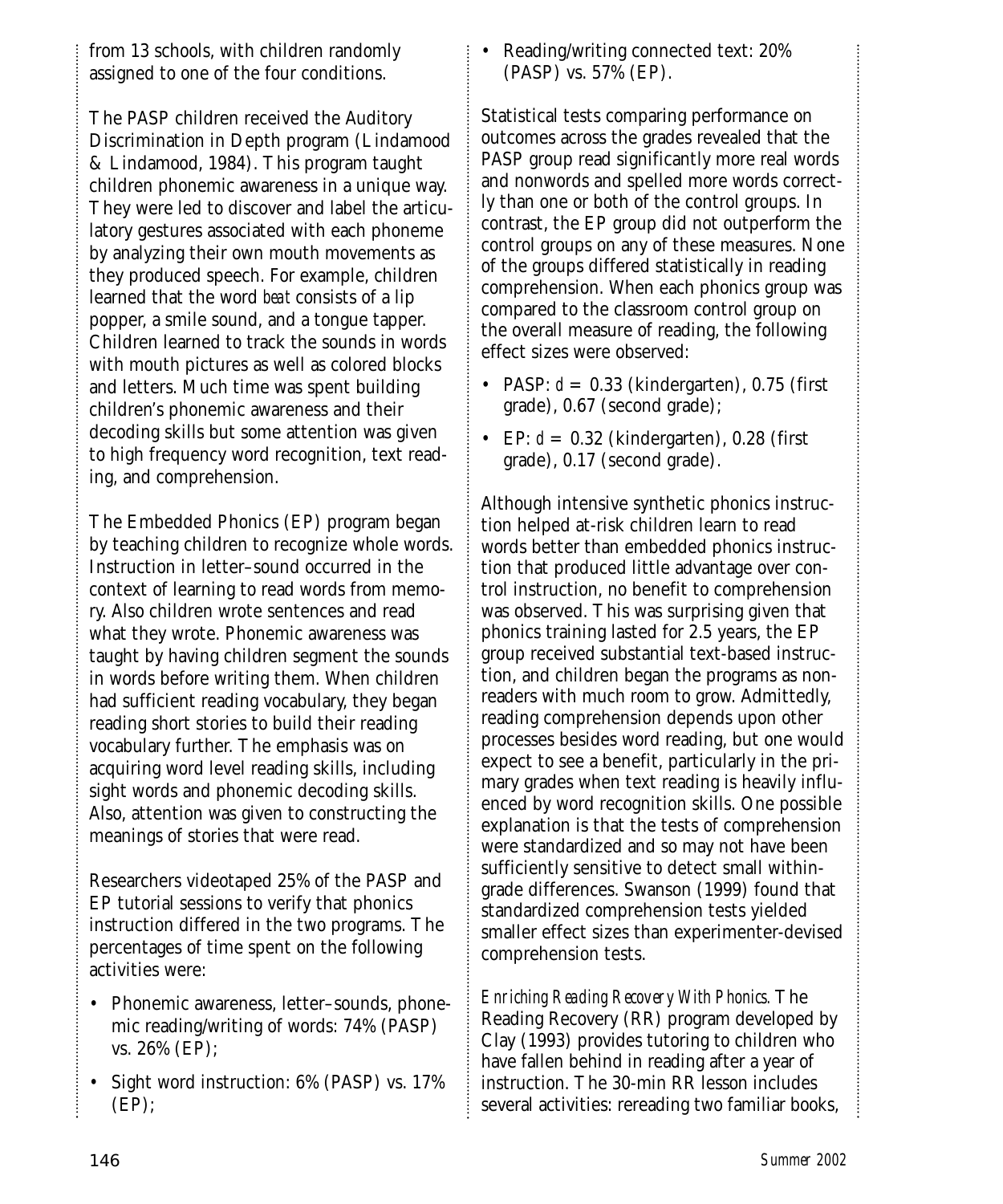reading the previous day's new book, practicing letter identification, writing a story by analyzing sounds in words, re-assembling the words of a cut-up story, and reading a new book.

Greaney, Tunmer, and Chapman (1997) modified the RR program by providing explicit instruction in larger-unit rime patterns once children had learned the majority of letters. Unlike most other studies of RR, which have involved younger children, the participants in this study were children from Grades 2 through 5 who were the poorest readers in their class. The phonics lesson consumed 5 min and was substituted for the letter segment in each RR session. Children were taught to read nouns containing common spellings of rimes (e.g., m-eat) and then words with the rime embedded in it (e.g., h-eat-er). They practiced reading and also writing words with these larger rime units which were referred to as "eggs" because the unit was written in an egg-shaped space. During the final book-reading segment of each session, children were encouraged to use the eggs to identify unfamiliar words in the books. Children in the control group followed the same procedures and read the same words, but no attention was drawn to rime units in the words, and the words were mixed up rather than taught in sets having the same rimes.

Treatment and control programs lasted for 12 weeks. Results showed that the children who received rime training outperformed control children on tests of word and pseudowords reading but not on tests of reading comprehension. The overall effect size was  $d = 0.37$ . These findings indicate that phonics enrichment improves the effectiveness of RR for teaching word reading skills but not reading comprehension skills.

Santa and Hoien (1999) modified the RR format to include more systematic phonics instruction. In their study, at-risk first graders received tutoring that involved story reading, writing, and phonological skills based on a program developed by Morris (1992). The unique part of this phonics program was that it used

word study activities to develop phonological awareness and decoding skill. Word study consumed 5–6 min of the 30-min lesson. Children were given cards to sort into categories. They might sort picture cards that shared the same initial sounds, or word cards sharing the same vowel sounds. The typical sort involved three patterns with four words in each pattern. Initially, children worked with phonograms (e.g., -at in *hat, cat, sat, rat*) and then advanced to shared phonemes as the basis for sorting words. Children also were taught to spell by writing letters for the sounds heard in words. Metacognitive strategies were taught including an analogy strategy to read new words.

The control group received small-group, guided-reading instruction. Students practiced reading and rereading books in 30-min lessons but did not receive any word study activities. It is important to note that the control group here was not one that received RR unenriched by phonics. Rather it received a different form of instruction that did not involve tutoring. Results showed that the phonics word study program produced much better performance in reading than the guided reading program,  $d =$ 0.76. The phonics group significantly outperformed the control group in reading comprehension (*d* = 0.73) as well as word reading (*d*  $= 0.93$ ). These findings illustrate the effectiveness of larger-unit phonics instruction added to an RR format.

*Systematic Phonics Instruction for Students with Reading Disability.* Students with severe reading disability have great difficulty acquiring word reading skills, not only decoding but also recognizing words. Systematic phonics programs have been developed to remediate their reading problems. Lovett and her associates (Lovett & Steinbach, 1997; Lovett et al., 2000) explored the effectiveness of two such programs, a synthetic program called PHAB (phonological analysis and blending) and a larger-unit program that teaches children to use subparts of words they know to read new words, referred to as WIST (word identification strategy training).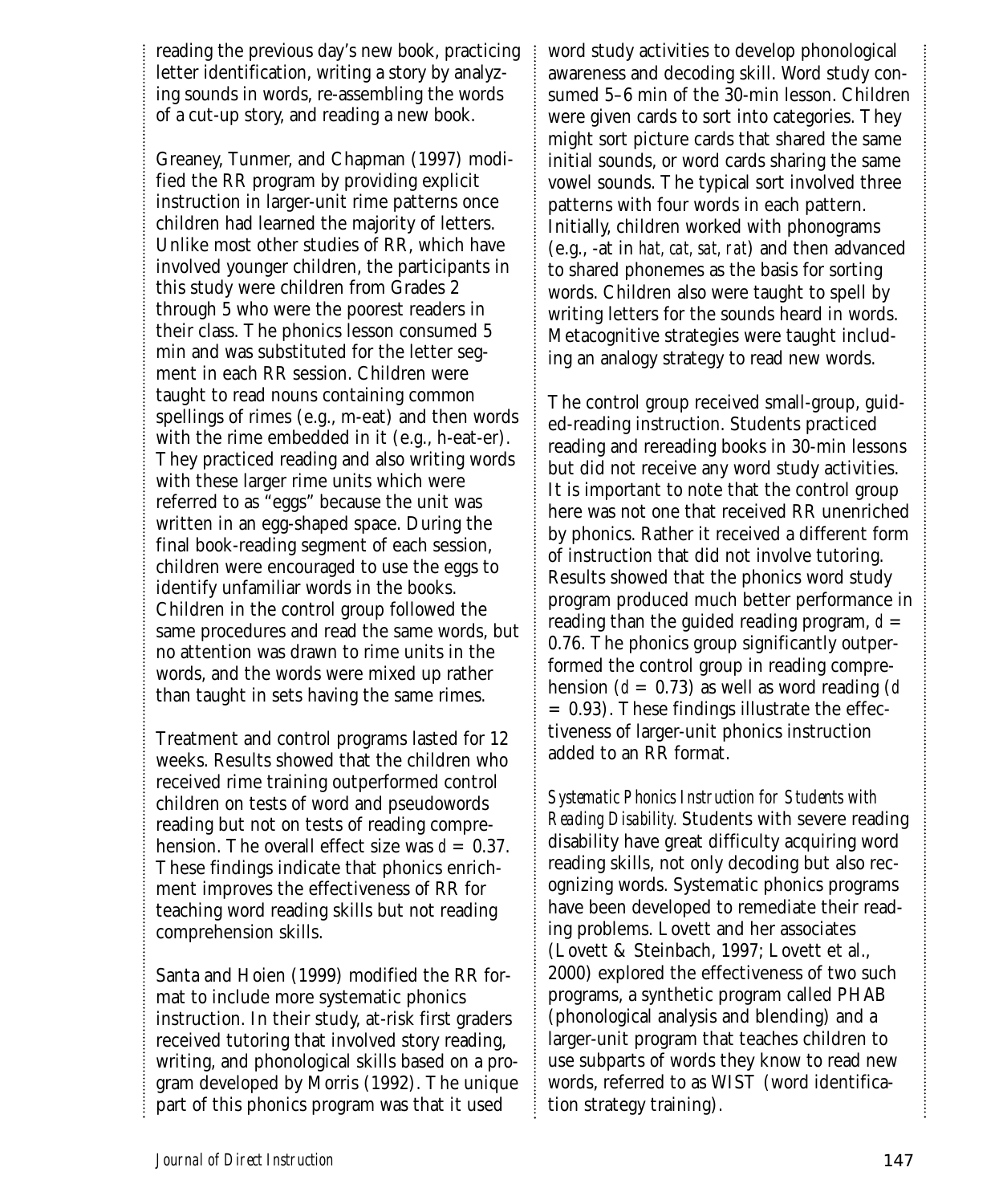The PHAB program adopted the Direct Instruction model developed by Engelmann (1980). Children were taught to segment and blend words orally. They were taught letter–sound associations in the context of word recognition and decoding instruction. The program taught a left-to-right decoding strategy to sound out and blend letters into words. Special marks on letters and words provided visual cues to aid in decoding, such as symbols over long vowels and connected letters to identify digraphs. Cumulative, systematic review and many opportunities for overlearning were used. New material was not introduced until the child had fully mastered previously instructed material. Children were taught in small groups.

The WIST program was adapted from the Benchmark Word Identification/Vocabulary Development program created by Gaskins et al. (1988). It taught children how to use four metacognitive strategies to decode words: reading words by analogy, detecting parts of words that are known, varying the pronunciations of vowels to maintain flexibility in decoding attempts, and "peeling off" prefixes and suffixes in words. Children learned a set of 120 key words exemplifying high-frequency spelling patterns, five words per day. They learned to segment the words into subunits so that they could use parts of known words to read other similarly spelled words. They learned letter–sound associations for vowels and affixes. Various types of texts provided children with practice applying the strategies that were taught.

Participants had severe reading problems. They were randomly assigned to the PHAB program, the WIST program, or a nonreading control program teaching academic survival skills. The students ranged in age from 6 to 13 years (second through sixth grades). The three programs took the same amount of time. In one study it was 35 hr, in another study 70 hr.

Lovett's studies contributed four comparisons assessing effects of PHAB and four assessing WIST. The average effect size across the comparisons indicated that both programs produced about the same growth in reading,  $d =$ 0.50 for PHAB and  $d = 0.54$  for WIST. In two of the comparisons, both reading comprehension and word reading were measured. Substantial gains were evident on both measures. These findings illustrate how both synthetic and larger-unit approaches to teaching systematic phonics were found to be effective in helping students with severe reading difficulty improve their reading skills.

## *Discussion*

#### Influence of Phonics Instruction on Reading

Findings of the meta-analysis support the conclusion that systematic phonics instruction helps children learn to read more effectively than nonsystematic or no phonics instruction. The impact of phonics instruction on reading was significantly greater in the early grades (kindergarten and first grade) when phonics was the method used to start children out than in the later grades (second through sixth grades) after children had made some progress in reading presumably with another method. These results support Chall's (1967) assertion that early instruction in systematic phonics is especially beneficial for learning to read. Although there was some thought that kindergartners might not be ready for phonics instruction (e.g., Chall, 1996b, Stahl & Miller, 1989), findings did not support this. Effect sizes resulting from phonics instruction were similar in kindergarten and first grade.

The impact of phonics instruction was statistically significant but smaller when introduced beyond first grade. Several explanations are possible. One is that other aspects of reading become more important to teach in the later grades. This is suggested in a comparison of effect sizes drawn from the National Reading Panel's report (2000). Whereas phonics instruction produced an effect size of  $d = 0.27$ in second through sixth graders, fluency instruction produced an effect size of  $d = 0.47$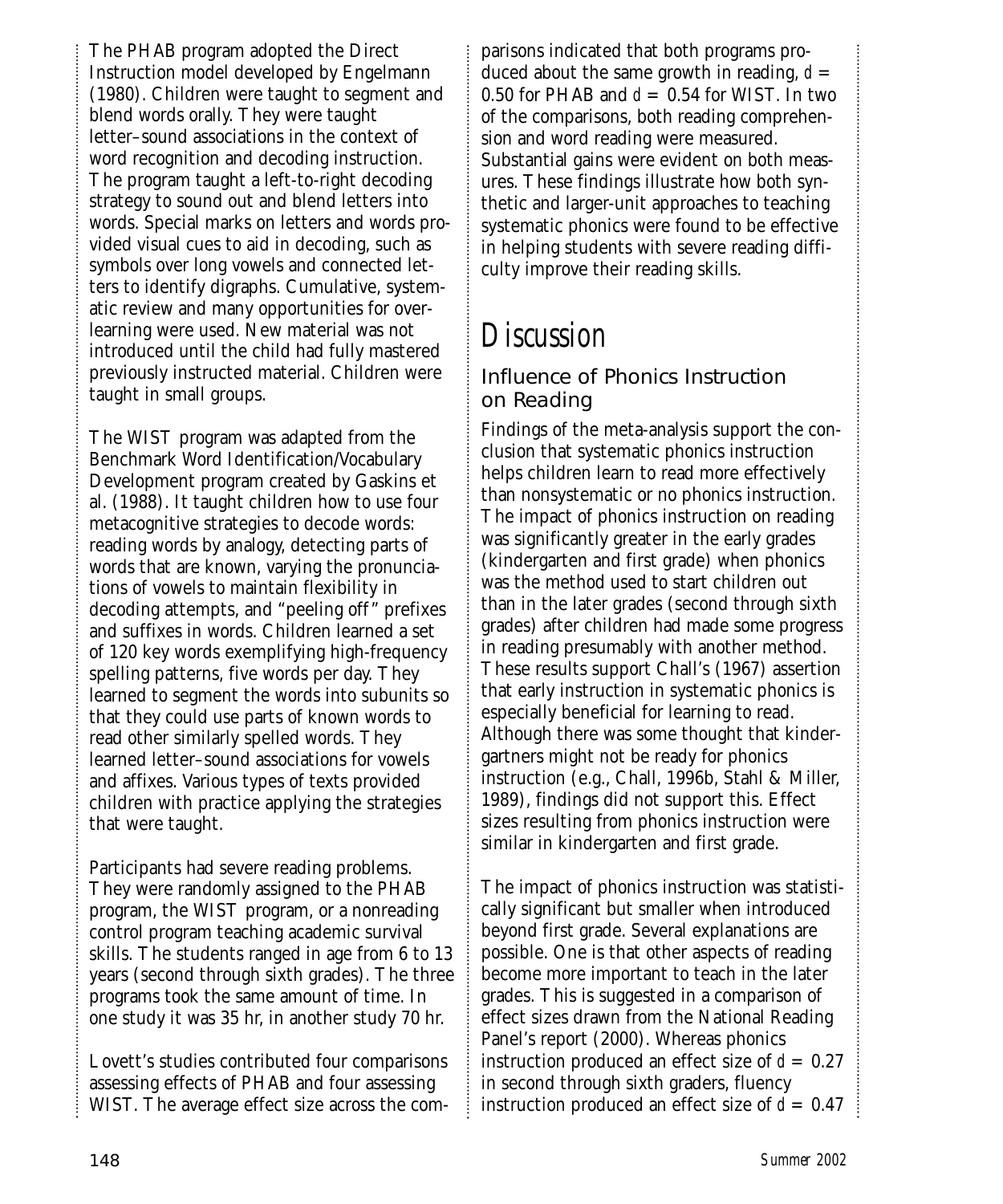and some forms of comprehension strategy instruction produced effect sizes above  $d =$ 0.80. This suggests that phonics instruction must be coupled with other forms of effective reading instruction in order to achieve maximum impact.

Another explanation is that when phonics instruction is introduced after students have already acquired some reading skill, it may be more difficult to influence how they read because it requires changing students' habits, for example, abandoning the strategy of guessing or cueing on partial letters to read unfamiliar words and adopting the strategy of fully analyzing letters to determine the words identity. Because the first strategy is more easily executed, it may be hard to suppress.

The conclusion that phonics instruction is less effective when introduced beyond first grade may be premature, however. Several mitigating factors may have reduced effect sizes in the studies we examined. The majority of the comparisons in the older group, 78%, involved either low achieving readers or students with RD. Remediating their reading problems may be especially difficult. There were only seven comparisons involving older, normally progressing readers, and four of these came from one study using the Orton-Gillingham method. This method was developed not for upper-elementary-level, normally achieving readers but rather for students with RD. Other types of phonics programs might prove more effective for older readers without any reading problems, for example, phonics programs that improve the decoding of multisyllabic words. Another factor constraining conclusions here is the reliability of these findings, which are based on relatively few comparisons and hence lack statistical power. Thus, determining whether appropriately designed phonics instruction might prove effective for older, normally progressing readers needs further study.

The advantage of systematic over nonsystematic or no phonics instruction was examined in three types of potential or actual poor readers. Moderate to large effect sizes indicated that

phonics helped to prevent reading difficulties in beginners at risk for developing reading problems. In fact, effects were significantly greater in first graders at risk for future reading difficulties than in older students who had already become poor readers. This underscores the special importance of teaching phonics early, especially in schools with large numbers of at-risk students who enter school with very little letter knowledge or phonemic awareness.

Systematic phonics instruction produced significant effects among children diagnosed as having a reading disability. Small-to-moderate effect sizes were evident on reading comprehension measures as well as word reading measures. This indicates that systematic phonics is an effective way to remediate reading problems in children whose struggle is specific to reading and does not include more general cognitive difficulties.

In contrast, systematic phonics instruction did not benefit low achieving poor readers. The overall effect size was close to zero. Possible reasons can be identified. LA readers' difficulties may have arisen from other sources such as lack of fluency, poor vocabulary, or poor reading comprehension. Another possibility is that the phonics instruction they received was inadequate. Inspection of the studies with LA readers revealed that only one study provided tutoring whereas seven involved classroom instruction. A third reason is low reliability and lack of power. Only eight comparisons contributed to the effect size.

Comprehending text successfully requires being able to read most of the words. Phonics programs teach children the alphabetic system and how to apply it to read words both in and out of text. As a result, phonics instruction should improve text reading as well as word reading. Findings of the meta-analysis confirmed that for beginners (kindergartners and first graders), phonics instruction benefited reading comprehension as much as it benefited reading miscellaneous words and decoding pseudowords. Also, phonics instruction benefited reading comprehension in older students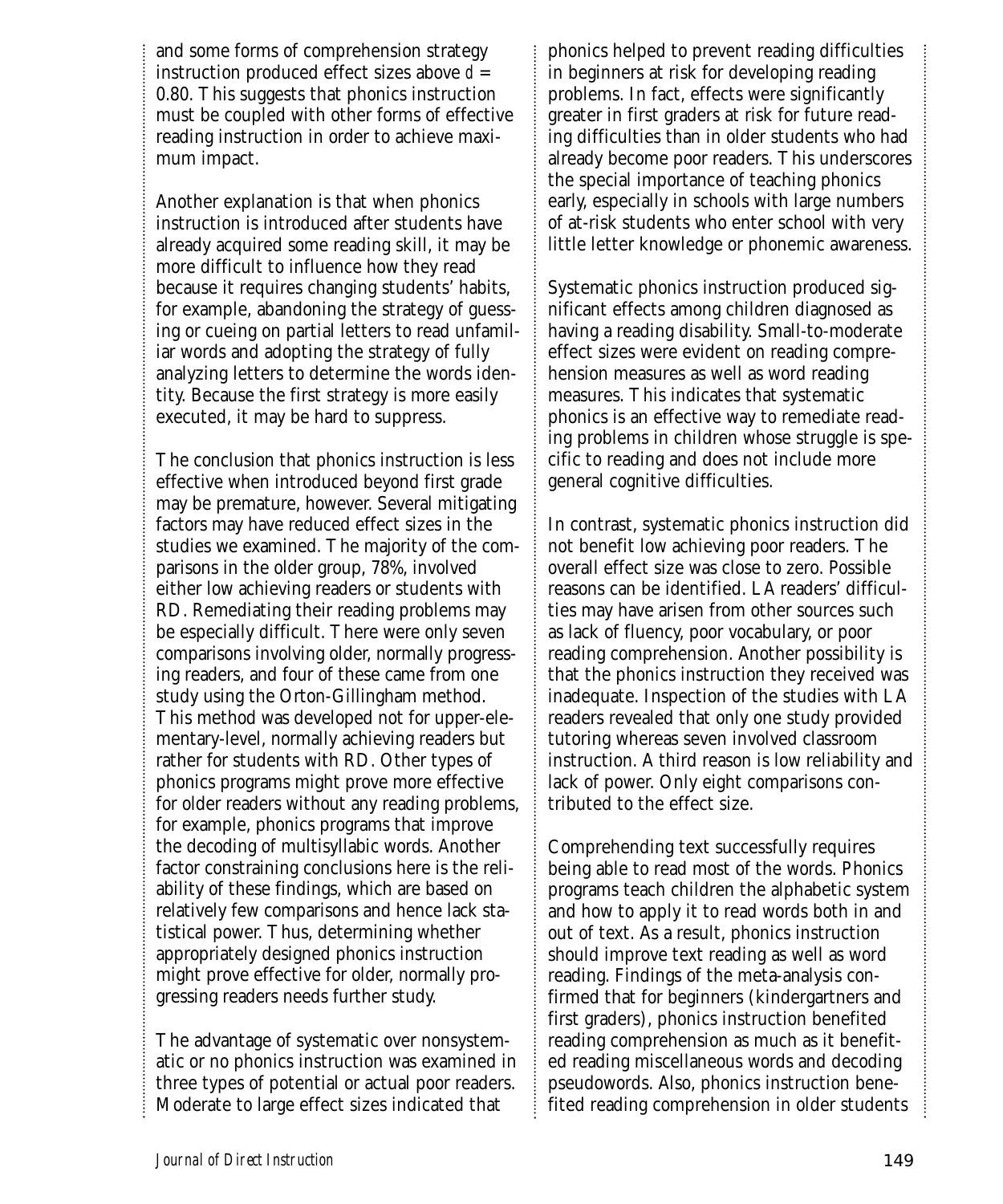with RD. These results confirm the contribution of phonics instruction to text reading.

Systematic phonics instruction was found to boost spelling skills in younger but not older students. One factor contributing to younger children's spelling was the use of a scoring system that gave credit not only for correct spellings of words but also for letter–sound spellings that were phonetically plausible but not necessarily correct. These findings indicate that phonics instruction helps kindergartners and first graders acquire the alphabetic knowledge they need to begin learning to spell.

Phonics instruction failed to boost spelling among readers above first grade. Interestingly, a similar finding was detected in the NRP meta-analysis of phonemic awareness instruction that was found to enhance spelling ability significantly among younger children but not among older poor readers (Ehri et al., 2001). Also Swanson (2000) found reduced effects on spelling in a meta-analysis of instructional effects involving students with LD. One possible explanation is that poor readers experience special difficulty learning to spell (Bruck, 1993). Remediation of this difficulty may require specific instruction designed to teach spelling. Another explanation may be that as readers move up in the grades, success in spelling, at least in English, requires more than the skills taught in phonics programs. It requires remembering correct spellings of individual words. This involves teaching students to apply their knowledge of letter–sound correspondences, spelling patterns, and morphographic roots and affixes in order to detect regularities in the spellings of specific words (Ehri, 1997).

The effectiveness of two types of approaches for teaching phonics systematically was examined in our analysis, a synthetic approach teaching students to decode grapheme–phoneme units, and a larger-unit approach teaching students to blend subsyllablic units such as onsets, rimes, and phonograms. Two possible advantages of the largerunit approach over the synthetic approach are

that fewer sounds need to be blended when working with syllabic units than with graphophonemic units, and fewer schwa vowels attached to stop consonants have to be deleted when blending syllabic than graphophonemic units. These advantages suggest that larger-unit approaches might reveal larger effect sizes. However, findings indicated that the two approaches did not differ in their impact on reading, with both producing effects close to moderate in size.

When seven specific programs to teach systematic phonics were compared, they were found not to differ statistically in their effectiveness, with all producing a significant advantage in reading. Results showed that phonics instruction was effectively taught to individual students, small groups, and classrooms. Effect sizes were greater than zero and comparable in all three cases. Thus, these findings suggest that no one program or delivery system is better than others for teaching phonics systematically and that multiple ways can provide effective phonics instruction. However, the numbers of comparisons contributing to effect sizes were less than 10 in cases involving tutoring and specific programs. Reduced statistical power points to the need for more research before firm conclusions are drawn.

Although there is much interest in determining whether specific features of phonics programs influence their effectiveness, for example, the use of decodable text, it was not possible to examine these features because authors did not provide sufficient information to code the studies. We recommend that in the future, journal editors require researchers to include more details about instructional methods so that such an analysis becomes possible.

Over the years, several approaches to reading instruction have been developed that do not teach phonics systematically or that delay the introduction of phonics until children have learned to read whole words. The experiments in our database administered several types of nonsystematic or no-phonics instruction to control groups to evaluate the effectiveness of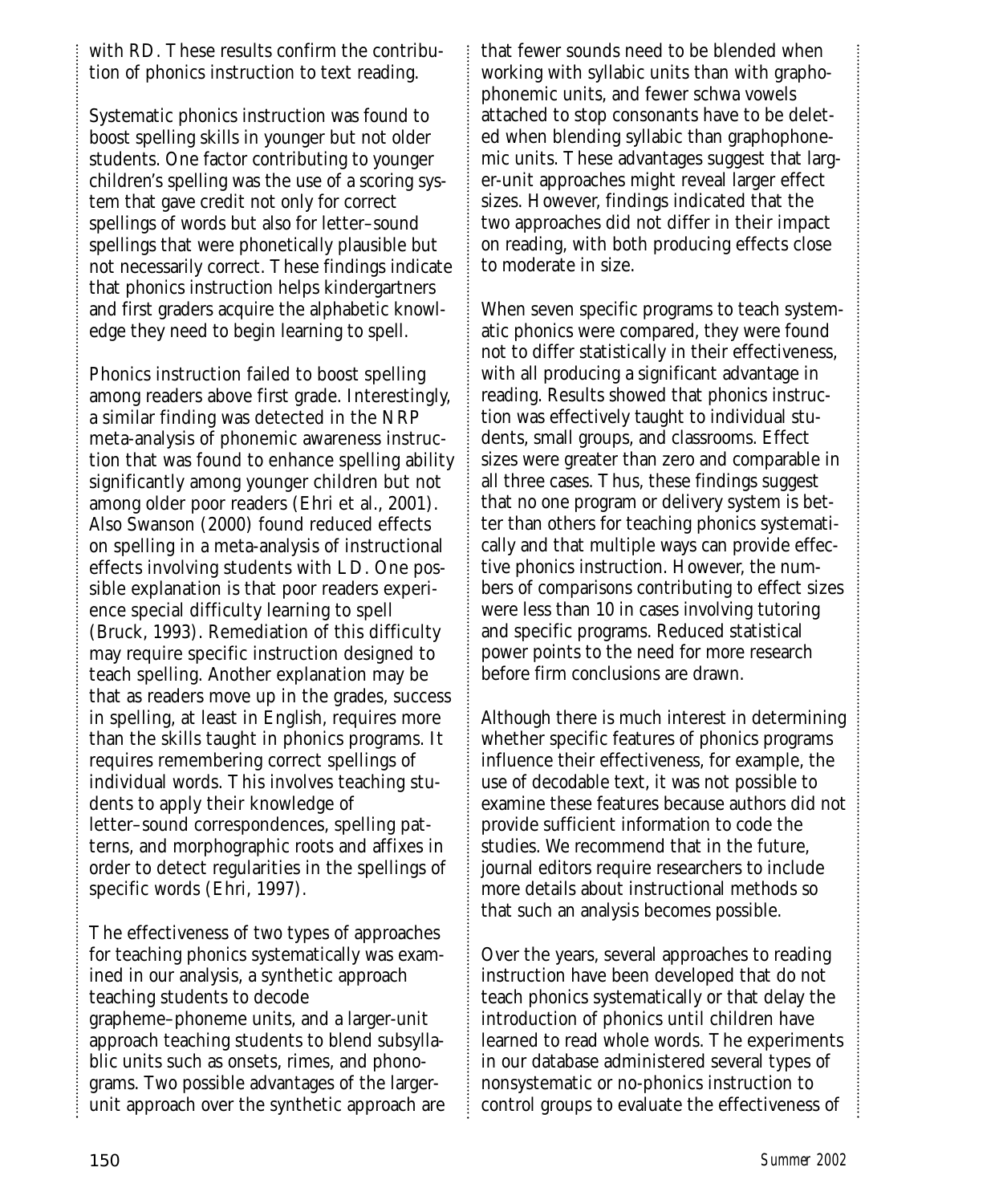phonics instruction: basal programs, regular curriculum, whole language approaches, whole word programs, and miscellaneous programs. Results showed that systematic phonics produced better reading than every type of program taught to control groups. The effect sizes were all positive favoring systematic phonics and were all statistically greater than zero. The fact that some forms of instruction taught to control groups included phonics means that the effect sizes we observed are actually underestimations, and effects of phonics instruction are actually stronger.

Much controversy exists about the relative effectiveness of phonics and whole language programs for helping beginners learn to read (Adams, 1990; Goodman, 1993; Grundin, 1994; McKenna, Stahl, & Reinking, 1994; Stahl, 1999; Taylor, 1998; Weaver, 1998). Some of the studies in our database examined the effectiveness of enriching whole language instruction with systematic phonics. Results were positive and suggest the importance of integrating systematic phonics instruction into whole language approaches rather than eliminating whole language from beginning reading instruction.

## *Comparison of Phonics and Phonemic Awareness Meta-Analysis*

The NRP also conducted a similar metaanalysis of phonemic awareness (PA) instructional effects on learning to read and spell (Ehri et al., 2001). PA instruction differs from phonics instruction in that it is focused on teaching students to analyze and manipulate phonemes in the pronunciations of words. Manipulation may be taught by showing students how to use letters to manipulate the sounds they represent in words. However, instruction does not go beyond this to include practice reading or writing text. The overall effect size on reading was slightly greater in the PA analysis  $(d = 0.53)$  than in the phonics analysis  $(d = 0.41)$ , but both were in the

moderate range, indicating that the two alphabetic methods contribute substantially in helping children learn to read.

# *Methodological Strengths and Weaknesses of the Studies*

We examined whether the largest effect sizes arose from well designed or weakly designed experiments. Three design characteristics were coded: the use of random assignment versus nonequivalent groups, presence versus absence of pretreatment differences between the phonics and control groups, and large versus small sample sizes.

Our studies varied in methodological rigor. Random assignment was used in 37% of the studies. Use of nonequivalent groups may have been more common because researchers often do not have the luxury of random assignment in school-based research. Sample size showed huge variation, with comparisons ranging from 20 to 320 students. Neither random assignment nor sample size differentially influenced mean effect sizes. Thus, the more rigorous designs did not yield different effect sizes from the less rigorous designs.

However, the design feature involving pretreatment differences did influence the effect size. A small number of comparisons  $(N = 5)$ involved groups that differed on pretests, with the phonics group displaying higher pretest scores than the control group, either on reading scores or IQ scores, in all five cases. Whereas the mean effect size on outcomes for these comparisons was close to zero, the mean effect size was positive and moderate in comparisons where the groups were equivalent on pretests. This suggests that weaker designs may have hindered the detection of effects. A similar finding was uncovered in the NRP meta-analysis of phonemic awareness instruction (Ehri et al., 2001) where studies with the strongest designs were found to display the largest effect sizes. These findings suggest that if there is a difference to be found, better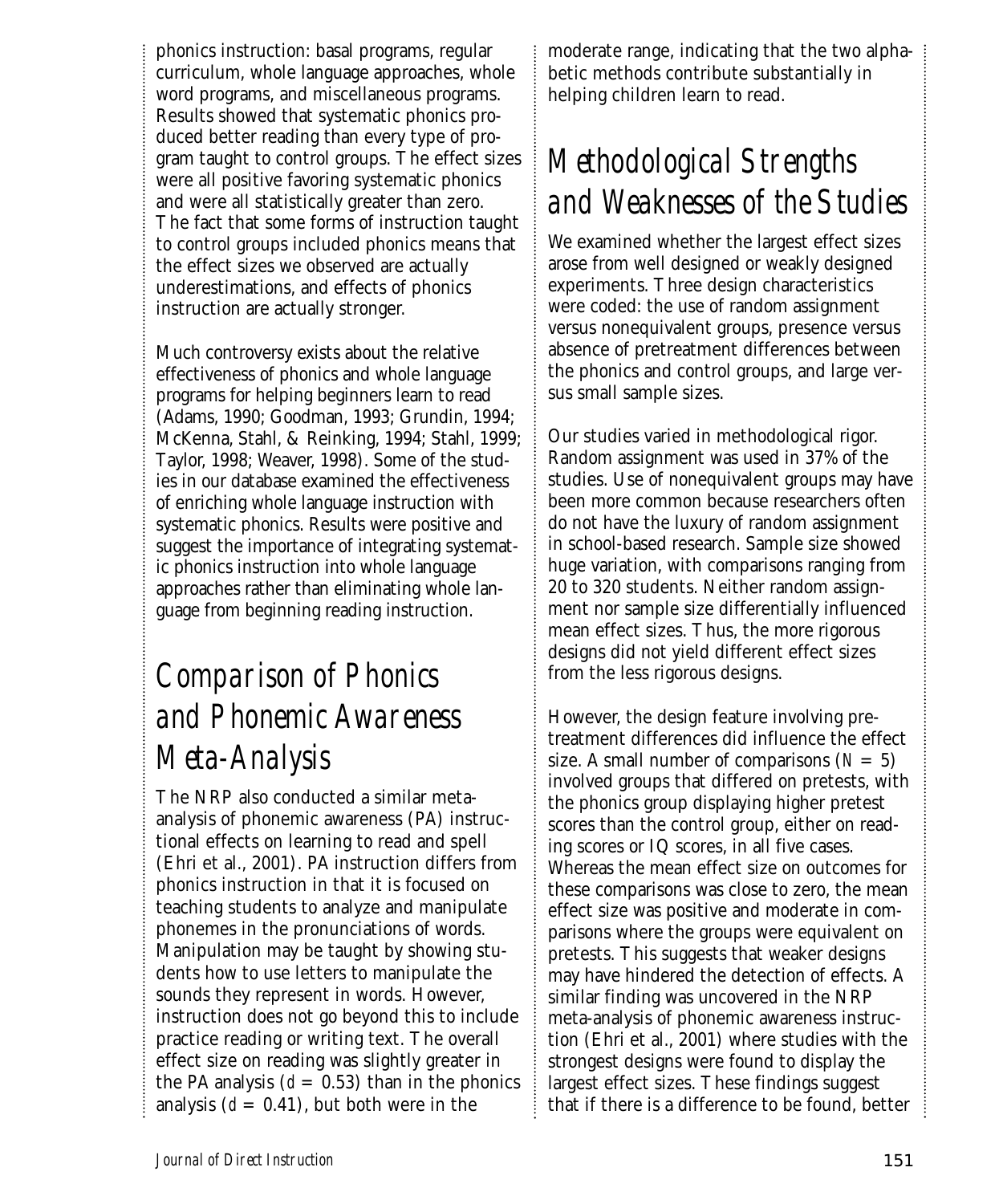designed studies offer a greater chance of detecting it than poorly designed studies.

One common weakness of the studies was failing to provide needed information. Many studies did not fully describe the features included as part of phonics instruction. Also information about the full program used to teach reading was often missing. This precluded efforts to assess the importance of a comprehensive, balanced program that included not only systematic phonics but also other types of instruction thought to be important for learning to read. More research is needed to assess the contribution of various elements of phonics programs and to assess the impact of larger instructional contexts.

One potential criticism of our analysis is that we only considered published studies. Because negative findings are less apt to be published, the concern is that our pool of studies is biased and unrepresentative of a population of mostly unpublished studies finding no effects. We think this is unlikely. We uncovered 43 comparisons showing effect sizes of  $d = 0.20$  or greater. In order for these to be statistical exceptions equaling the 5% expected by chance, there would have to be 860 comparisons showing effect sizes below 0.20. In a meta-analysis of instructional studies involving students with LD, Swanson and Hoskyn (1998) found that effect sizes on a composite cognitive/language measure were significantly larger for published studies than for unpublished studies. However, both effect sizes were statistically greater than zero, indicating that unpublished studies were not lacking in effects.

# *Implications for Classroom Instruction and Unanswered Questions*

One of the primary questions that Congress asked the NRP to address was whether enough is known about systematic phonics instruction to make recommendations for

classroom implementation. The answer is "Yes." Our findings came from studies conducted in many classrooms with typical teachers and typical students from a variety of backgrounds and SES levels. Most of the studies were published in the last 10 years so results are indicative of what can be accomplished when systematic phonics programs are implemented in today's classrooms. Our findings are consistent with other reports published earlier showing the positive results of systematic phonics instruction over a long period of time (Adams, 1990; Anderson et al., 1985; Chall, 1967, 1983, 1996a; Dykstra, 1968). These facts should persuade educators and the public that systematic phonics instruction is a valuable part of a successful classroom reading program. Our findings serve to illuminate the conditions that may make phonics instruction especially effective.

We were not able to answer many practical questions. One involved how long phonics instruction should continue through the grades for normally achieving readers. A few studies showed that when phonics instruction began in kindergarten and continued into second grade, effects on learning to read were sizeable and persisted. A few studies showed that small effects were evident in normally progressing readers in Grades 2 through 6 when phonics was introduced in these grades. However, more studies are needed. We have yet to determine whether phonics instruction is beneficial when it is continued beyond second grade for students who began learning to read with phonics.

Systematic phonics programs vary in many respects. Because instructional time is limited, teachers and publishers need to know which are the "active ingredients" yielding the most benefit. One likely ingredient involves the content covered. It is clear that major letter–sound correspondences, including short and long vowels and digraphs, need to be taught. However, written English has other regularities as well. It is unclear how many regularities should be taught explicitly. Should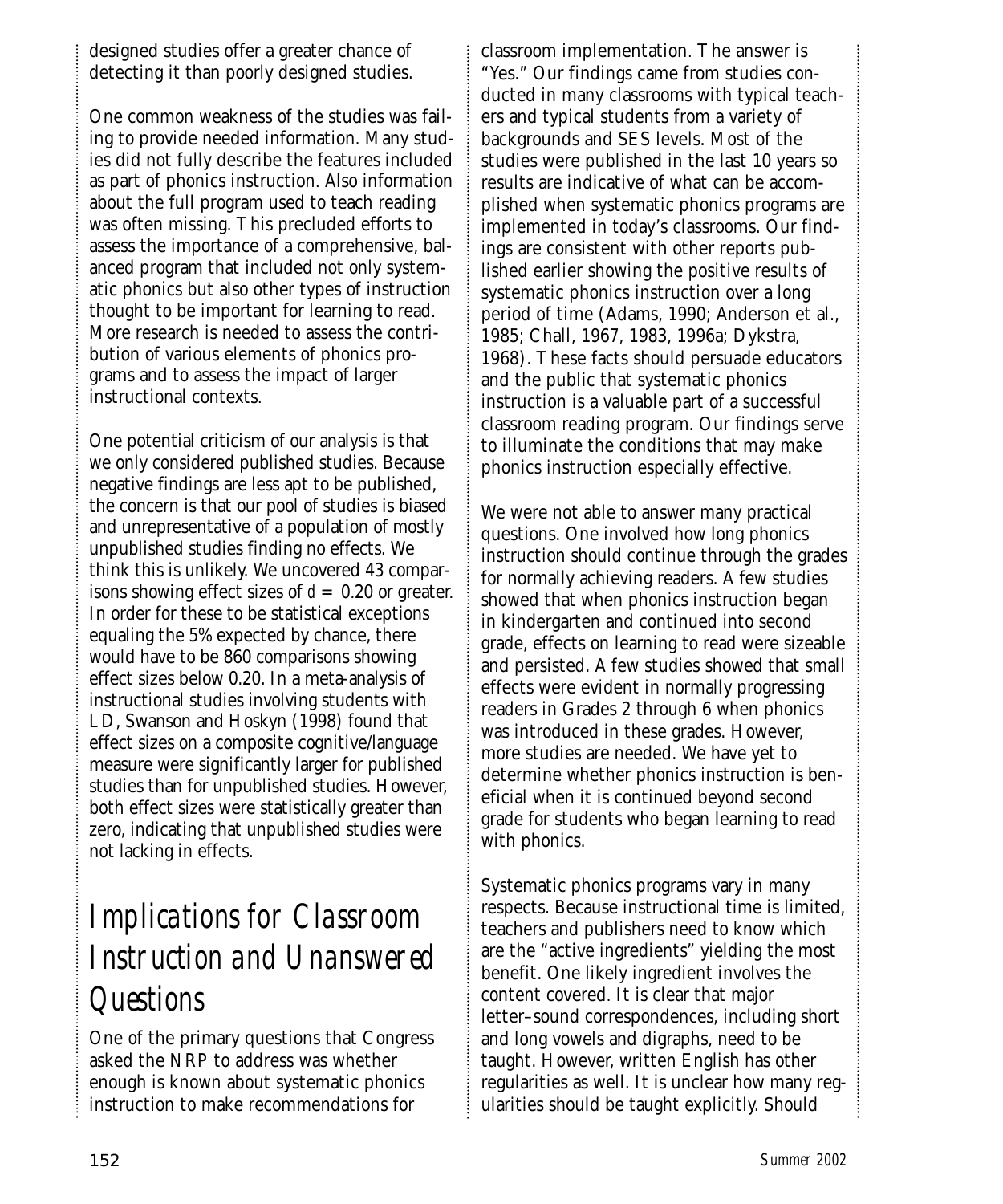children be taught to state regularities as well as how to apply them in reading and writing activities? More research is needed.

Another potential active ingredient is the use of decodable texts. Some systematic phonics programs provide books that are written carefully to focus mainly on the letter–sound relations that children have been taught. The intent is to help children develop skill and experience success in reading text as early as possible. The stories in such books often involve pigs doing jigs or cats in hats. Other systematic phonics programs make little or no use of decodable books that are rejected as too stilted and boring. Surprisingly, very little research has examined whether the use of decodable books has any influence on the progress that children make in learning to read. Such research is needed.

The motivational characteristics of phonics programs constitute another potential active ingredient to be investigated. Systematic phonics instruction has often been portrayed as involving "dull drill" and "meaningless worksheets." Whereas some of the approaches included in the meta-analysis may fit this characterization, others clearly do not. Few if any studies have investigated the importance of the motivational qualities of phonics programs. It seems self-evident that the specific techniques and activities used to teach phonics need to be relevant, motivating, and interesting in order to hold children's attention and to promote optimal learning. Moreover, when teaching is not only effective but also engaging and enjoyable, it seems likely that teachers will be more enthusiastic and committed to delivering instruction. Research is needed to identify the types of systematic phonics programs that are most motivating and to study the impact of various motivational features on programs' effectiveness.

Other potentially important questions include the following: (a) What knowledge about oral and written language do teachers need to have in order to teach systematic phonics

effectively? (b) What types of preservice and inservice teacher education are required to prepare teachers to select and implement appropriate phonics approaches? (c) How flexible should programs be to accommodate variability among children? (d) How effective are computer-based phonics programs? and (e) Might metacognitive strategy instruction be incorporated into phonics programs to help students self-monitor and self-regulate the application of their alphabetic skills when they read independently?

There is currently much interest in whether systematic phonics instruction is effective for children who are learning English as a second language (ELL). However, most of our studies either provided no information about this population or intentionally excluded these students from the sample. Results of only one study pertained to ELL students, that by Stuart (1999) who included 86% ELL in her sample. The effect size she observed was large, indicating that phonics instruction helps ELL kindergartners learn to read more effectively than a whole language approach. However, more research is needed to replicate and extend this finding in order to identify the important ingredients of beginning reading instruction for ELL students.

Finally, it is important to underscore the place of phonics in a beginning reading program. Systematic phonics instruction by itself does not help students acquire all the processes they need to become successful readers. Phonics needs to be combined with other essential instructional components to create a complete and balanced reading program. Other sections of the NRP (2000) report indicated the importance of instruction to teach fluency, vocabulary, and reading comprehension strategies. In a meta-analysis of instructional studies employed with students having LD, Swanson (2000) observed significantly larger effect sizes on reading outcomes when direct skills instruction was combined with comprehension strategy instruction than when each was administered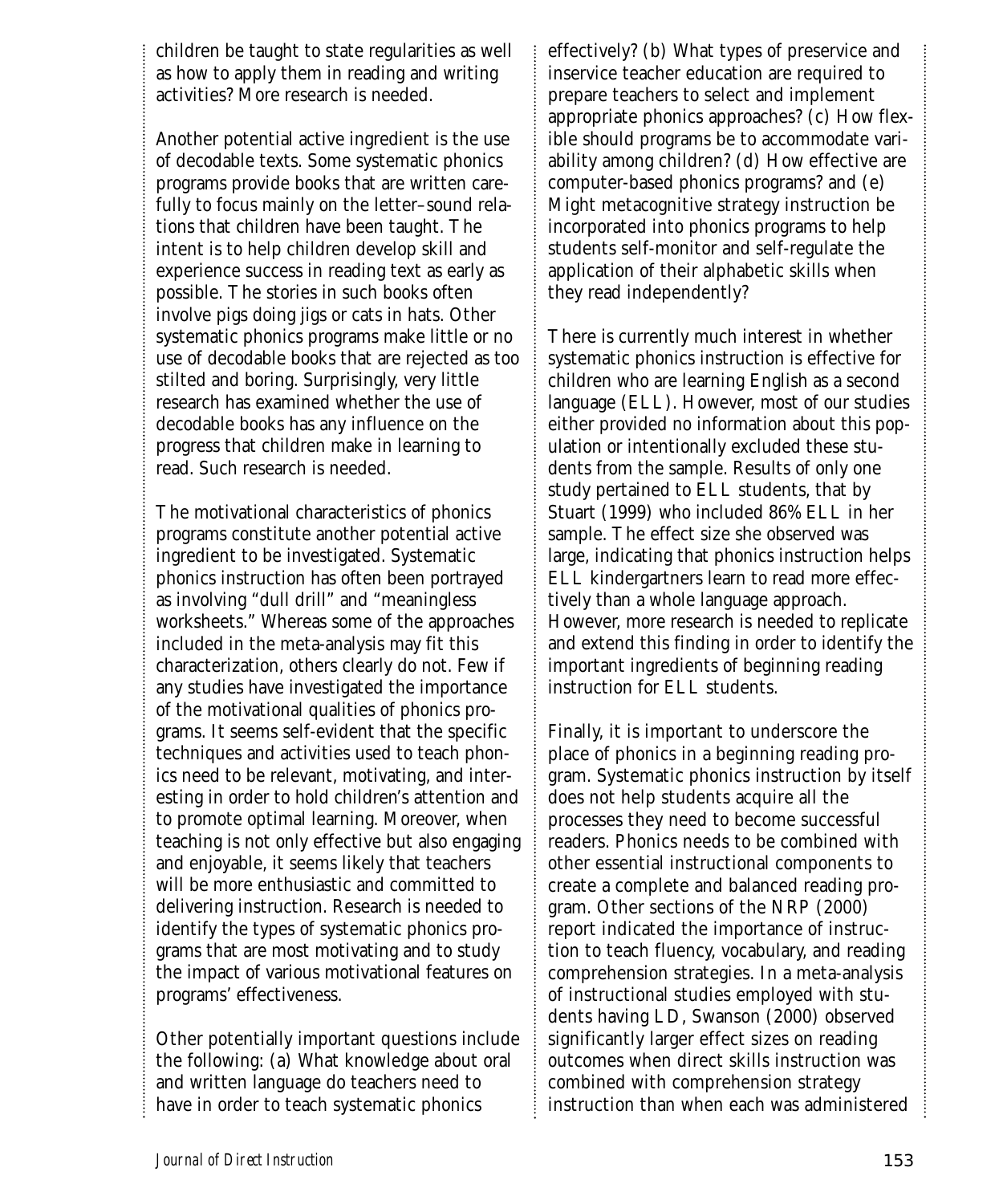separately to students. By emphasizing all the processes that contribute to growth in reading, teachers will have the best chance of making every child a reader.

### APPENDIX A

*Descriptions of the Specific Phonics Programs Examined in the Meta-Analysis*

- 1. *Direct Instruction.* The Direct Instruction program is based on a behavioral analysis of the steps involved in learning to decode (Carnine & Silbert, 1979; Engelmann, 1980; Engelmann & Bruner, 1969, 1978, 1988; Engelmann & Osborn, 1987; Kameenui, Simmons, Chard, & Dickson, 1997). At the beginning of the program, students are not taught letter names but only letter–sound relations through highly structured instruction that uses cueing and reinforcement procedures derived from a behavioral analysis of instruction. The task of decoding is broken down into its component parts, and each of these parts is taught separately, from letter sounds to blending to reading words in context. Instruction is scripted and the lessons are fast paced, with high student participation. The text for the first-year program is written in a script that, although it preserves English spelling, contains printed marks that cue the reader about how the alphabetic system works, for example, silent letters, long vowels, and digraphs. Children practice in specially constructed books containing taught sounds, although children may be encouraged to read widely in children's literature as well (e.g., Meyer, 1983).
- 2. *Lovett Direct Instruction.* The synthetic phonics program used by Lovett and Steinbach (1997) and Lovett et al. (2000) adopts the Direct Instruction model to remediate the decoding and phonemic awareness difficulties of severely disabled readers. Children are taught phonological analysis and blending orally plus letter–sound associations in the context of word recognition and decod-

ing instruction. Cumulative, systematic review and many opportunities for overlearning are hallmarks of this approach. New material is not introduced until the child fully masters previously instructed material.

- 3. *Lovett Analogy.* A second program also used with severely disabled readers by Lovett and Steinbach (1997) and Lovett et al. (2000) was adapted from the Benchmark Word Identification/Vocabulary Development program developed by Gaskins et al. (1988). This program is strongly metacognitive in its focus. It teaches children how to use four metacognitive strategies to decode words: reading words by analogy, detecting parts of words that are known, varying the pronunciation of vowels to maintain flexibility in decoding attempts, and "peeling off" prefixes and suffixes in words. Children learn a set of 120 key words exemplifying high-frequency spelling patterns, five words per day. They learn to segment the words into subunits so that they can use these known words and their parts to read other similarly spelled words. They learn letter–sound associations for vowels and affixes. Various types of texts provide children with practice applying the strategies taught.
- 4. *Lippincott.* The Lippincott Basic Reading Series (McCraken & Walcutt, 1975) is a direct code method that, from the outset, approaches reading from a phonic/linguistic perspective. Beginning with children's spoken language, the Lippincott program teaches in a systematic manner how to use the alphabetic code to move from printed words to oral language. Instruction begins with short *a* and builds knowledge of regular sound/symbol relationships. Children are first taught to decode phonetically regular words, with blending of phonic elements directly taught. Once they are proficient, long vowels and irregular spellings are introduced. Although the primary focus is on decoding, another goal of this method is the instant recognition of words. However,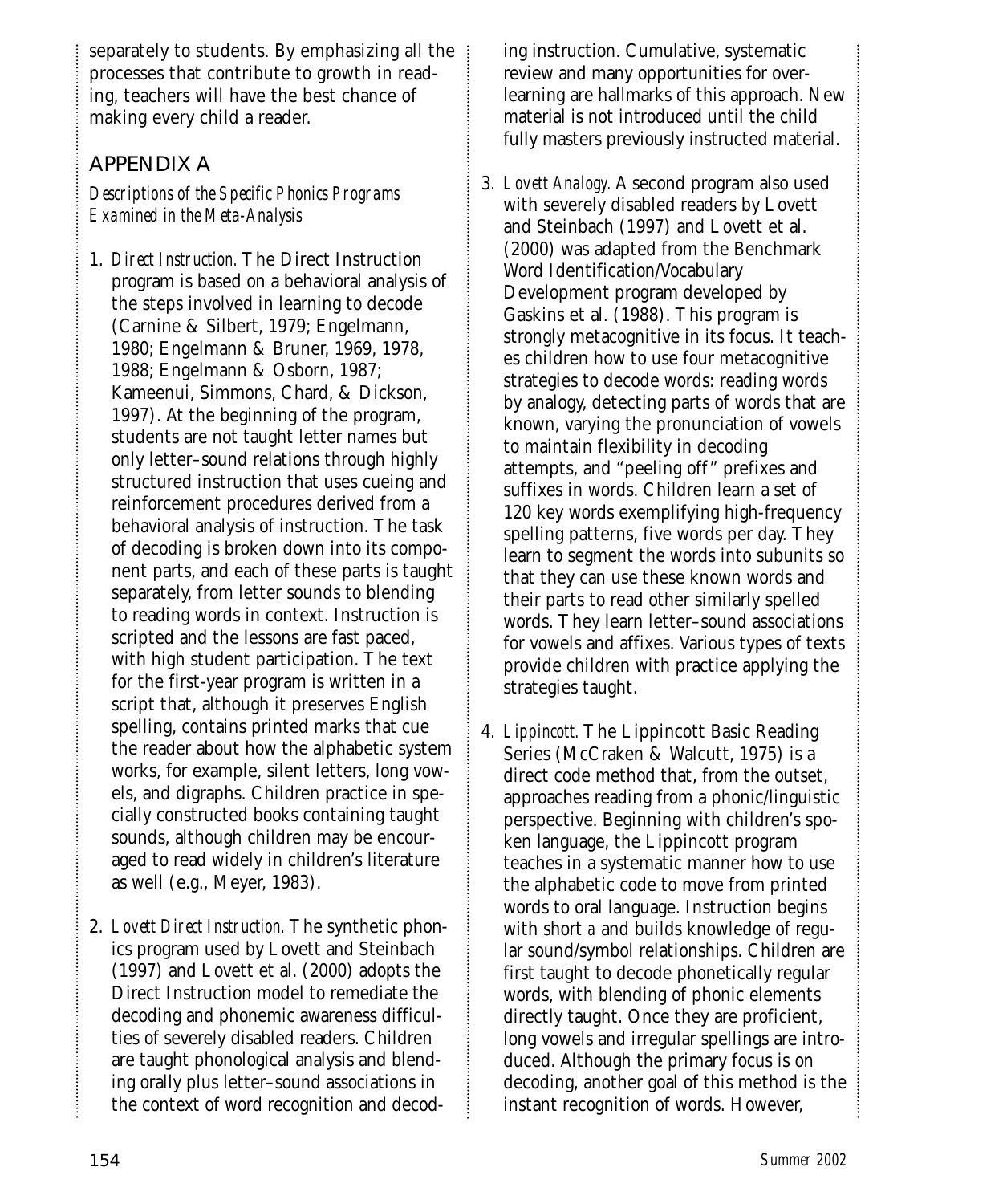rather than relying on a "context clue" approach to word recognition, children are taught how and why the letters come to represent these words, and they learn to "break the code" to decipher new words independently. Review and reinforcement are an integral part of the program. Spelling is sometimes taught as one component of the reading lesson with spelling lists developed from the words introduced in each unit of reading instruction.

- 5. *NRS by Beck and Mitroff.* The New Primary Grades Reading System for an Individualized Classroom (NRS) was developed by Beck and Mitroff (1972). It is a code-breaking approach. The program begins by teaching self-management skills, letter–sound correspondences, and chain blending to decode words. Children are taught to pronounce the first letter of a word followed by the second letter and then to blend the two sounds; then they pronounce the third letter and add it to the blend. In the first lesson, children are taught five isolated letter–sound relations, and once they are known, children are immediately taught to blend them to form real words. Subsequent letter–sounds are taught one at a time and blended with the earlier letters. Not only synthetic phonics but also analytic phonics is taught as children explore words and their parts. The method is linguistic as well, because the major spelling patterns of words are displayed in texts to draw attention to similarities and contrasts and because there is minimum teaching of explicit pronunciation rules. Instruction is individualized. After the first two levels, children work through the curriculum at different rates.
- 6. *Orton-Gillingham.* The Orton-Gillingham approach (Cox, 1991; Gillingham & Stillman, 1979) begins with the direct teaching of individual letters paired with their sounds using a visual-auditory-kinesthetic-tactile (VAKT) procedure that involves tracing the letter while saying its

name and sound, blending letters together to read words and sentences, and finally reading short stories constructed to contain only taught sounds. Spelling words from dictation is also part of an Orton-Gillingham lesson. Each letter–sound is learned to mastery through repetition. More advanced lessons involve teaching learners to blend syllables together and read more complex texts. Among those approaches based on Orton and Gillingham's work are the Slingerland approach (Lovitt & DeMier, 1984), the Spaulding Approach, Recipe for Reading, and Alphabetic Phonics (Ogden, Hindman, & Turner, 1989). There are differences among these approaches, largely in the sequencing of materials, but they all have the general characteristics discussed.

7. *Sing, Spell, Read & Write.* The Sing, Spell, Read and Write program (Dickson, 1972) also teaches synthetic phonics. It consists of several charts, books (both readers and workbooks), letter and word cards, tests, and audio tapes. The tapes contain songs about several phonics generalizations. Through the tapes, the students learn the sounds of letters and letter combinations. Also songs combined with charts help students learn the spellings of words. The lessons begin by teaching letter sounds in isolation for each letter of the alphabet. When students have mastered certain sounds, they begin reading phonetic storybooks. The first five books each focus on a different vowel sound. The remaining books expand the vocabulary in a way that is consistent with the letter sounds taught. Students are taught to spell the words they learn to read, with the words presented in sentences. Most of the writing students do involves filling in blanks or answering questions related to words being learned. The program has a "racetrack" which is posted in classrooms and notes students' progress by placement of a race car on the chart.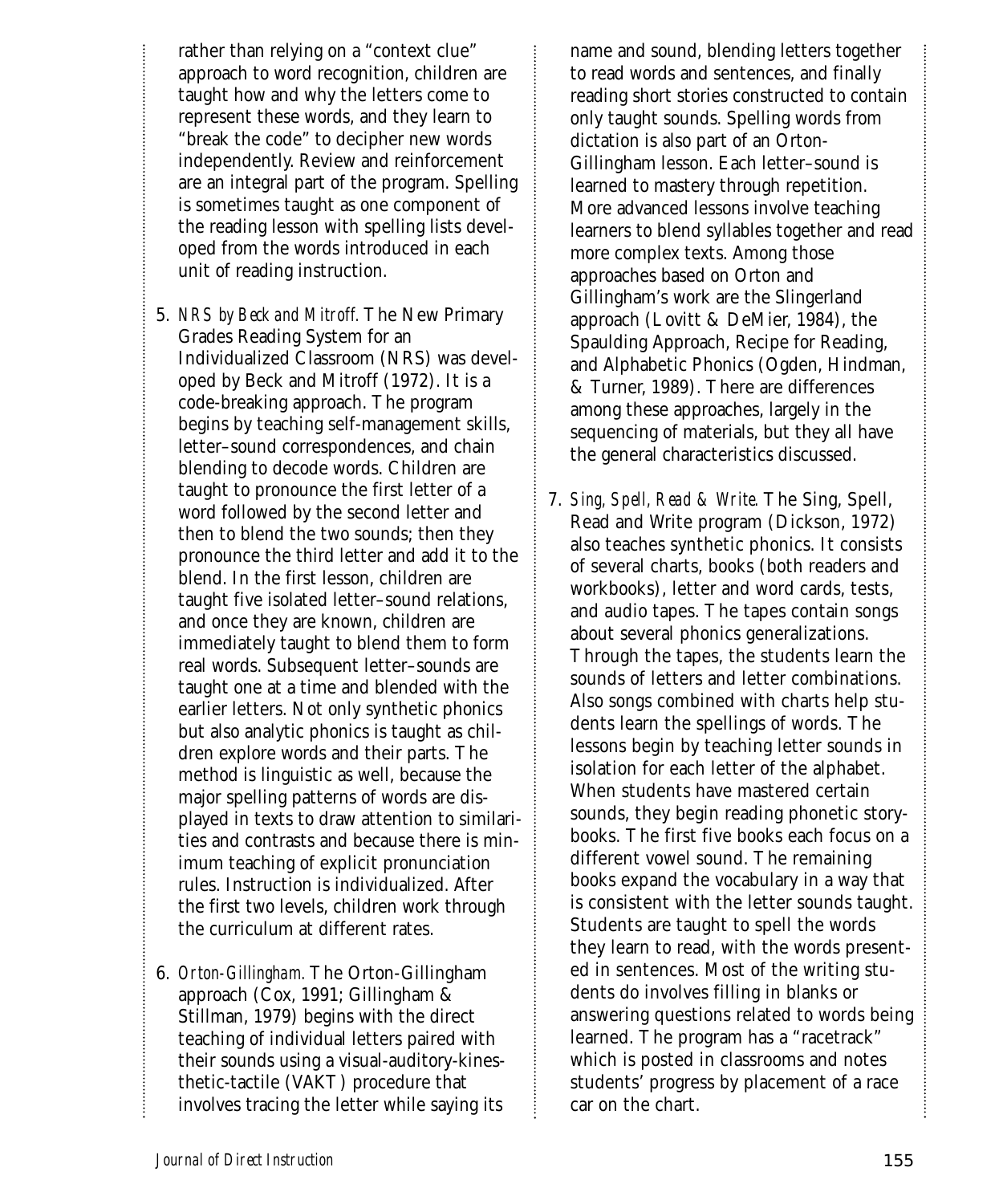### Appendix B

|                                                                                                            |                        |                                  | <b>Appendix B</b>                |                                                                                      |                          |                          |                               |
|------------------------------------------------------------------------------------------------------------|------------------------|----------------------------------|----------------------------------|--------------------------------------------------------------------------------------|--------------------------|--------------------------|-------------------------------|
|                                                                                                            |                        |                                  |                                  | Studies in the Phonics Database, Their Characteristics and Effect Sizes              |                          |                          |                               |
|                                                                                                            |                        |                                  |                                  | <b>Characteristics of Training</b>                                                   |                          | Characteristics of Part. |                               |
| Author and Year,<br>Treatment                                                                              | Type of<br>Phonics     | Control<br>Group                 |                                  | Tr. Unit Length of Training                                                          | Grade/<br>Age            | Reading<br>Ability       | SES                           |
| Blachman, Tangel, Ball,<br>Black, & McGraw, 1999<br>Blachman PA<br><b>Blachman PA</b><br>Blachman PA       | Syn                    | Basal                            | SmG                              | $2-3$ yrs $(41s, 20m/d)$<br>$(1st gr = 30 m/d)$<br>$(2nd \text{ gr}=30 \text{ m/d})$ | K                        | AR                       | Low                           |
| Bond et al., 1995-1996<br>Sing, Spell, Read, Write<br>Sing, Spell, Read, Write<br>Sing, Spell, Read, Write | Syn<br>Syn<br>Syn      | Basal<br><b>Basal</b><br>Basal   | Class<br>Class<br>Class          | $1 \, yr.$ (20 lessons)<br>1 yr.<br>1 yr.                                            | K<br>1st<br>2nd          | Nor<br>Nor<br>Nor        | Var<br>Var<br>Var             |
| Brown & Felton, 1990<br>Lippincott<br>Lippincott                                                           | Syn                    | Wh.W.                            | SmG                              | 2 yrs.                                                                               | 1st                      | AR                       | NG                            |
| Eldredge, 1991<br>Modified Whole Language                                                                  | Syn                    | Basal                            | Class                            | 1 yr. $(15 \text{ m/d})$                                                             | 1st                      | AR                       | L <sub>ow</sub>               |
| Evans & Carr, 1985<br><b>Traditional Basal</b>                                                             | Misc                   | Wh.L.                            | Class                            | 1 yr.                                                                                | 1st                      | Nor                      | Var                           |
| Foorman et al., 1991<br>Synthetic basal                                                                    | Syn                    | Wh.W.                            | Class                            | 1 yr. $(45 \text{ m/d})$                                                             | 1st                      | Nor                      | Mid                           |
| Foorman et al., 1997<br>Orton-Gillingham<br>Onset-rime                                                     | Syn<br>LU              | Wh.W.<br>Wh.W.                   | SmG<br>SmG                       | 1 yr. $(60 \text{ m/d})$<br>1 yr.                                                    | $gr 2-3$<br>gr 2–3       | RD<br>RD                 | Mid<br>Mid                    |
| Foorman et al., 1998<br>Open Court<br>Embedded<br>Open Court<br>Embedded                                   | Syn<br>LU<br>Syn<br>LU | Wh.L.<br>Wh.L.<br>Wh.L.<br>Wh.L. | Class<br>Class<br>Class<br>Class | 1 yr. $(30 \text{ m/d})$<br>1 yr.<br>1 yr.<br>1 yr.                                  | 1st<br>1st<br>2nd<br>2nd | AR<br>AR<br>LA<br>LA     | Var<br>Var<br>Var<br>Var      |
| Freppon, 1991<br>Sequential phonics                                                                        | Misc                   | Wh.L.                            | Class                            | 1 yr.                                                                                | 1st                      | Nor                      | Mid                           |
| Fulwiler & Groff, 1980<br>Lippincott<br>Gersten, Darch, & Gleason,                                         | Syn                    | Wh.W.                            | Class                            | 1 yr.                                                                                | 1st                      | Nor                      | NG                            |
| 1988<br>Direct Instruction<br>Direct Instruction                                                           | Syn<br>Syn             | Rg.cls.<br>Rg.cls.               | Class<br>Class                   | 4 yrs.<br>3 yrs.                                                                     | K<br>1st                 | AR<br>AR                 | Low<br>Low                    |
| Gittelman & Feingold, 1983<br><b>Intersensory Method</b>                                                   | Syn                    | Misc.                            | Tutor                            | 18 wks. (54s)                                                                        | $7-13$ yrs. $RD$         |                          | $\operatorname{\mathsf{Mid}}$ |
| Greaney, Tunmer, &<br>Chapman, 1997<br>RRD-Rime analogy<br>RRD-Rime analogy                                | LU                     | Wh.W.                            | Tutor                            | 11 wks (31s, 30 m)                                                                   | gr 2–5                   | LA                       | NG                            |
| Griffith, Klesius, & Kromey,<br>1992<br><b>Traditional Basal</b>                                           | Misc                   | Wh.L.                            | Class                            | 1 yr.                                                                                | 1st                      | Nor                      | NG                            |
| Haskell, Foorman, &<br>Swank, 1992<br><b>Analyze Onset-Rimes</b><br><b>Analyze Phonemes</b>                | Misc<br>Misc           | Wh.W.<br>Wh.W.                   | SmG<br>SmG                       | 6 wks (15s, 20 m)<br>6 wks (15s, 20 m)                                               | 1st<br>1st               | Nor<br>Nor               | Mid<br>Mid                    |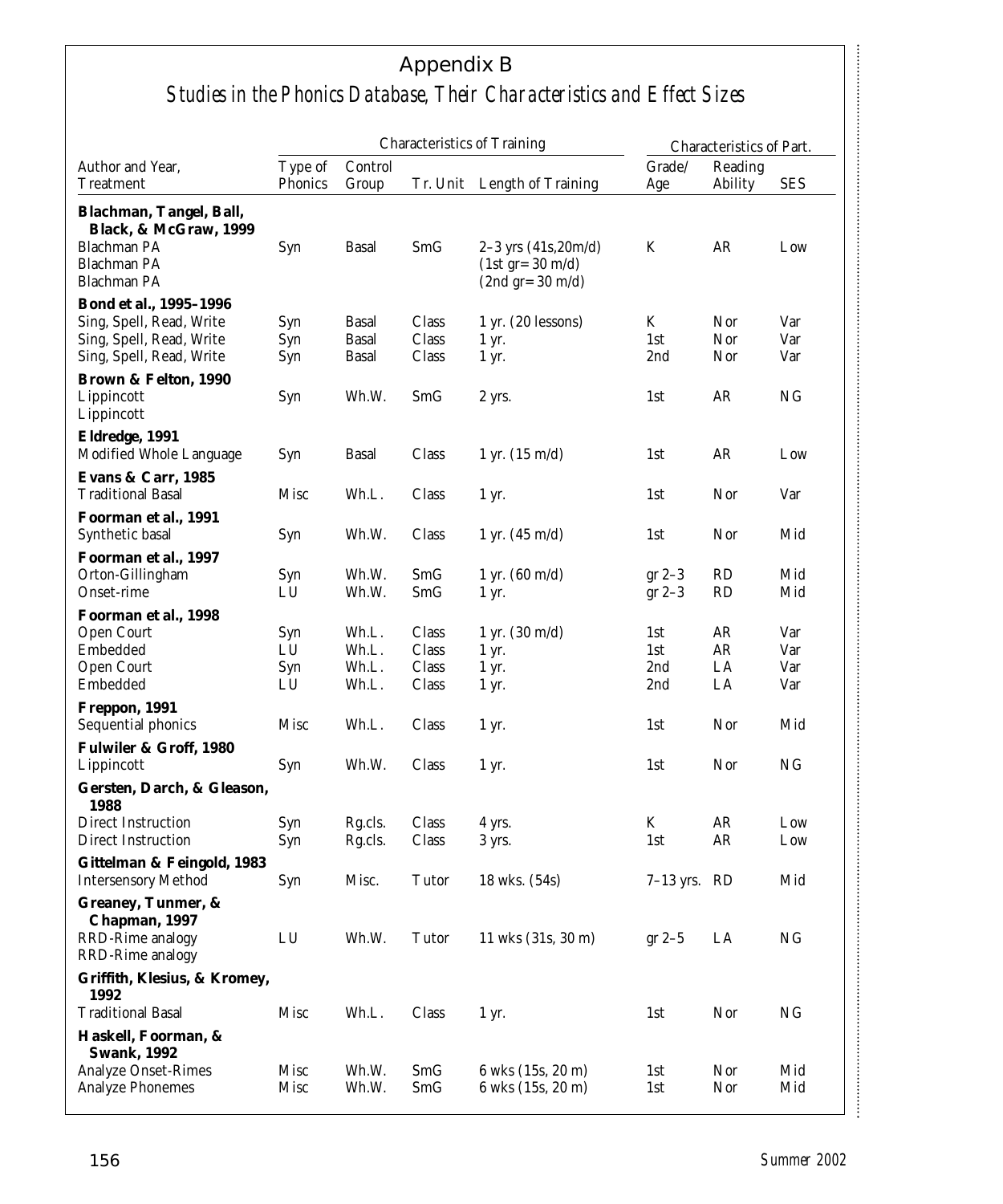### Appendix B, continued

|                  |                       | <b>Features of Design</b> |                          |              |              |                      |                      | <b>Effect Sizes on Posttests</b>             |      |              |                      |  |
|------------------|-----------------------|---------------------------|--------------------------|--------------|--------------|----------------------|----------------------|----------------------------------------------|------|--------------|----------------------|--|
| Group<br>Assign. | Sig Pre-<br>Test Diff | Total<br>$\mathcal N$     | Time of<br>Posttest      | Mean         | Word<br>ID   | Dec                  | Spell                | Comp                                         | Nonw | Oral<br>Read | Gen.<br>Read         |  |
|                  |                       |                           |                          |              |              |                      |                      |                                              |      |              |                      |  |
| NE               | No                    | 159                       | Imm.                     | 0.72         | $-0.17$      | 1.08                 | 0.94                 |                                              | 1.04 |              |                      |  |
|                  |                       | 128<br>106                | 2nd yr tr.<br>3rd yr tr. | 0.64<br>0.36 | 0.35<br>0.42 | 0.81<br>0.55         | 0.53<br>0            | $\overline{a}$                               | 0.86 |              |                      |  |
|                  |                       |                           |                          |              |              |                      |                      | $\ddot{\phantom{0}}$                         | 0.45 |              |                      |  |
| NE               | No                    | 144                       | Imm.                     | 0.51         | 0.38         |                      |                      |                                              | 1.01 | 0.13         |                      |  |
| <b>NE</b>        | No                    | 276                       | Imm.                     | 0.25         | 0.23         | $\ddot{\phantom{a}}$ | 0.14                 |                                              | 0.6  | 0.03         |                      |  |
| <b>NE</b>        | No                    | 320                       | Imm.                     | 0.38         | 0.44         | $\ddot{\phantom{0}}$ | 0.18                 | $\overline{a}$                               | 0.55 | 0.33         |                      |  |
| ${\bf R}$        | No                    | 47                        | Imm.                     | 0.48         | 0.02         |                      | 0.51                 |                                              | 0.92 |              |                      |  |
|                  |                       |                           | 2nd yr tr.               | 0.52         | 0.51         | 0.63                 | 0.38                 | $\overline{a}$                               | 0.55 |              |                      |  |
|                  |                       |                           |                          |              |              |                      |                      |                                              |      |              |                      |  |
| NE               | $\rm No$              | 105                       | Imm.                     | 0.63         |              |                      |                      | 0.83                                         | 0.43 |              |                      |  |
| NE               | $\rm NG$              | $20^*$ ( $N=247$ ) Imm.   |                          | 0.6          |              |                      |                      | 0.6                                          |      |              |                      |  |
| $\rm NE$         | $\rm No$              | $6*(N=80)$                | Imm.                     | 2.27         | 1.92         | 2.67                 | 2.21                 |                                              |      |              |                      |  |
| NG               | Yes                   | 67                        | Imm.                     | 0.27         | 0.17         | 0.58                 | 0.05                 |                                              |      |              |                      |  |
| $\rm NG$         | No                    | 85                        | Imm.                     | $-0.11$      | $-0.19$      | 0.09                 | $-0.23$              |                                              |      |              |                      |  |
|                  |                       |                           |                          |              |              |                      |                      |                                              |      |              |                      |  |
| NE<br><b>NE</b>  | No                    | 68                        | Imm.                     | 0.91         | 1.63         | 1.14                 | 0.56                 | 0.32                                         |      |              |                      |  |
| <b>NE</b>        | No<br>No              | 70<br>35                  | Imm.<br>Imm.             | 0.36<br>0.12 | 0.56<br>0.52 | 0.51<br>0.32         | 0.26<br>$-0.19$      | 0.1<br>$-0.19$                               |      |              |                      |  |
| $\rm NE$         | No                    | 57                        | Imm.                     | 0.03         | 0.37         | 0.22                 | $-0.25$              | $-0.24$                                      |      |              |                      |  |
|                  |                       |                           |                          |              |              |                      |                      |                                              |      |              |                      |  |
| NE               | Yes                   | 24                        | Imm.                     | $\bf{0}$     |              |                      |                      |                                              |      | 0            |                      |  |
| NE               | NG                    | 147                       | Imm.                     | 0.84         |              | 0.91                 |                      | 0.76                                         |      |              |                      |  |
| NE               | No                    | 101                       | 4th yr tr.               | 0.24         |              |                      | 0.16                 | 0.28                                         |      |              | 0.27                 |  |
| NE               | No                    | 141                       | 3rd yr tr.               | 0            |              | $\ddot{\phantom{0}}$ | $-0.12$              | 0.11                                         |      |              | $0.02\,$             |  |
| ${\bf R}$        | $\rm No$              | ${\bf 56}$                | Imm.                     | $\rm 0.53$   | $0.76\,$     | 0.67                 | 0.12                 | 0.57                                         |      |              |                      |  |
| ${\bf R}$        | $\rm No$              | 36                        | Imm.                     | 0.37         | 0.39         |                      |                      |                                              | 0.51 | $0.2\,$      |                      |  |
|                  |                       | 34                        | follow up                | 0.56         | 0.47         |                      | $\ddot{\phantom{0}}$ | $\ddot{\phantom{0}}$<br>$\ddot{\phantom{a}}$ | 0.76 | 0.44         | $\ddot{\phantom{a}}$ |  |
| $\rm NE$         | No                    | 24                        | Imm.                     | $-0.33$      | $-1.11$      | $\sim$               | $-0.54$              | $-0.43$                                      | 0.78 |              |                      |  |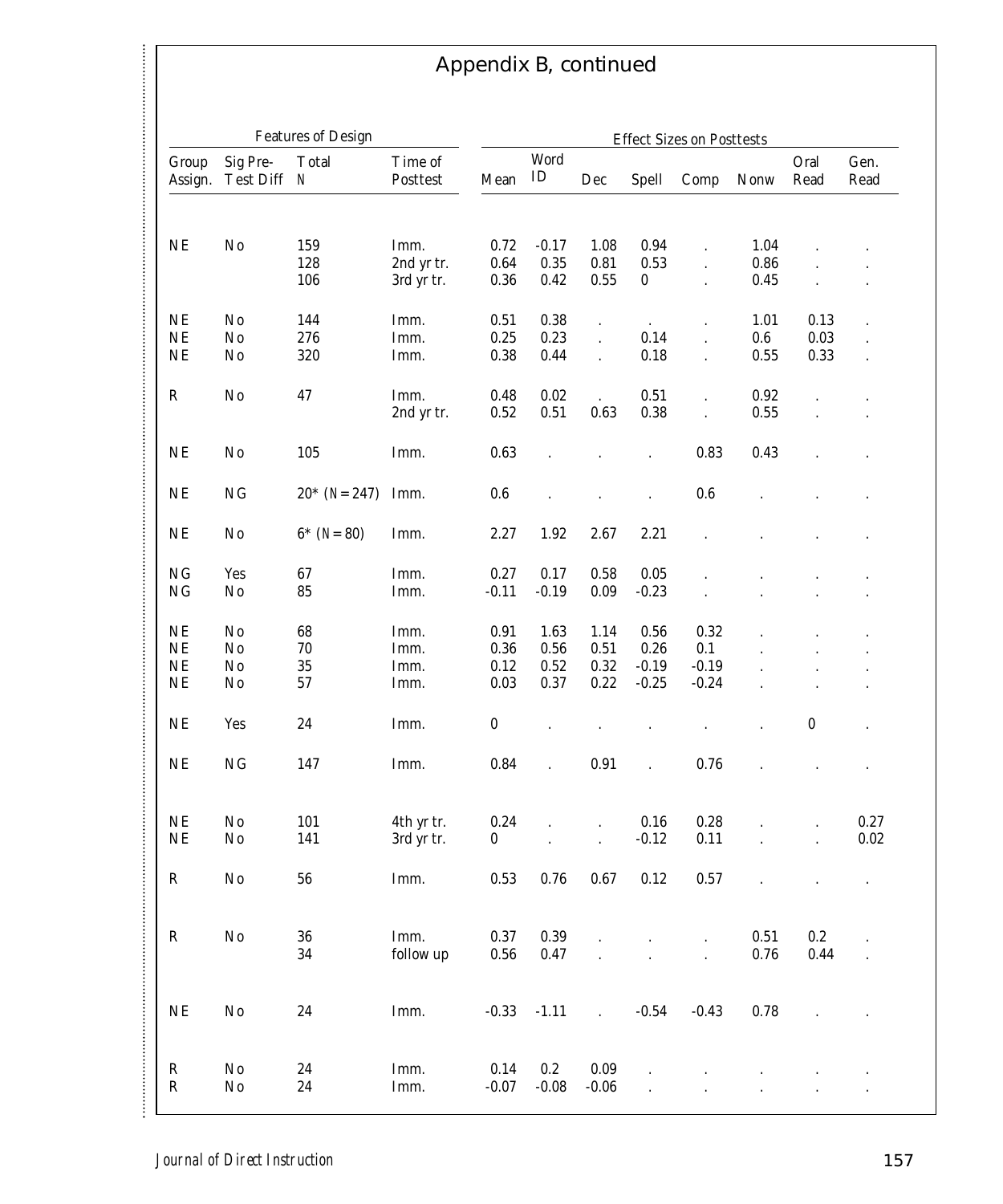|                                                                          |                    |                  |            | Appendix B, continued              |                        |                          |            |
|--------------------------------------------------------------------------|--------------------|------------------|------------|------------------------------------|------------------------|--------------------------|------------|
|                                                                          |                    |                  |            | <b>Characteristics of Training</b> |                        | Characteristics of Part. |            |
| Author and Year,<br>Treatment                                            | Type of<br>Phonics | Control<br>Group |            | Tr. Unit Length of Training        | Grade/<br>Age          | Reading<br>Ability       | SES        |
| Klesius, Griffith, Zielonka,<br>1991                                     |                    |                  |            |                                    |                        |                          |            |
| <b>Traditional Basal</b>                                                 | Misc               | Wh.L.            | Class      | 1 yr.                              | 1st                    | Nor                      | Var        |
| Leach & Siddall, 1990<br>Direct Instruction                              | Syn                | Misc.            | Tutor      | 10 wks. $(15 \text{ m/d})$         | 1st                    | Nor                      | NG         |
| Leinhardt & Engel, 1981                                                  |                    |                  |            |                                    |                        |                          |            |
| NRS-study 2 (Beck)                                                       | Syn                | Basal<br>Basal   | SmG<br>SmG | 1 yr.                              | 1st                    | Nor<br>Nor               | NG.<br>NG  |
| NRS-study 3 (Beck)<br>NRS-study 4 (Beck)                                 | Syn<br>Syn         | Basal            | SmG        | 1 yr.<br>1 yr.                     | 1st<br>1st             | Nor                      | NG         |
| NRS-study 6 (Beck)                                                       | Syn                | Basal            | SmG        | 1 yr.                              | 1st                    | Nor                      | NG         |
|                                                                          |                    |                  |            |                                    |                        |                          |            |
| Lovett, Ransby, Hardwick,<br>Johns, & Donaldson, 1989<br>Decoding Skills | Syn                | Misc.            | SmG        | $40$ ses $(33-40h)$                | $8-13$ yr.             | RD                       | Mid        |
| Lovett & Steinbach, 1997                                                 |                    |                  |            |                                    |                        |                          |            |
| <b>Lovett Analogy</b>                                                    | LU                 | Misc.            | SmG        | 9wks (35h)                         | gr 2/3                 | RD                       | NG         |
| <b>Lovett Analogy</b>                                                    | LU                 | Misc.            | SmG        | 9wks (35h)                         | gr 4                   | RD                       | NG         |
| <b>Lovett Analogy</b>                                                    | LU                 | Misc.            | SmG        | 9wks (35h)                         | gr 5/6                 | RD                       | NG         |
| <b>Lovett Direct Instruction</b>                                         | Syn                | Misc.            | SmG        | 9wks (35h)                         | gr 2/3                 | RD                       | NG         |
| <b>Lovett Direct Instruction</b>                                         | Syn                | Misc.            | SmG        | 9wks (35h)                         | gr 4                   | RD                       | NG         |
| <b>Lovett Direct Instruction</b>                                         | Syn                | Misc.            | SmG        | 9wks (35h)                         | gr 5/6                 | RD                       | NG         |
| Lovett, Warren-Chaplin,<br>Ransby, & Borden, 1990                        |                    |                  |            |                                    |                        |                          |            |
| Analytic                                                                 | Misc               | Misc.            | SmG        | 9wks (35h)                         | $7-13$ yr              | RD                       | Mid        |
| Lovett, et al., (2000)                                                   |                    |                  |            |                                    |                        |                          |            |
| Dir. Instruction + Analogy                                               | Com                | Misc.            | SmG        | 70h<br>70h                         | $6-13$ yr              | RD                       | Var        |
| Analogy + Direct Instruction<br><b>Lovett Direct Instruction</b>         | Com<br>Syn         | Misc.<br>Misc.   | SmG<br>SmG | 70h                                | $6-13$ yr<br>$6-13$ yr | RD<br>RD                 | Var<br>Var |
| <b>Lovett Analogy</b>                                                    | LU                 | Misc.            | SmG        | 70h                                | $6-13$ yr              | RD                       | Var        |
|                                                                          |                    |                  |            |                                    |                        |                          |            |
| Lum & Morton, 1984<br><b>Spelling Mastery</b>                            | Misc               | Rg.cls.          | Class      | 1 yr. $(20-30 \text{ m/d})$        | 2nd                    | Nor                      | NG         |
| Mantzicopoulos, Morrison,<br>Stone, & Setrakian, 1992                    |                    |                  |            |                                    |                        |                          |            |
| Phonetic read/spell<br>Phonetic read/spell                               | Misc               | Rg.cls.          | Tutor      | $50s$ (1h/wk)                      | 1st                    | AR                       | Mid        |
| Marston, Deno, Kim,<br>Diment, & Rogers, 1995                            |                    |                  |            |                                    |                        |                          |            |
| Direct Instruction                                                       | Syn                | Rg.cls.          | Class      | 10 wks $(45 \text{ m/d})$          | $gr 1-6$               | LA                       | NG         |
| Martinussen & Kirby, 1998<br>Succesive phonics                           | Syn                | Rg.cls.          | SmG        | 8 wks (40-60 m/wk)                 | K                      | AR                       | NG         |
| Oakland, Black, Stanford,<br>Nussbaum, & Balise, 1998                    |                    |                  |            |                                    |                        |                          |            |
| Orton-Gillingham                                                         | Syn                | Rg.cls.          | SmG        | 2 yrs. (350h)                      | 11 yrs.                | <b>RD</b>                | NG         |
| Santa & Hoien, 1999<br><b>RRD-Early Steps</b><br><b>RRD-Early Steps</b>  | LU                 | Wh.L.            | Tutor      | $1 \text{ yr.} (30 \text{ m/d})$   | 1st                    | AR                       | Var        |
|                                                                          |                    |                  |            |                                    |                        |                          |            |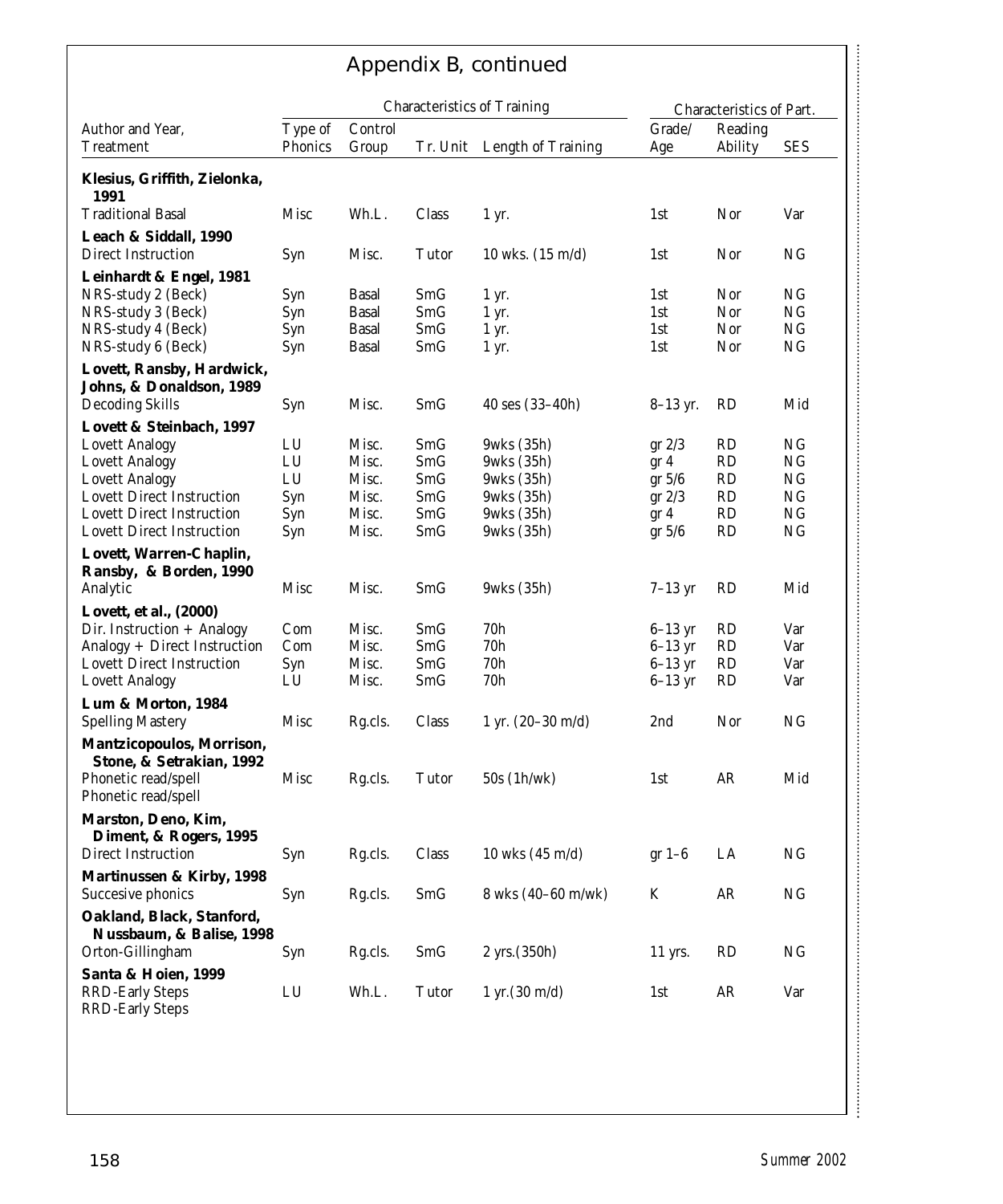| Group       | Sig Pre-          | <b>Features of Design</b><br>Total | Time of    |            | Word       |                      |                      | <b>Effect Sizes on Posttests</b> |                      | Oral | Gen. |
|-------------|-------------------|------------------------------------|------------|------------|------------|----------------------|----------------------|----------------------------------|----------------------|------|------|
|             | Assign. Test Diff | N                                  | Posttest   | Mean       | ID         | Dec                  | Spell                | Comp                             | Nonw                 | Read | Read |
| NE          | Yes               | $6*$ ( $N=112$ )                   | Imm.       | 0.2        |            |                      | 0.36                 | 0.18                             | 0.07                 |      |      |
| R           | No                | 20                                 | Imm.       | 1.99       |            |                      |                      | 1.8                              |                      | 2.18 |      |
| $\rm NE$    | Y/Adj             | 187                                | Imm.       | 0.45       | 0.45       |                      |                      |                                  |                      |      |      |
| $\rm NE$    | Y/Adj             | 263                                | Imm.       | 0.44       | 0.44       |                      |                      |                                  |                      |      |      |
| NE          | Y/Adj             | 256                                | Imm.       | 0.33       | 0.33       |                      |                      |                                  |                      |      |      |
| $\rm NE$    | Y/Adj             | 241                                | Imm.       | 0.7        | 0.7        |                      |                      |                                  |                      |      |      |
| R           | $\rm No$          | 118                                | Imm.       | 0.39       | 0.78       | 0.7                  | 0.42                 | 0.07                             | 0.1                  | 0.27 |      |
| R           | No                | 28                                 | Imm.       | 0.49       | $-0.12$    | 0.85                 |                      |                                  | 0.75                 |      |      |
| $\mathbb R$ | No                | 22                                 | Imm.       | 1.41       | 0.84       | 2.06                 |                      |                                  | 1.33                 |      |      |
| R           | No                | 24                                 | Imm.       | $-0.25$    | -0.49      | $-0.15$              | $\overline{a}$       | $\ddot{\phantom{0}}$             | $-0.1$               |      |      |
| R           | No                | 32                                 | Imm.       | 0.24       | 0.02       | 0.24                 | $\overline{a}$       |                                  | 0.46                 |      |      |
| ${\bf R}$   | No                | $25\,$                             | Imm.       | 1.42       | 1.03       | 1.53                 |                      |                                  | 1.7                  |      |      |
| ${\bf R}$   | No                | 27                                 | Imm.       | 0.09       | $-0.24$    | 0.25                 |                      |                                  | 0.25                 |      |      |
| R           | No                | 36                                 | Imm.       | 0.16       | 0.13       | 0.11                 | 0.23                 |                                  |                      |      |      |
| R           | No                | 37                                 | Imm.       | 0.6        | 0.36       | $\mathbf{1}$         | 0.15                 | 0.27                             | 1.22                 |      |      |
| R           | No                | 32                                 | Imm.       | 0.21       | 0.04       | 0.55                 | $-0.2$               | 0.12                             | 0.52                 |      |      |
| R           | No                | 40                                 | Imm.       | 0.24       | 0.21       | 0.36                 | $-0.19$              | 0.42                             | 0.42                 |      |      |
| R           | No                | 42                                 | Imm.       | $0.5\,$    | 0.47       | 0.75                 | 0.01                 | 0.6                              | 0.66                 |      |      |
| NE          | $\rm No$          | 36                                 | Imm.       | 0.38       | 0.31       | $\ddot{\phantom{a}}$ | 0.45                 |                                  |                      |      |      |
| R           | No                | 112                                | Imm.       | 0.53       |            |                      |                      |                                  | 0.53                 |      |      |
|             |                   | 112                                | follow up  | 0.32       |            | 0.33                 | 0.3                  | 0.08                             | 0.56                 |      |      |
| NE          | Yes               | 53                                 | Imm.       | 0.01       |            |                      |                      |                                  |                      | 0.01 |      |
| $\mathbb R$ | $\rm No$          | 26                                 | Imm.       | 0.62       | 0.53       | 0.63                 | 0.68                 | $\ddot{\phantom{a}}$             | 0.62                 |      |      |
| $\rm NE$    | Yes               | $\bf 48$                           | 2nd yr tr. | 0.54       | 0.71       | $\ddot{\phantom{a}}$ | 0.23                 | $\,0.62\,$                       | $0.61\,$             |      |      |
| $\rm NE$    | $\rm No$          | 49                                 | Imm.       | $0.76\,$   | $\rm 0.93$ | $\ddot{\phantom{0}}$ | 0.63                 | 0.73                             | $\ddot{\phantom{0}}$ |      |      |
|             |                   | 41                                 | follow up  | $\bf 0.86$ | $0.57\,$   | $\cdot$              | $\ddot{\phantom{0}}$ | $0.87\,$                         | $1.15\,$             |      |      |
|             |                   |                                    |            |            |            |                      |                      |                                  |                      |      |      |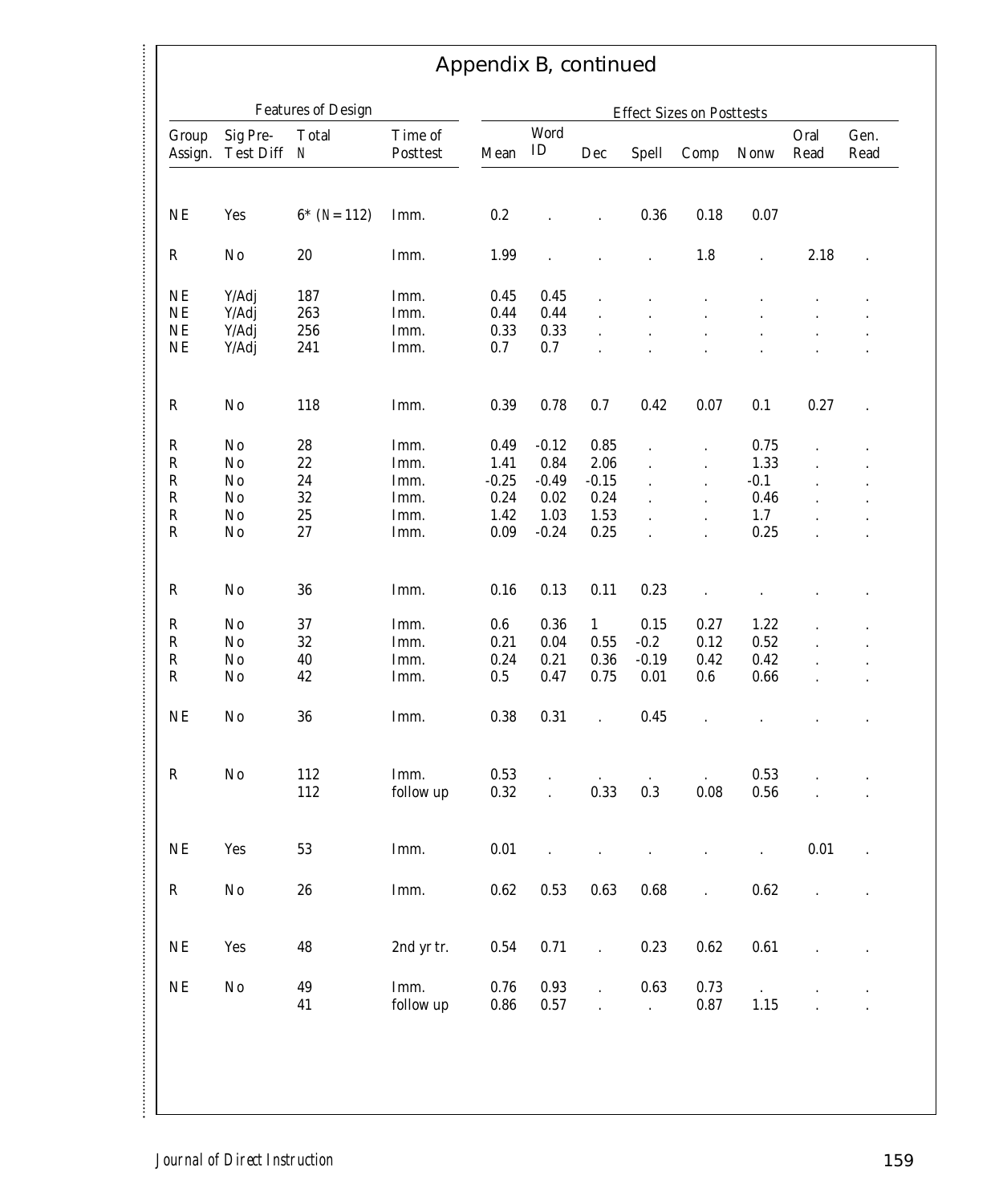|                                                                                                                                                                                                                      |                                 | Appendix B, continued                                                                                                                                                                                         |                                           |                                                                                                                                                                  |                                                                                                                                                                                                                                                   |                                |                            |  |  |  |
|----------------------------------------------------------------------------------------------------------------------------------------------------------------------------------------------------------------------|---------------------------------|---------------------------------------------------------------------------------------------------------------------------------------------------------------------------------------------------------------|-------------------------------------------|------------------------------------------------------------------------------------------------------------------------------------------------------------------|---------------------------------------------------------------------------------------------------------------------------------------------------------------------------------------------------------------------------------------------------|--------------------------------|----------------------------|--|--|--|
|                                                                                                                                                                                                                      |                                 |                                                                                                                                                                                                               |                                           | <b>Characteristics of Training</b>                                                                                                                               |                                                                                                                                                                                                                                                   | Characteristics of Part.       |                            |  |  |  |
| Author and Year.<br>Treatment                                                                                                                                                                                        | Type of<br>Phonics              | Control<br>Group                                                                                                                                                                                              |                                           | Tr. Unit Length of Training                                                                                                                                      | Grade/<br>Age                                                                                                                                                                                                                                     | Reading<br>Ability             | SES                        |  |  |  |
| Silberberg, Iversen, & Goins,<br>1973                                                                                                                                                                                |                                 |                                                                                                                                                                                                               |                                           |                                                                                                                                                                  |                                                                                                                                                                                                                                                   |                                |                            |  |  |  |
| Lippincott<br>Orton-Gillingham<br>Lippincott<br>Orton-Gillingham                                                                                                                                                     | Syn<br>Syn                      | Wh.W.<br>Wh.W.                                                                                                                                                                                                | SmG<br>SmG                                | 1 yr.<br>1 yr.                                                                                                                                                   | gr <sub>3</sub><br>gr 3                                                                                                                                                                                                                           | RD<br>RD                       | NG<br>NG                   |  |  |  |
| Snider, 1990<br><b>Direct Instruction</b>                                                                                                                                                                            | Syn                             | Basal                                                                                                                                                                                                         | SmG                                       | $1 \text{ yr.} (60 \text{ m/d})$                                                                                                                                 | 1st                                                                                                                                                                                                                                               | Nor                            | Mid                        |  |  |  |
| <b>Stuart, 1999</b><br><b>Jolly Phonics</b><br><b>Jolly Phonics</b>                                                                                                                                                  | Syn                             | Wh.L.                                                                                                                                                                                                         | Class                                     | $12$ wks $(60 \text{ m/d})$                                                                                                                                      | K                                                                                                                                                                                                                                                 | AR                             | Low                        |  |  |  |
| Torgesen et al., 1999<br>Lindamood PA<br>Embedded<br>Lindamood PA<br>Embedded<br>Lindamood PA<br>Embedded                                                                                                            | Syn<br>LU                       | Rg.cls.<br>Rg.cls.                                                                                                                                                                                            | Tutor<br>Tutor                            | $2.5$ yrs. $(80 \text{ m/wk})$<br>$2.5$ yrs. $(80 \text{ m/wk})$                                                                                                 | K<br>K                                                                                                                                                                                                                                            | AR<br>AR                       | NG<br>NG                   |  |  |  |
| Traweek & Berninger, 1997<br><b>Direct Instruction</b>                                                                                                                                                               | Syn                             | Wh.L.                                                                                                                                                                                                         | Class                                     | 1 yr.                                                                                                                                                            | 1st                                                                                                                                                                                                                                               | AR                             | Low                        |  |  |  |
| Tunmer & Hoover, 1993<br>RRD-Phonograms<br>Umbach, Darch, & Halpin,                                                                                                                                                  | LU                              | Rg.cls.                                                                                                                                                                                                       | Tutor                                     | 42 s (30 m/d)                                                                                                                                                    | 1st                                                                                                                                                                                                                                               | AR                             | NG                         |  |  |  |
| 1989<br>Direct Instruction                                                                                                                                                                                           | Syn                             | Basal                                                                                                                                                                                                         | SmG                                       | 1 yr. $(50 \text{ m/d})$                                                                                                                                         | 1st                                                                                                                                                                                                                                               | AR                             | Low                        |  |  |  |
| Vandervelden & Siegel, 1997<br>Developmental                                                                                                                                                                         | Misc                            | Rg.cls.                                                                                                                                                                                                       | SmG                                       | $12$ wks $(30-45 \text{ m/wk})$                                                                                                                                  | K                                                                                                                                                                                                                                                 | AR                             | Low                        |  |  |  |
| Vickery, Reynolds, &<br>Cochran, 1987                                                                                                                                                                                |                                 |                                                                                                                                                                                                               |                                           |                                                                                                                                                                  |                                                                                                                                                                                                                                                   |                                |                            |  |  |  |
| Orton-Gillingham<br>Orton-Gillingham<br>Orton-Gillingham<br>Orton-Gillingham<br>Orton-Gillingham                                                                                                                     | Syn<br>Syn<br>Syn<br>Syn<br>Syn | Rg.cls.<br>Rg.cls.<br>Rg.cls.<br>Rg.cls.<br>Rg.cls.                                                                                                                                                           | Class<br>Class<br>Class<br>Class<br>Class | $1 \text{ yr.} (55 \text{ m/d})$<br>1 yr. $(55 \text{ m/d})$<br>$1 \text{ yr.} (55 \text{ m/d})$<br>1 yr. $(55 \text{ m/d})$<br>$1 \text{ yr.} (55 \text{ m/d})$ | 3rd<br>4th<br>5th<br>6th<br>3rd                                                                                                                                                                                                                   | Nor<br>Nor<br>Nor<br>Nor<br>LA | NG<br>NG<br>NG<br>NG<br>NG |  |  |  |
| Orton-Gillingham<br>Orton-Gillingham<br>Orton-Gillingham                                                                                                                                                             | Syn<br>Syn<br>Syn               | Rg.cls.<br>Rg.cls.<br>Rg.cls.                                                                                                                                                                                 | Class<br>Class<br>Class                   | 1 yr. $(55 \text{ m/d})$<br>$1 \text{ yr.} (55 \text{ m/d})$<br>$1 \text{ yr.} (55 \text{ m/d})$                                                                 | 4th<br>5th<br>6th                                                                                                                                                                                                                                 | LA<br>LA<br>LA                 | NG<br>NG<br>NG             |  |  |  |
| Wilson & Norman, 1998<br>Sequential phonics                                                                                                                                                                          | >yn                             | Wh.L.                                                                                                                                                                                                         | Class                                     | 1 yr.                                                                                                                                                            | 2nd                                                                                                                                                                                                                                               | Nor                            | NG                         |  |  |  |
| Abbreviations:<br>$*$ = class was used as the unit of analysis<br>$AR = At Risk$<br>$Com = Combination$<br>$Comp = Comprehension$<br>$Dec = Decoding$<br>Gen. Read $=$ General reading<br>$gr = grade$<br>$h = hour$ |                                 | $h/wk = hours per week$<br>$Imm. = Immediately$<br>$K =$ Kindergarten<br>$LA = Low$ Achievement<br>$LU = Larger Units$<br>$M = mean$<br>$m =$ minutes<br>$m/d =$ minutes per day<br>$m/wk =$ minutes per week |                                           |                                                                                                                                                                  | $Mid = Middle Class$<br>$Misc = Miscellaneous$<br>$N =$ Number of participants<br>$NE =$ Non Equivalent groups<br>$NG = Not Given$<br>Nonw $=$ Nonword reading<br>$Nor = Normal Readers$<br>Oral Read $=$ Oral reading<br>$R =$ Random assignment |                                |                            |  |  |  |

j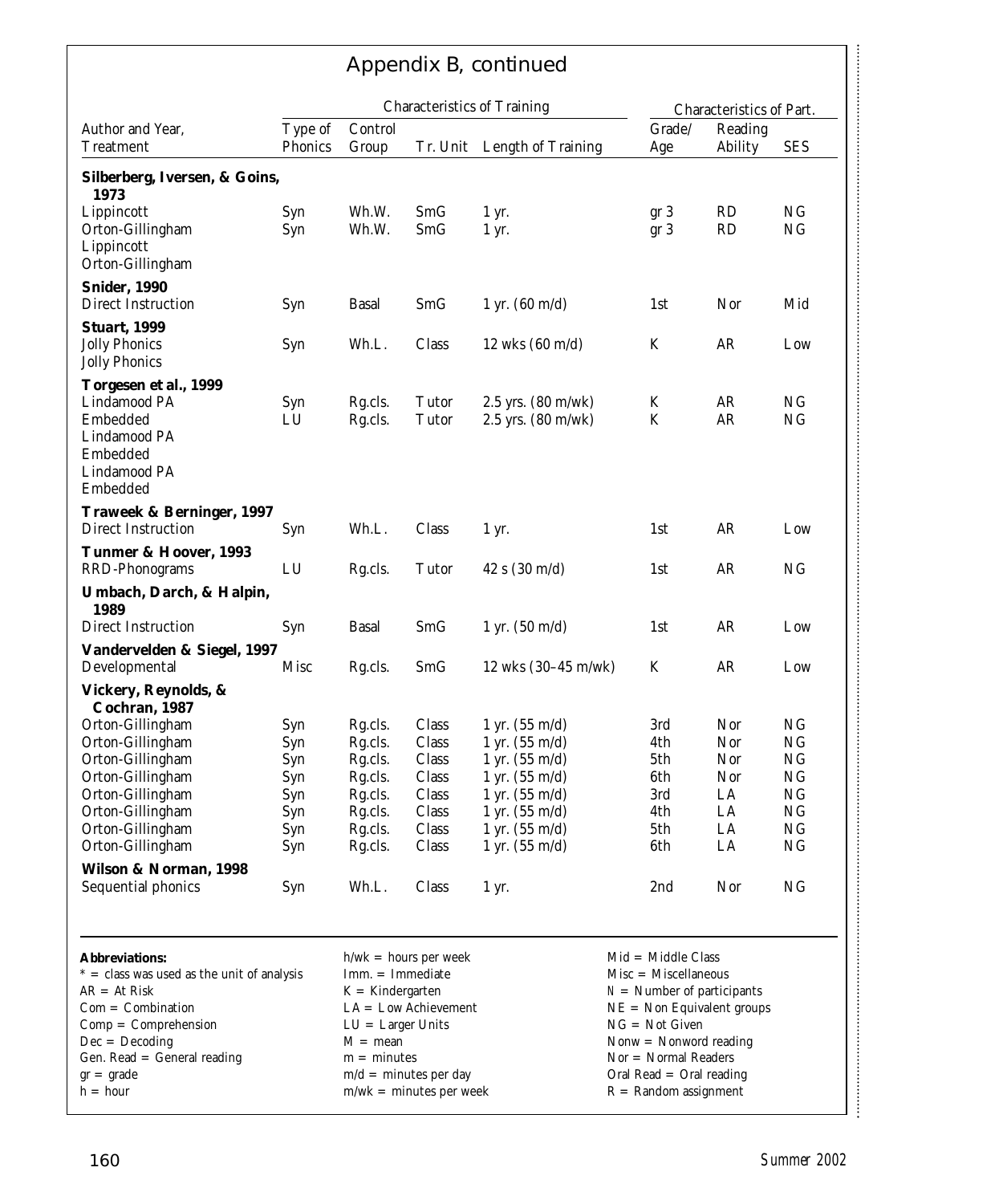|                              | <b>Features of Design</b>                                    |                                                                 |                                                                                                           |                                                                                                           |                                                                     |                      | <b>Effect Sizes on Posttests</b>             |                                                      |                                                                                           |                                               |
|------------------------------|--------------------------------------------------------------|-----------------------------------------------------------------|-----------------------------------------------------------------------------------------------------------|-----------------------------------------------------------------------------------------------------------|---------------------------------------------------------------------|----------------------|----------------------------------------------|------------------------------------------------------|-------------------------------------------------------------------------------------------|-----------------------------------------------|
| Sig Pre-<br><b>Test Diff</b> | Total<br>N                                                   | Time of<br>Posttest                                             | Mean                                                                                                      | Word<br>ID                                                                                                | Dec                                                                 | Spell                | Comp                                         | Nonw                                                 | Oral<br>Read                                                                              | Gen.<br>Read                                  |
|                              |                                                              |                                                                 |                                                                                                           |                                                                                                           |                                                                     |                      |                                              |                                                      |                                                                                           |                                               |
|                              |                                                              | Imm.                                                            |                                                                                                           |                                                                                                           |                                                                     | $\overline{a}$       |                                              |                                                      |                                                                                           | $\ddot{\phantom{0}}$                          |
|                              | 62                                                           | follow up                                                       |                                                                                                           | 0.37                                                                                                      | $\ddot{\phantom{0}}$                                                | $\cdot$              | $-0.04$                                      | $\ddot{\phantom{0}}$                                 | 0.66                                                                                      | $\ddot{\phantom{0}}$                          |
|                              | 58                                                           | follow up                                                       | -0.47                                                                                                     | $-0.19$                                                                                                   |                                                                     | $\overline{a}$       | $-0.81$                                      | $\ddot{\phantom{0}}$                                 | $-0.4$                                                                                    | $\ddot{\phantom{a}}$                          |
| $\rm No$                     | 66                                                           | follow up                                                       | 0.38                                                                                                      | $\ddot{\phantom{a}}$                                                                                      | 0.6                                                                 | 0.44                 | 0.1                                          |                                                      |                                                                                           |                                               |
| Y/Adj                        | 112                                                          | Imm.                                                            | 0.73                                                                                                      | 0.56                                                                                                      |                                                                     | 1.11                 | 0.36                                         | 0.9                                                  |                                                                                           |                                               |
|                              |                                                              |                                                                 |                                                                                                           |                                                                                                           | $\ddot{\phantom{0}}$                                                |                      |                                              |                                                      |                                                                                           |                                               |
| N <sub>0</sub>               | 65                                                           | Imm.                                                            | 0.33                                                                                                      | 0.08                                                                                                      |                                                                     | $\ddot{\phantom{0}}$ | $\ddot{\phantom{a}}$                         | 0.58                                                 |                                                                                           |                                               |
|                              |                                                              |                                                                 |                                                                                                           |                                                                                                           | $\overline{a}$                                                      | $\ddot{\phantom{a}}$ | $\ddot{\phantom{0}}$                         |                                                      |                                                                                           |                                               |
|                              |                                                              |                                                                 |                                                                                                           |                                                                                                           | $\ddot{\phantom{0}}$                                                |                      |                                              |                                                      | $\cdot$                                                                                   |                                               |
|                              |                                                              |                                                                 |                                                                                                           |                                                                                                           |                                                                     |                      |                                              |                                                      |                                                                                           |                                               |
|                              |                                                              |                                                                 |                                                                                                           |                                                                                                           |                                                                     |                      |                                              |                                                      |                                                                                           |                                               |
|                              |                                                              |                                                                 |                                                                                                           |                                                                                                           |                                                                     |                      |                                              |                                                      |                                                                                           |                                               |
|                              |                                                              |                                                                 |                                                                                                           |                                                                                                           |                                                                     |                      |                                              |                                                      |                                                                                           |                                               |
| N <sub>0</sub>               | 64                                                           | Imm.                                                            | 3.71                                                                                                      | 2.94                                                                                                      |                                                                     | 1.63                 | $\overline{a}$                               | 1.49                                                 | 8.79                                                                                      |                                               |
| N <sub>0</sub>               | 31                                                           | Imm.                                                            | 1.19                                                                                                      | 1.3                                                                                                       |                                                                     | $\cdot$              | 1.08                                         |                                                      |                                                                                           |                                               |
| N <sub>0</sub>               | 29                                                           | Imm.                                                            | 0.47                                                                                                      | 0.04                                                                                                      |                                                                     | 1.11                 | $\overline{a}$                               | 0.57                                                 | 0.15                                                                                      |                                               |
|                              |                                                              |                                                                 |                                                                                                           |                                                                                                           |                                                                     |                      |                                              |                                                      |                                                                                           | 0.04                                          |
|                              | 71                                                           | Imm.                                                            | 0.04                                                                                                      |                                                                                                           |                                                                     |                      |                                              |                                                      |                                                                                           | 0.04                                          |
| NG                           | 74                                                           | Imm.                                                            | 0.61                                                                                                      |                                                                                                           |                                                                     |                      |                                              |                                                      | $\ddot{\phantom{0}}$                                                                      | 0.61                                          |
| NG                           | 79                                                           | Imm.                                                            | 0.43                                                                                                      | ï                                                                                                         | $\cdot$                                                             |                      |                                              | ï                                                    | $\ddot{\phantom{0}}$                                                                      | 0.43                                          |
| NG                           | 46                                                           | Imm.                                                            | 0.63                                                                                                      |                                                                                                           |                                                                     |                      |                                              |                                                      | $\ddot{\phantom{0}}$                                                                      | 0.63                                          |
| NG                           | 47                                                           | Imm.                                                            |                                                                                                           |                                                                                                           |                                                                     |                      |                                              |                                                      | $\cdot$                                                                                   | 0.19                                          |
|                              |                                                              |                                                                 |                                                                                                           |                                                                                                           |                                                                     |                      |                                              |                                                      | $\ddot{\phantom{0}}$                                                                      | $-0.2$                                        |
| NG                           | 41                                                           | Imm.                                                            | 0.13                                                                                                      | ï                                                                                                         |                                                                     |                      |                                              |                                                      | $\ddot{\phantom{0}}$                                                                      | 0.13                                          |
|                              |                                                              |                                                                 |                                                                                                           |                                                                                                           |                                                                     |                      |                                              |                                                      |                                                                                           |                                               |
|                              | $\rm No$<br>Yes<br>$\rm No$<br>Y/Adj<br>NG<br>$\rm NG$<br>NG | 69<br>65<br>112<br>68<br>65<br>68<br>65<br>68<br>38<br>63<br>45 | Imm.<br>follow up<br>Imm.<br>2nd yr tr.<br>2nd yr tr.<br>3rd yr tr.<br>3rd yr tr.<br>Imm.<br>Imm.<br>Imm. | $0.5\,$<br>0.04<br>0.33<br>0.28<br>0.32<br>0.75<br>0.28<br>0.67<br>0.17<br>0.07<br>0.04<br>0.19<br>$-0.2$ | 0.7<br>0.31<br>0.11<br>0.52<br>0.64<br>0.24<br>0.67<br>0.25<br>0.07 | $\ddot{\phantom{0}}$ | $0.5\,$<br>$\cdot$<br>$\cdot$<br>0.64<br>0.1 | 0.36<br>0.09<br>0.31<br>0.49<br>0.29<br>0.36<br>0.17 | $\overline{a}$<br>$\ddot{\phantom{0}}$<br>$-0.03$<br>0.12<br>1.13<br>0.31<br>1.01<br>0.16 | 0.45<br>$-0.29$<br>0.49<br>$\cdot$<br>$\cdot$ |

Г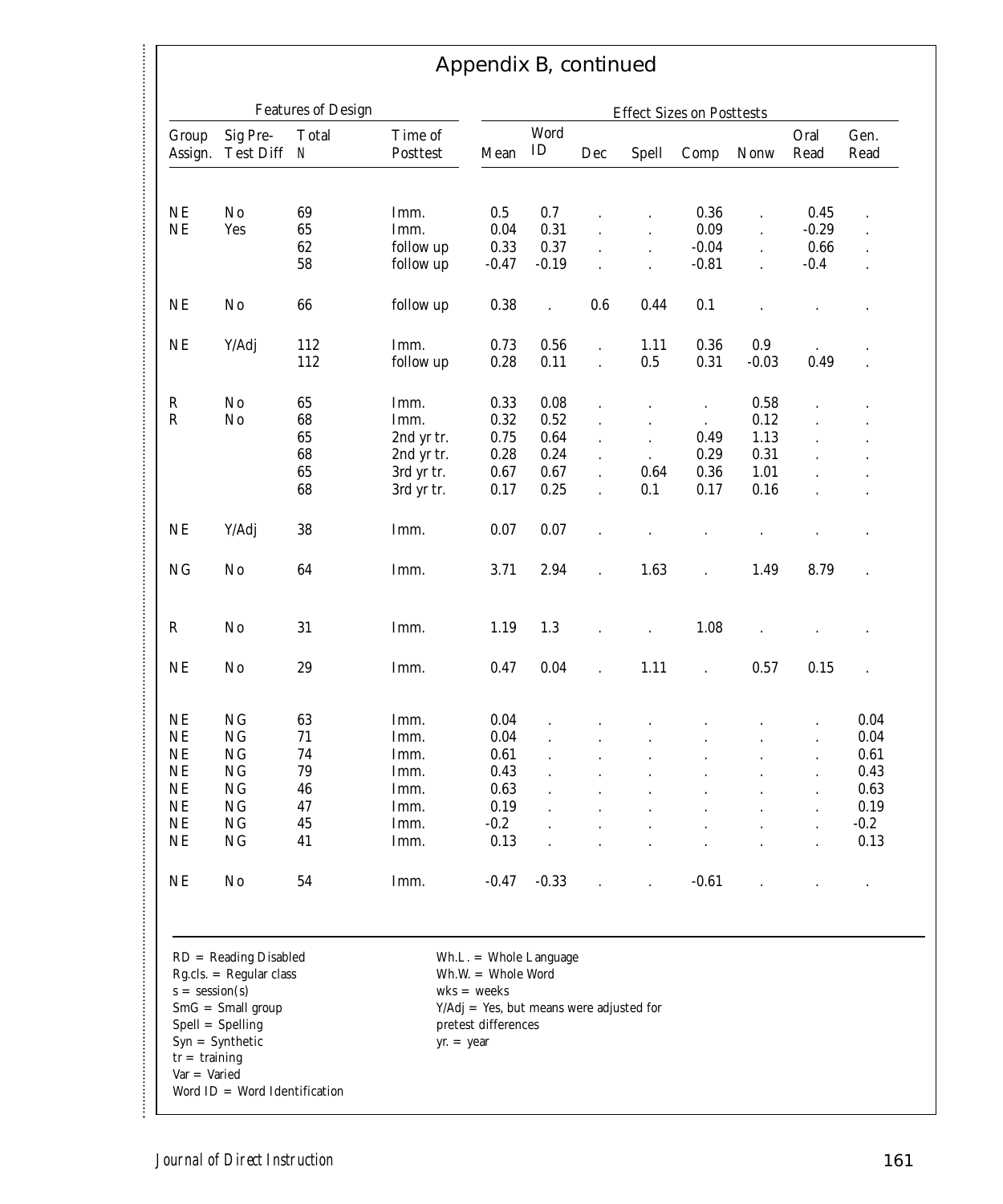### Notes

- <sup>1</sup> One exception occurred. Findings of the study by Tunmer and Hoover (1993) were reported also by Iversen and Tunmer (1993) and were included in the PA metaanalysis. However, the treatment–control comparisons used in the two meta-analyses involved different control groups. The phonics comparison used performance of the control group receiving the standard intervention provided by the school, whereas the PA comparison used performance of the control group whose instruction was identical to that of the treatment group except for the absence of tutoring in phonemic awareness.
- <sup>2</sup> This report differs slightly from the NRP report. The number of comparisons showing pretreatment differences was seven in the NRP report but five here. The difference occurred because overall studies rather than individual treatment–control group comparisons within studies were coded for the presence of pretest differences in the NRP report. In this report, each treatment–control comparison was coded separately. Effect sizes remained almost identical despite the difference.

# *Acknowledgements*

This research was conducted by the Alphabetics subgroup of the National Reading Panel and was supported by the National Institute of Child Health and Human Development. Gratitude is expressed to several people for their contributions: Blair Johnson and Harris Cooper, who provided statistical advice; Vinita Chhabra, who conducted the electronic searches and located studies from libraries; Barbara Schuster, who supervised the coders; Alisa Kenny, Maggie Toplak, Michelle Eidlitz, Marjolaine Limbos, and Khalil Nourani, who coded the studies; Joan Pagnucco, who entered the coded information into the database; Barbara Foorman, Tim

Shanahan, and Joanne Yatvin, who provided helpful suggestions on the manuscript.

#### References

*Note.* An asterisk marks those publications providing data for the meta-analysis.

- Adams, M. J. (1990). *Beginning to read: Thinking and learning about print*. Cambridge, MA: M.I.T. Press.
- Anderson, R. C., Hiebert, E. F., Wilkinson, I. A. G., & Scott, J. (1985). *Becoming a nation of readers*.
- Champaign, IL: Center for the Study of Reading. Aukerman, R. (1971). *Approaches to beginning reading*. New York: Wiley.
- Aukerman, R. (1981). *The basal reader approach to reading*. New York: Wiley.
- Aukerman, R. (1984). *Approaches to beginning reading* (2nd ed.). New York: Wiley.
- Balmuth, M. (1982). *The roots of phonics: A historical introduction*. New York: McGraw-Hill.
- Barr, R., Kamil, M., Mosenthal, P., & Pearson, P. (1991). *Handbook of reading research* (Vol. 2). New York: Longman.
- Beck, I., & Mitroff, D. (1972). *The rationale and design of a primary grades reading system for an individualized classroom*. Pittsburgh, PA: University of Pittsburgh Learning Research and Development Center.
- Berninger, V., Abbott, R., Billingsley, F., & Nagy, W. (2001). Processes underlying timing and fluency of reading: Efficiency, automaticity, coordination and morphological awareness. In M. Wolf (Ed.), *Dyslexia, fluency and the brain*. Timonium, MD: York Press.
- Blachman, B., Ball, E., Black, R., & Tangel, D. (1994). Kindergarten teachers develop phoneme awareness in low-income, inner-city classrooms: Does it make a difference? *Reading and Writing: An Interdisciplinary Journal, 6,* 1–18.
- \*Blachman, B., Tangel, D., Ball, E., Black, R., & McGraw, D. (1999). Developing phonological awareness and word recognition skills: A two-year intervention with low-income, inner-city children. *Reading and Writing: An Interdisciplinary Journal, 11,* 239–273.
- \*Bond, C., Ross, S., Smith, L., & Nunnery, J. (1995–96). The effects of the sing, spell, read, and write program on reading achievement of beginning readers. *Reading Research and Instruction, 35,* 122–141.
- \*Brown, I., & Felton, R. (1990). Effects of instruction on beginning reading skills in children at risk for reading disability. *Reading and Writing: An Interdisciplinary Journal, 2,* 223–241.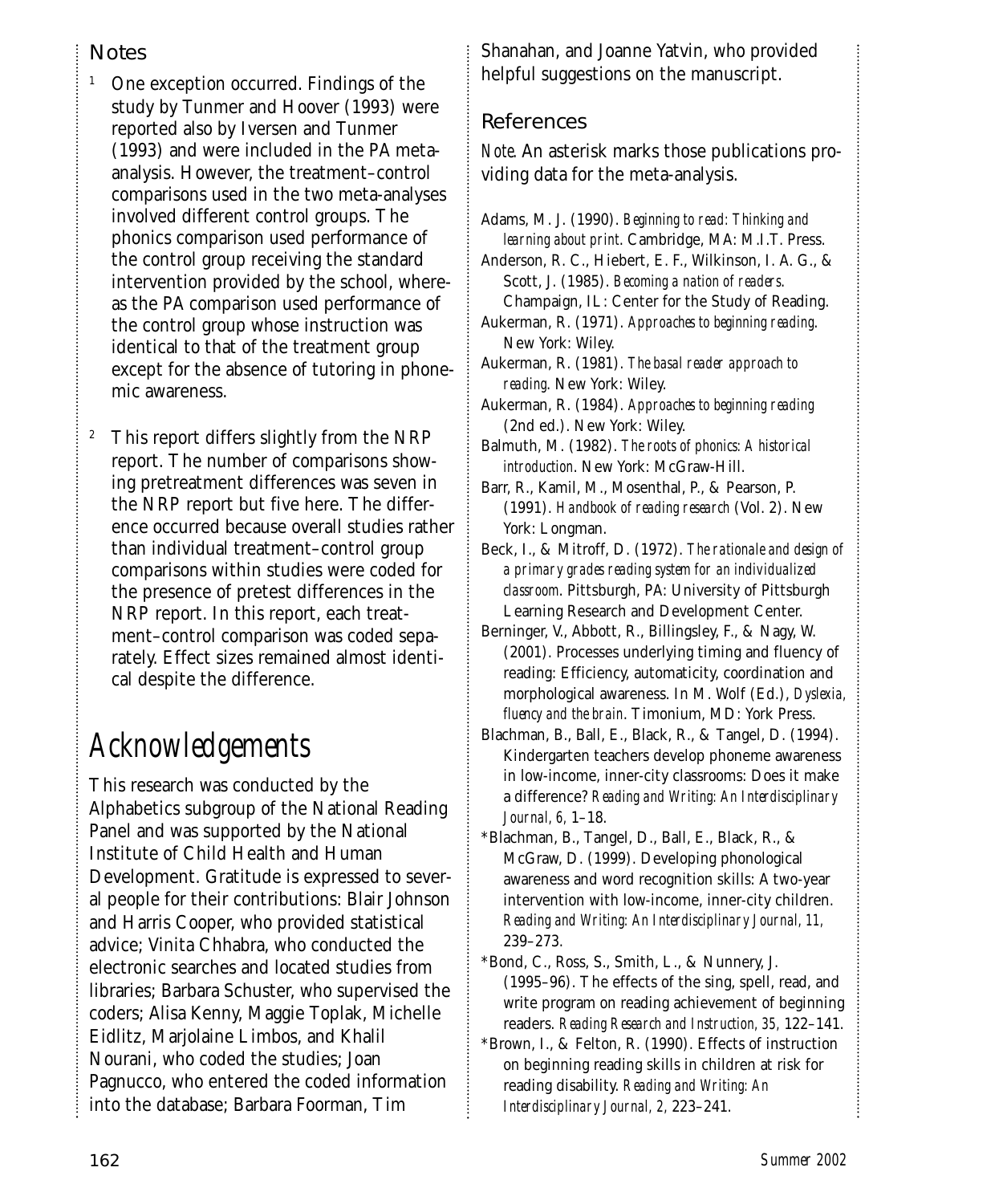Bruck, M. (1993). Component spelling skills of college students with childhood diagnoses of dyslexia. *Learning Disability Quarterly, 16,* 171–184.

Carnine, D., & Silbert, J. (1979). *Direct Instruction reading*. Columbus, OH: Merrill.

- Chall, J. S. (1967). *Learning to read: The great debate*. New York: McGraw-Hill.
- Chall, J. S. (1983). *Learning to read: The great debate* (2nd ed.). New York: McGraw-Hill.
- Chall, J. (1996a). *Learning to read: The great debate* (revised, with a new foreword). New York: McGraw-Hill.
- Chall, J. (1996b). *Stages of reading development.* Fort Worth, TX: Harcourt Brace.
- Clay, M. M. (1993). *Reading recovery: A guidebook for teachers in training*. Portsmouth, NH: Heinemann.
- Cohen, J. (1988). *Statistical power analysis for the behavior sciences* (2nd ed.). Hillsdale, NJ: Erlbaum.
- Cox, A. (1991). *Structures and techniques: Multisensory teaching of basic language skills.* Cambridge, MA: Educators Publishing Service.
- Dickson, S. (1972). *Sing, spell, read, and write.* Chesapeake, VA: International Learning Systems.
- Dykstra, R. (1968). The effectiveness of code- and meaning-emphasis in beginning reading programs. *The Reading Teacher, 22,* 17–23.
- Ehri, L. (1991). Development of the ability to read words. In R. Barr, M. Kamil, P. Mosenthal, & P. Pearson (Eds.), *Handbook of reading research* (Vol. II, pp. 383–417). New York: Longman.
- Ehri, L. (1994). Development of the ability to read words: Update. In R. Ruddell, M. Ruddell, & H. Singer (Eds.), *Theoretical models and processes of reading* (4th ed., pp. 323–358). Newark, DE: International Reading Association.
- Ehri, L. C. (1997). Learning to read and learning to spell are one and the same, almost. In C. A. Perfetti & L. Rieben (Eds.), *Learning to spell: Research, theory, and practice across languages* (pp. 237–268). Mahwah, NJ: Erlbaum.
- Ehri, L. C. (1998). grapheme–phoneme knowledge is essential for learning to read words in English. In J. L. Metsala & L. C. Ehri (Eds.), *Word recognition in beginning literacy* (pp. 3–40). Mahwah, NJ: Erlbaum.
- Ehri, L., Deffner, N., & Wilce, L. (1984). Pictorial mnemonics for phonics. *Journal of Educational Psychology, 76,* 880–893.
- Ehri, L., Nunes, S., Willows, D., Schuster, B., Yaghoub-Zadeh, Z., & Shanahan, T. (2001). Phonemic awareness instruction helps children learn to read: Evidence from the National Reading Panel's metaanalysis. *Reading Research Quarterly, 36,* 250–287.
- \*Eldredge, L. (1991). An experiment with a modified whole language approach in first-grade classrooms. *Reading Research and Instruction, 30,* 21–38.
- Engelmann, S. (1980). *Direct Instruction*. Englewood Cliffs, NJ: Prentice Hall.
- Engelmann, S., & Bruner, E. (1969). *DISTAR reading program.* Chicago: SRA.
- Engelmann, S., & Bruner, E. (1978). *DISTAR reading: An instructional system*. Chicago: SRA.
- Engelmann, S., & Bruner, E. (1988). R*eading Mastery I/II fast cycle: Teacher's guide.* Chicago: SRA.
- Engelmann, S., & Osborn, J. (1987). *DISTAR Language I*. Chicago: SRA.
- \*Evans, M., & Carr, T. (1985). Cognitive abilities, conditions of learning, and the early development of reading skills. *Reading Research Quarterly, 20,* 327–350.
- Flood, J., Jensen, J., Lapp, D., & Squire, J. (Eds.). (1991). *Handbook of research on teaching the English language arts*. New York: Macmillan.
- \*Foorman, B., Francis, D., Fletcher, J., & Schatschneider, C. (1998). The role of instruction in learning to read: Preventing reading failure in atrisk children. *Journal of Educational Psychology, 90,* 37–55.
- \*Foorman, B., Francis, D., Novy D., & Liberman, D. (1991). How letter–sound instruction mediates progress in first-grade reading and spelling. *Journal of Educational Psychology, 83,* 456–469.
- \*Foorman, B., Francis, D., Winikates, D., Mehta, P., Schatschneider, C., & Fletcher, J. (1997). Early interventions for children with reading disabilities. *Scientific Studies of Reading, 1,* 255–276.
- \*Freppon, P. (1991). Children's concepts of the nature and purpose of reading in different instructional settings. *Journal of Reading Behavior, 23,* 139–163.
- \*Fulwiler, G., & Groff, P. (1980). The effectiveness of intensive phonics. *Reading Horizons, 21,* 50–54.
- Gaskins, I. W., Downer, M. A., Anderson, R. C., Cunningham, P. M., Gaskins, R. W., Schommer, M., & the Teachers of Benchmark School. (1988). A metacognitive approach to phonics: Using what you know to decode what you don't know. *Remedial and Special Education, 9,* 36–41.
- \*Gersten, R., Darch, C., & Gleason, M. (1988). Effectiveness of a Direct Instruction academic kindergarten for low-income students. *The Elementary School Journal, 89,* 227–240.
- Gillingham, A., & Stillman, B. (1979). *Remedial training for children with specific disability in reading, spelling, and penmanship.* Cambridge, MA: Educators Publishing Service.
- \*Gittelman, R., & Feingold, I. (1983). Children with reading disorders—I. Efficacy of reading remediation. *Journal of Child Psychology and Psychiatry and Allied Disciplines, 24,* 167–191.
- Goodman, K. S. (1993). *Phonics phacts*. Portsmouth, NH: Heinemann.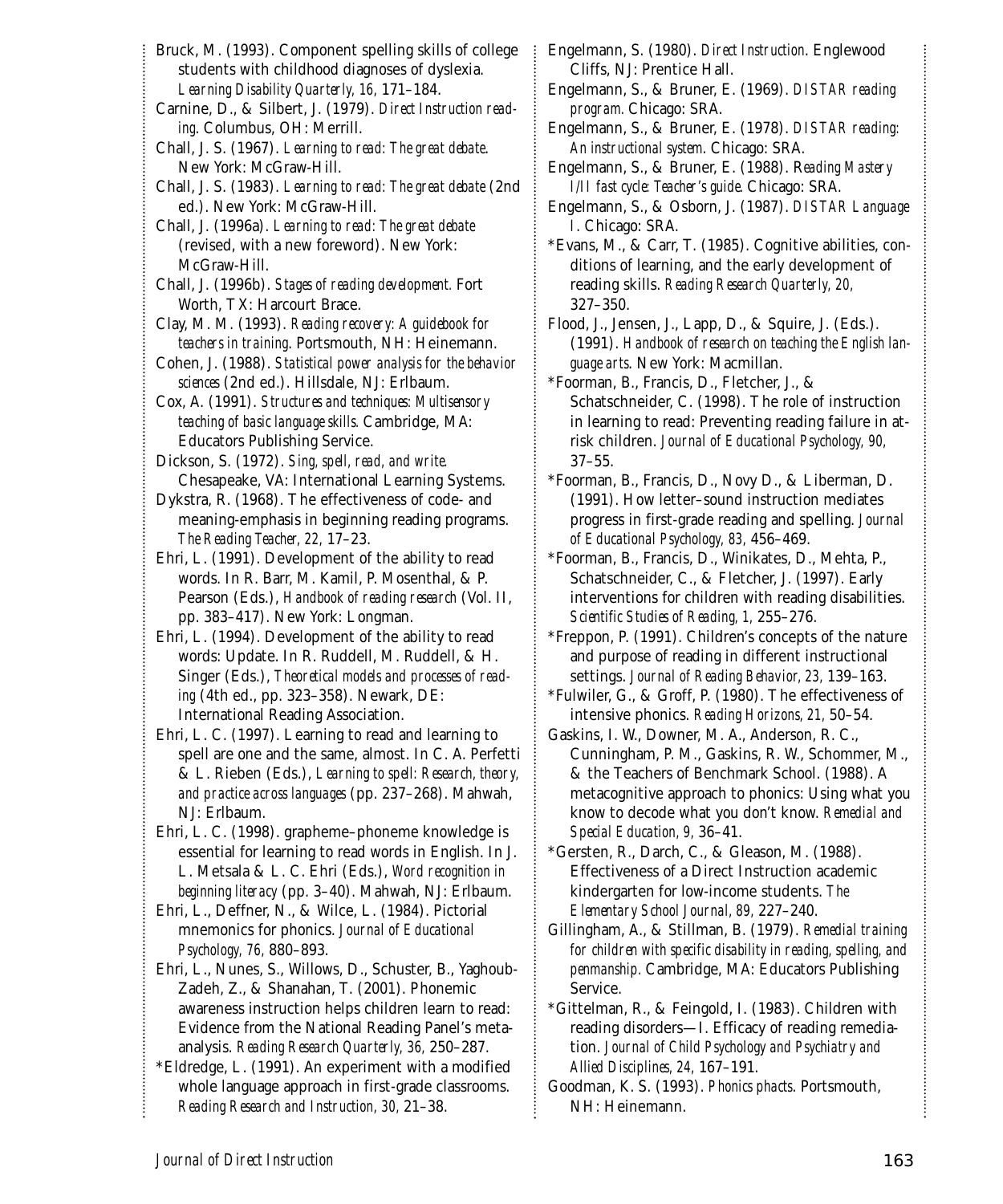\*Greaney, K., Tunmer, W., & Chapman, J. (1997). Effects of rime-based orthographic analogy training on the word recognition skills of children with reading disability. *Journal of Educational Psychology, 89,* 645–651.

\*Griffith, P., Klesius, J., & Kromrey, J. (1992). The effect of phonemic awareness on the literacy development of first-grade children in a traditional or a whole language classroom. *Journal of Research in Childhood Education, 6,* 85–92.

Grundin, H. (1994). If it ain't whole, it ain't language—or back to the basics of freedom and dignity. In F. Lehr & J. Osborn (Eds.), *Reading, language, and literacy* (pp. 77–88). Mahwah, NJ: Erlbaum.

Harris, T., & Hodges, R. (Eds.). (1995). *The literacy dictionary*. Newark, DE: International Reading Association.

\*Haskell, D., Foorman, B., & Swank, P. (1992). Effects of three orthographic/phonological units on firstgrade reading. *Remedial and Special Education, 13,* 40–49.

Hiebert, E., Colt, J., Catto, S., & Gary, E. (1992). Reading and writing of first-grade students in a restructured chapter 1 program. *American Educational Research Journal, 29,* 545–572.

Holdaway, D. (1979). *The foundations of literacy*. Sydney, Australia: Ashton-Scholastic.

Iversen, S., & Tunmer, W. E. (1993). Phonological processing skills and the Reading Recovery program. *Journal of Educational Psychology, 85,* 112–126.

Johnson, B. (1989). DSTAT: *Software for the meta-analysis review of research literatures*. Hillsdale, NJ: Erlbaum.

Johnson, B., & Eagly, A. (2000). Quantitative synthesis of social psychological research. In H. Reis & C. Judd (Eds.), *Handbook of research methods in social and personality psychology* (pp. 496–528). London: Cambridge University Press.

Kameenui, E. J., Simmons, D. C., Chard, D., & Dickson, S. (1997). Direct Instruction reading. In S. A. Stahl & D. A. Hayes (Eds.), *Instructional models in reading*, (pp. 59–84). Mahwah, NJ: Erlbaum.

\*Klesius, J., Griffith, P., & Zielonka, P. (1991). A whole language and traditional instruction comparison: Overall effectiveness and development of the alphabetic principle. *Reading Research and Instruction, 30,* 47–61.

\*Leach, D., & Siddall, S. (1990). Parental involvement in the teaching of reading: A comparison of hearing reading, paired reading, pause, prompt, praise, and direct instruction methods. *British Journal of Educational Psychology, 60,* 349–355.

\*Leinhardt, G., & Engel, M. (1981). An iterative evaluation of NRS: Ripples in a pond. *Evaluation Review, 5,* 579–601.

Lindamood, C. H., & Lindamood, P. C. (1984). *Auditory discrimination in depth*. Austin, TX: PRO-ED, Inc.

*Lippincott basic reading.* (1981). Riverside, NJ: Macmillan.

Lloyd, S. (1993). *The phonics handbook*. UK: Jolly Learning.

\*Lovett, M., & Steinbach, K. (1997). The effectiveness of remedial programs for reading disabled children of different ages: Does the benefit decrease for older children? *Learning Disability Quarterly, 20,* 189–210.

\*Lovett, M., Warren-Chaplin, P., Ransby, M., & Borden, S. (1990). Training the word recognition skills of reading disabled children: Treatment and transfer effects. *Journal of Educational Psychology, 82,* 769–780.

\*Lovett, M., Lacerenza, L., Borden, S., Frijters, J., Steinbach, K., & DePalma, M. (2000). Components of effective remediation for developmental reading disabilities: Combining phonological and strategybased instruction to improve outcomes. *Journal of Educational Psychology, 92,* 263–283.

\*Lovett, R., Ransby, M., Hardwick, N., Johns, M., & Donaldson, S. (1989). Can dyslexia be treated? Treatment-specific and generalized treatment effects in dyslexic children's response to remediation. *Brain and Language, 37,* 90–121.

Lovitt, T. C., & DeMier, D. M. (1984). An evaluation of the Slingerland method with LD youngsters. *Journal of Learning Disabilities, 17,* 267–272.

\*Lum, T., & Morton, L. (1984). Direct instruction in spelling increases gain in spelling and reading skills. *Special Education in Canada, 58,* 41–45.

\*Mantzicopoulos, P., Morrison, D., Stone, E., & Setrakian, W. (1992). Use of the SEARCH/TEACH tutoring approach with middle-class students at risk for reading failure. *Elementary School Journal, 92,* 573–586.

\*Marston, D., Deno, S., Kim, D., Diment, K., & Rogers, D. (1995). Comparison of reading intervention approaches for students with mild disabilities. *Exceptional Children, 62,* 20–37.

\*Martinussen, R., & Kirby, J. (1998). Instruction in successive and phonological processing to improve the reading acquisition of at-risk kindergarten children. *Developmental Disabilities Bulletin, 26,* 19–39.

McCracken, G., & Walcutt, C. (1963). *Basic reading*. Philadelphia, PA: Lippincott.

McCracken, G., & Walcutt, C. (1975). *Basic reading*. Philadelphia, PA: Lippincott.

McKenna, M., Stahl, S., & Reinking, D. (1994). A critical commentary on research, politics, and whole language. *Journal of Reading Behavior, 26,* 211–233.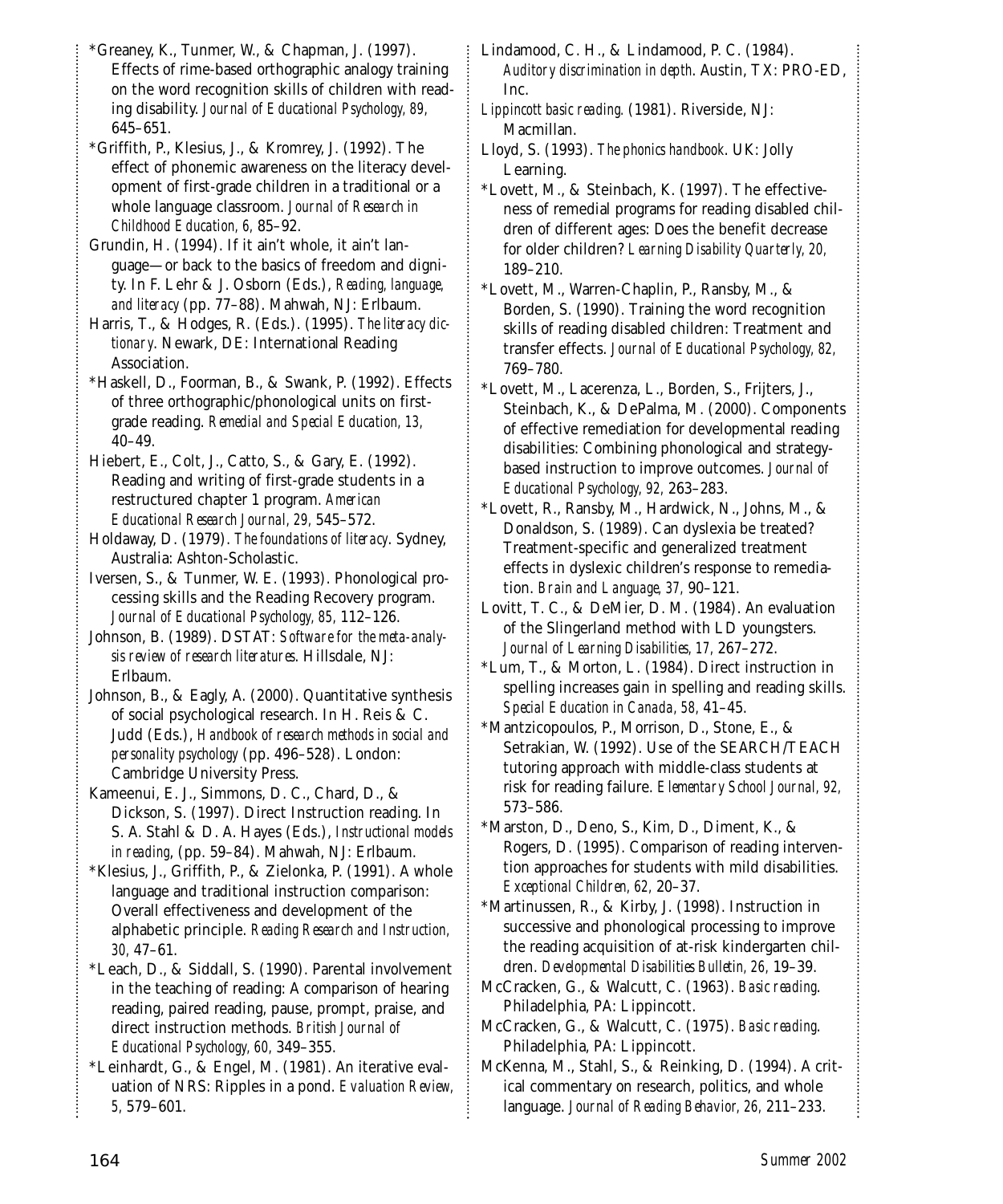Meyer, L. A. (1983). Increased student achievement in reading: One district's strategies. *Research in Rural Education, 1,* 47–51.

Morris, D. (1992). *Case studies in teaching beginning readers: The Howard Street tutoring manual.* Boone, NC: Fieldstream.

Morris, D., & Perney, J. (1984). Developmental spelling as a predictor of first-grade reading achievement. *Elementary School Journal, 84,* 441–457.

National Reading Panel (2000). *Report of the National Reading Panel: Teaching children to read: An evidencebased assessment of the scientific research literature on reading and its implications for reading instruction: Reports of the subgroups*. Rockville, MD: NICHD Clearinghouse.

\*Oakland, T., Black, J., Stanford, G., Nussbaum, N., & Balise, R. (1998). An evaluation of the dyslexia training program: A multisensory method for promoting reading in students with reading disabilities. *Journal of Learning Disabilities, 31,* 140–147.

Ogden, S., Hindman, S., & Turner, S. (1989). Multisensory programs in the public schools: A brighter future for LD children. *Annals of Dyslexia, 39,* 247–267.

Open Court Reading. (1995). *Collections for young scholars*. Chicago: SRA/McGraw-Hill.

Pearson, P., Barr, R., Kamil, M., & Mosenthal, P. (1984). *Handbook of reading research*. New York: Longman.

Perfetti, C. (1992). The representation problem in reading acquisition. In P. Gough, L. Ehri, & R. Treiman (Eds.), *Reading acquisition* (pp. 107–143). Hillsdale, NJ: Erlbaum.

Purves, A. (Ed.). (1994). *Encyclopedia of English studies and language arts*. New York: Scholastic.

Rack, J., Snowling, M., & Olson, R. (1992). The nonword reading deficit in developmental dyslexia: A review. *Reading Research Quarterly, 27,* 29–53.

Rosenthal, R. (1991). *Meta-analytic procedures for social research.* Thousand Oaks, CA: Sage.

Routman, R. (1996). *Literacy at the crossroads*. Portsmouth, NH: Heinemann.

\*Santa, C., & Hoien, T. (1999). An assessment of early steps: A program for early intervention of reading problems. *Reading Research Quarterly, 34,* 54–79.

Shankweiler, D., & Liberman, I. Y. (1972). Misreading: A search for causes. In J. F. Kavanaugh & I. G. Mattingly (Eds.), *Language by eye and by ear* (pp. 293–317). Cambridge, MA: MIT Press.

Share, D., Jorm, A., Maclean, R., & Matthews, R. (1984). Sources of individual differences in reading achievement. *Journal of Educational Psychology, 76,* 1309–1324.

\*Silberberg, N., Iversen, I., & Goins, J. (1973). Which remedial reading method works best? *Journal of Learning Disabilities, 6,* 18–27.

\*Snider, V. (1990). Direct Instruction reading with average first graders. *Reading Improvement, 27,* 143–148.

Stahl, S. (1999). Why innovations come and go: The case of whole language. *Educational Researcher, 28,* 13.

Stahl, S., Duffy-Hester, A., & Stahl, K. (1998). Everything you wanted to know about phonics (But were afraid to ask). *Reading Research Quarterly, 35,* 338–355.

Stahl, S. A., & Miller, P. D. (1989). Whole language and language experience approaches for beginning reading: A quantitative research synthesis. *Review of Educational Research, 59*(1), 87–116.

\*Stuart, M. (1999). Getting ready for reading: Early phoneme awareness and phonics teaching improves reading and spelling in inner-city second language learners*. British Journal of Educational Psychology, 69,* 587–605.

Swanson, H. L. (1999). Reading research for students with LD: A meta-analysis of intervention outcomes. *Journal of Learning Disabilities, 32,* 504–532.

Swanson, H. L. (2000). What instruction works for students with learning disabilities? Summarizing the results from a meta-analysis of intervention studies. In R. Gersten, E. Schiller, & S. Vaughn (Eds.), *Contemporary special education research: Syntheses of the knowledge base on critical instructional issues* (pp. 1–30). Mahwah, NJ: Erlbaum.

Swanson, H. L., & Hoskyn, M. (1998). Experimental intervention research on students with learning disabilities: A meta-analysis of treatment outcomes. *Review of Educational Research, 68,* 277–321.

Tangel, D., & Blachman, B. (1995). Effect of phoneme awareness instruction on the invented spelling of first-grade children: A one-year follow-up. *Journal of Reading Behavior, 27,* 153–185.

Taylor, D. (1998). *Beginning to read & the spin doctors of science: The political campaign to change America's mind about how children learn to read.* Urbana, IL: National Council of Teachers of English.

\*Torgesen, J., Wagner, R., Rashotte, C., Rose, E., Lindamood, P., Conway, T., et al. (1999). Preventing reading failure in young children with phonological processing disabilities: Group and individual responses to instruction. *Journal of Educational Psychology, 91,* 579–593.

\*Traweek, K., & Berninger, V. (1997). Comparisons of beginning literacy programs: Alternative paths to the same learning outcome. *Learning Disability Quarterly, 20,* 160–168.

Tunmer, W., & Chapman, J. (1998). Language prediction skill, phonological recoding ability, and begin